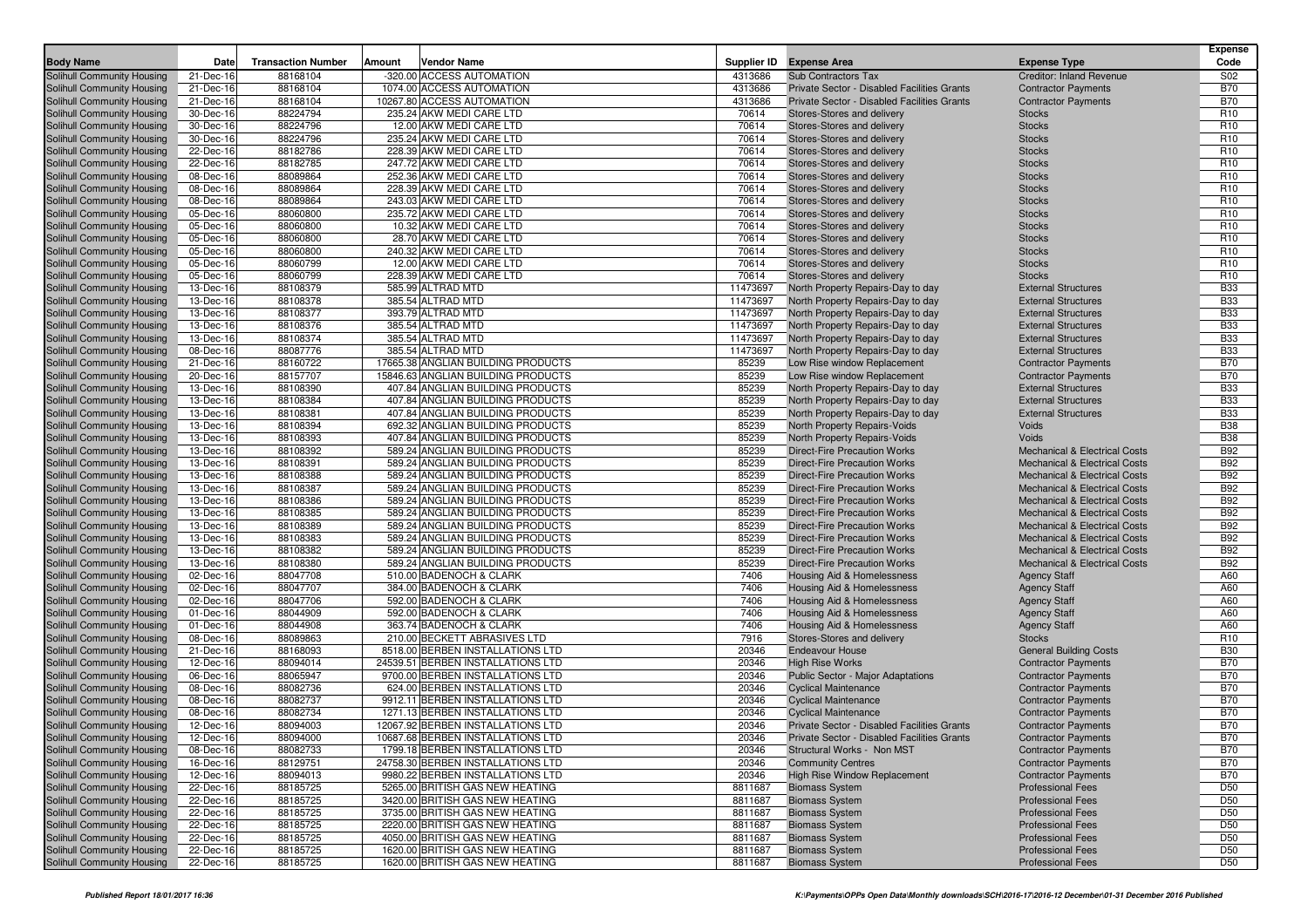| <b>Body Name</b>                                         | Date                   | <b>Transaction Number</b> | Amount | <b>Vendor Name</b>                                               |                    | Supplier ID Expense Area                                    | <b>Expense Type</b>                                        | <b>Expense</b><br>Code   |
|----------------------------------------------------------|------------------------|---------------------------|--------|------------------------------------------------------------------|--------------------|-------------------------------------------------------------|------------------------------------------------------------|--------------------------|
| Solihull Community Housing                               | 22-Dec-16              | 88185725                  |        | 2475.00 BRITISH GAS NEW HEATING                                  | 8811687            | <b>Biomass System</b>                                       | <b>Professional Fees</b>                                   | D <sub>50</sub>          |
| Solihull Community Housing                               | 22-Dec-16              | 88185725                  |        | 2265.00 BRITISH GAS NEW HEATING                                  | 8811687            | <b>Biomass System</b>                                       | <b>Professional Fees</b>                                   | D <sub>50</sub>          |
| Solihull Community Housing                               | 22-Dec-16              | 88185725                  |        | 2025.00 BRITISH GAS NEW HEATING                                  | 8811687            | <b>Biomass System</b>                                       | <b>Professional Fees</b>                                   | D <sub>50</sub>          |
| Solihull Community Housing                               | 22-Dec-16              | 88185725                  |        | 15495.00 BRITISH GAS NEW HEATING                                 | 8811687            | <b>Biomass System</b>                                       | <b>Professional Fees</b>                                   | D50                      |
| Solihull Community Housing                               | 22-Dec-16              | 88185725                  |        | 7965.00 BRITISH GAS NEW HEATING                                  | 8811687            | <b>Biomass System</b>                                       | <b>Professional Fees</b>                                   | D <sub>50</sub>          |
| Solihull Community Housing                               | 22-Dec-16              | 88185725                  |        | 1710.00 BRITISH GAS NEW HEATING                                  | 8811687            | <b>Biomass System</b>                                       | <b>Professional Fees</b>                                   | D <sub>50</sub>          |
| Solihull Community Housing                               | 23-Dec-16              | 88205723                  |        | 855.00 BRITISH GAS NEW HEATING                                   | 8811687            | <b>Biomass System</b>                                       | <b>Professional Fees</b>                                   | D50                      |
| Solihull Community Housing                               | 23-Dec-16              | 88205724                  |        | 285.00 BRITISH GAS NEW HEATING                                   | 8811687            | <b>Biomass System</b>                                       | <b>Professional Fees</b>                                   | D <sub>50</sub>          |
| Solihull Community Housing                               | 23-Dec-16              | 88205722                  |        | 615.00 BRITISH GAS NEW HEATING                                   | 8811687            | <b>Biomass System</b>                                       | <b>Professional Fees</b>                                   | D <sub>50</sub>          |
| Solihull Community Housing                               | 23-Dec-16              | 88205720                  |        | 750.00 BRITISH GAS NEW HEATING                                   | 8811687            | <b>Biomass System</b>                                       | <b>Professional Fees</b>                                   | D50                      |
| Solihull Community Housing                               | 23-Dec-16<br>23-Dec-16 | 88205714<br>88205713      |        | 285.00 BRITISH GAS NEW HEATING<br>210.00 BRITISH GAS NEW HEATING | 8811687<br>8811687 | <b>Biomass System</b><br><b>Biomass System</b>              | <b>Professional Fees</b><br><b>Professional Fees</b>       | D50<br>D <sub>50</sub>   |
| Solihull Community Housing<br>Solihull Community Housing | 23-Dec-16              | 88205711                  |        | 225.00 BRITISH GAS NEW HEATING                                   | 8811687            | <b>Biomass System</b>                                       | <b>Professional Fees</b>                                   | D50                      |
| Solihull Community Housing                               | 23-Dec-16              | 88205709                  |        | 600.00 BRITISH GAS NEW HEATING                                   | 8811687            | <b>Biomass System</b>                                       | <b>Professional Fees</b>                                   | D <sub>50</sub>          |
| Solihull Community Housing                               | 23-Dec-16              | 88205708                  |        | 210.00 BRITISH GAS NEW HEATING                                   | 8811687            | <b>Biomass System</b>                                       | <b>Professional Fees</b>                                   | D50                      |
| Solihull Community Housing                               | 23-Dec-16              | 88205707                  |        | 1260.00 BRITISH GAS NEW HEATING                                  | 8811687            | <b>Biomass System</b>                                       | <b>Professional Fees</b>                                   | D50                      |
| Solihull Community Housing                               | 23-Dec-16              | 88205710                  |        | 1650.00 BRITISH GAS NEW HEATING                                  | 8811687            | <b>Biomass System</b>                                       | <b>Professional Fees</b>                                   | D <sub>50</sub>          |
| Solihull Community Housing                               | 01-Dec-16              | 88044919                  |        | 908.10 BROPHY RIAZ AND PARTNERS CHARTERED ARCHITECTS             | 167258             | Public Sector - Major Adaptations                           | <b>Contractor Payments</b>                                 | <b>B70</b>               |
| Solihull Community Housing                               | 01-Dec-16              | 88044917                  |        | 1402.16 BROPHY RIAZ AND PARTNERS CHARTERED ARCHITECTS            | 167258             | Public Sector - Major Adaptations                           | <b>Contractor Payments</b>                                 | <b>B70</b>               |
| Solihull Community Housing                               | 01-Dec-16              | 88044916                  |        | 918.19 BROPHY RIAZ AND PARTNERS CHARTERED ARCHITECTS             | 167258             | Public Sector - Major Adaptations                           | <b>Contractor Payments</b>                                 | <b>B70</b>               |
| Solihull Community Housing                               | 01-Dec-16              | 88044915                  |        | 1000.56 BROPHY RIAZ AND PARTNERS CHARTERED ARCHITECTS            | 167258             | Public Sector - Major Adaptations                           | <b>Contractor Payments</b>                                 | <b>B70</b>               |
| Solihull Community Housing                               | 01-Dec-16              | 88044914                  |        | 1192.60 BROPHY RIAZ AND PARTNERS CHARTERED ARCHITECTS            | 167258             | Public Sector - Major Adaptations                           | <b>Contractor Payments</b>                                 | <b>B70</b>               |
| Solihull Community Housing                               | 01-Dec-16              | 88044913                  |        | 302.70 BROPHY RIAZ AND PARTNERS CHARTERED ARCHITECTS             | 167258             | Public Sector - Major Adaptations                           | <b>Contractor Payments</b>                                 | <b>B70</b>               |
| Solihull Community Housing                               | 01-Dec-16              | 88044912                  |        | 302.70 BROPHY RIAZ AND PARTNERS CHARTERED ARCHITECTS             | 167258             | Public Sector - Major Adaptations                           | <b>Contractor Payments</b>                                 | <b>B70</b>               |
| Solihull Community Housing                               | 01-Dec-16              | 88044911                  |        | 1419.45 BROPHY RIAZ AND PARTNERS CHARTERED ARCHITECTS            | 167258             | Public Sector - Major Adaptations                           | <b>Contractor Payments</b>                                 | <b>B70</b>               |
| Solihull Community Housing                               | 01-Dec-16              | 88044910                  |        | 1059.45 BROPHY RIAZ AND PARTNERS CHARTERED ARCHITECTS            | 167258             | <b>Public Sector - Major Adaptations</b>                    | <b>Contractor Payments</b>                                 | <b>B70</b>               |
| Solihull Community Housing                               | 06-Dec-16              | 88065923                  |        | 1418.52 BROPHY RIAZ AND PARTNERS CHARTERED ARCHITECTS            | 167258             | Private Sector - Disabled Facilities Grants                 | <b>Contractor Payments</b>                                 | <b>B70</b>               |
| Solihull Community Housing                               | 06-Dec-16              | 88065921                  |        | 1310.29 BROPHY RIAZ AND PARTNERS CHARTERED ARCHITECTS            | 167258             | Private Sector - Disabled Facilities Grants                 | <b>Contractor Payments</b>                                 | <b>B70</b>               |
| Solihull Community Housing                               | 06-Dec-16              | 88065919                  |        | 1146.29 BROPHY RIAZ AND PARTNERS CHARTERED ARCHITECTS            | 167258             | Private Sector - Disabled Facilities Grants                 | <b>Contractor Payments</b>                                 | <b>B70</b>               |
| Solihull Community Housing                               | 06-Dec-16              | 88065915                  |        | 810.78 BROPHY RIAZ AND PARTNERS CHARTERED ARCHITECTS             | 167258             | Private Sector - Disabled Facilities Grants                 | <b>Contractor Payments</b>                                 | <b>B70</b>               |
| Solihull Community Housing                               | 06-Dec-16              | 88065915                  |        | 149.76 BROPHY RIAZ AND PARTNERS CHARTERED ARCHITECTS             | 167258             | Private Sector - Disabled Facilities Grants                 | <b>Contractor Payments</b>                                 | <b>B70</b>               |
| Solihull Community Housing                               | 01-Dec-16              | 88044889                  |        | 363.24 BROPHY RIAZ AND PARTNERS CHARTERED ARCHITECTS             | 167258             | Private Sector - Disabled Facilities Grants                 | <b>Contractor Payments</b>                                 | <b>B70</b>               |
| Solihull Community Housing                               | 01-Dec-16              | 88044886                  |        | 1029.18 BROPHY RIAZ AND PARTNERS CHARTERED ARCHITECTS            | 167258             | Private Sector - Disabled Facilities Grants                 | <b>Contractor Payments</b>                                 | <b>B70</b>               |
| Solihull Community Housing                               | 01-Dec-16              | 88044878                  |        | 363.24 BROPHY RIAZ AND PARTNERS CHARTERED ARCHITECTS             | 167258             | Private Sector - Disabled Facilities Grants                 | <b>Contractor Payments</b>                                 | <b>B70</b>               |
| Solihull Community Housing                               | 01-Dec-16              | 88044877                  |        | 363.24 BROPHY RIAZ AND PARTNERS CHARTERED ARCHITECTS             | 167258             | Private Sector - Disabled Facilities Grants                 | <b>Contractor Payments</b>                                 | <b>B70</b>               |
| Solihull Community Housing                               | 15-Dec-16              | 88123734                  |        | 6075.00 CAMPBELL TICKELL LTD                                     | 11207687           | <b>Central Administration</b>                               | <b>Other Employee Costs</b>                                | A90                      |
| Solihull Community Housing<br>Solihull Community Housing | 16-Dec-16<br>07-Dec-16 | 88129815<br>88073753      |        | 2975.00 CDC TECHNICAL SERVICES LTD<br>397.40 CEL ELECTRICAL      | 2212688<br>138018  | <b>High Rise CCTV</b><br><b>Mechanical &amp; Electrical</b> | <b>Contractor Payments</b><br><b>Utility Related Works</b> | <b>B70</b><br><b>B34</b> |
| Solihull Community Housing                               | 08-Dec-16              | 88087733                  |        | 1174.50 CENTRAL (HIGH RISE) LTD                                  | 56904              | <b>High Rise Works</b>                                      | <b>Contractor Payments</b>                                 | <b>B70</b>               |
| Solihull Community Housing                               | 08-Dec-16              | 88087775                  |        | 1174.50 CENTRAL (HIGH RISE) LTD                                  | 56904              | <b>High Rise Works</b>                                      | <b>Contractor Payments</b>                                 | <b>B70</b>               |
| Solihull Community Housing                               | 08-Dec-16              | 88087774                  |        | 846.27 CENTRAL (HIGH RISE) LTD                                   | 56904              | Flat Re-roofing                                             | <b>Contractor Payments</b>                                 | <b>B70</b>               |
| Solihull Community Housing                               | 13-Dec-16              | 88105884                  |        | 999.00 CHARTERED INSTITUTE OF HOUSING                            | 9889               | Training                                                    | Training                                                   | A80                      |
| Solihull Community Housing                               | 21-Dec-16              | 88168094                  |        | 1603.00 CLEARWATER TECHNOLOGY LTD                                | 121213             | Client ¿ H & S Water Risk                                   | <b>Water Risks</b>                                         | <b>B13</b>               |
| Solihull Community Housing                               | 15-Dec-16              | 88123750                  |        | 884.84 CLEARWATER TECHNOLOGY LTD                                 | 121213             | Client ¿ H & S Water Risk                                   | <b>Water Risks</b>                                         | <b>B13</b>               |
| Solihull Community Housing                               | 08-Dec-16              | 88082740                  |        | 851.00 CLEARWATER TECHNOLOGY LTD                                 | 121213             | Client ¿ H & S Water Risk                                   | <b>Water Risks</b>                                         | <b>B13</b>               |
| Solihull Community Housing                               | 13-Dec-16              | 88107831                  |        | 995.00 CONTOUR SHOWERS LTD                                       | 11398687           | Stores-Stores and delivery                                  | <b>Stocks</b>                                              | R <sub>10</sub>          |
| Solihull Community Housing                               | 08-Dec-16              | 88089862                  |        | 995.00 CONTOUR SHOWERS LTD                                       | 11398687           | Stores-Stores and delivery                                  | <b>Stocks</b>                                              | R <sub>10</sub>          |
| Solihull Community Housing                               | 29-Dec-16              | 88219710                  |        | 601.62 DANIEL OWEN LTD                                           | 9360687            | North Property Repairs-Day to day                           | <b>Agency Staff</b>                                        | A60                      |
| Solihull Community Housing                               | 29-Dec-16              | 88219709                  |        | 465.51 DANIEL OWEN LTD                                           | 9360687            | North Property Repairs-Day to day                           | <b>Agency Staff</b>                                        | A60                      |
| Solihull Community Housing                               | 22-Dec-16              | 88185735                  |        | 211.89 DANIEL OWEN LTD                                           | 9360687            | North Property Repairs-Day to day                           | <b>Agency Staff</b>                                        | A60                      |
| Solihull Community Housing                               | 22-Dec-16              | 88185735                  |        | 389.73 DANIEL OWEN LTD                                           | 9360687            | North Property Repairs-Day to day                           | <b>Agency Staff</b>                                        | A60                      |
| Solihull Community Housing                               | 20-Dec-16              | 88157710                  |        | 509.91 DANIEL OWEN LTD                                           | 9360687            | North Property Repairs-Day to day                           | Agency Staff                                               | A60                      |
| Solihull Community Housing                               | 15-Dec-16              | 88123752                  |        | 546.86 DANIEL OWEN LTD                                           | 9360687            | North Property Repairs-Day to day                           | <b>Agency Staff</b>                                        | A60                      |
| Solihull Community Housing                               | 15-Dec-16              | 88123751                  |        | 601.62 DANIEL OWEN LTD                                           | 9360687            | North Property Repairs-Day to day                           | <b>Agency Staff</b>                                        | A60                      |
| Solihull Community Housing                               | 13-Dec-16              | 88105889                  |        | 601.62 DANIEL OWEN LTD                                           | 9360687            | North Property Repairs-Day to day                           | <b>Agency Staff</b>                                        | A60                      |
| Solihull Community Housing                               | 13-Dec-16              | 88105886                  |        | 546.86 DANIEL OWEN LTD                                           | 9360687            | North Property Repairs-Day to day                           | <b>Agency Staff</b>                                        | A60                      |
| Solihull Community Housing                               | 01-Dec-16              | 88044922                  |        | 265.44 DANIEL OWEN LTD                                           | 9360687            | North Property Repairs-Day to day                           | <b>Agency Staff</b>                                        | A60                      |
| Solihull Community Housing                               | 01-Dec-16              | 88044922                  |        | 226.00 DANIEL OWEN LTD                                           | 9360687            | North Property Repairs-Day to day                           | <b>Agency Staff</b>                                        | A60                      |
| Solihull Community Housing                               | 01-Dec-16              | 88044921                  |        | 601.62 DANIEL OWEN LTD                                           | 9360687            | North Property Repairs-Day to day                           | <b>Agency Staff</b>                                        | A60                      |
| Solihull Community Housing                               | 08-Dec-16              | 88089784                  |        | 250.00 DIRECT ROOFING SUPPLIES LTD<br>135.00 DMW ENVIRONMENTAL   | 11346              | Stores-Stores and delivery                                  | Stocks                                                     | R <sub>10</sub>          |
| Solihull Community Housing                               | 21-Dec-16              | 88167802                  |        | 135.00 DMW ENVIRONMENTAL                                         | 281856             | Lift Refurbishment<br>Lift Refurbishment                    | <b>Contractor Payments</b>                                 | <b>B70</b>               |
| Solihull Community Housing<br>Solihull Community Housing | 21-Dec-16<br>21-Dec-16 | 88167802<br>88167802      |        | 135.00 DMW ENVIRONMENTAL                                         | 281856<br>281856   | Lift Refurbishment                                          | <b>Contractor Payments</b><br><b>Contractor Payments</b>   | <b>B70</b><br><b>B70</b> |
| Solihull Community Housing                               | 21-Dec-16              | 88167802                  |        | 85.00 DMW ENVIRONMENTAL                                          | 281856             | North Property Repairs-Day to day                           | <b>Internal Works</b>                                      | <b>B31</b>               |
|                                                          |                        |                           |        |                                                                  |                    |                                                             |                                                            |                          |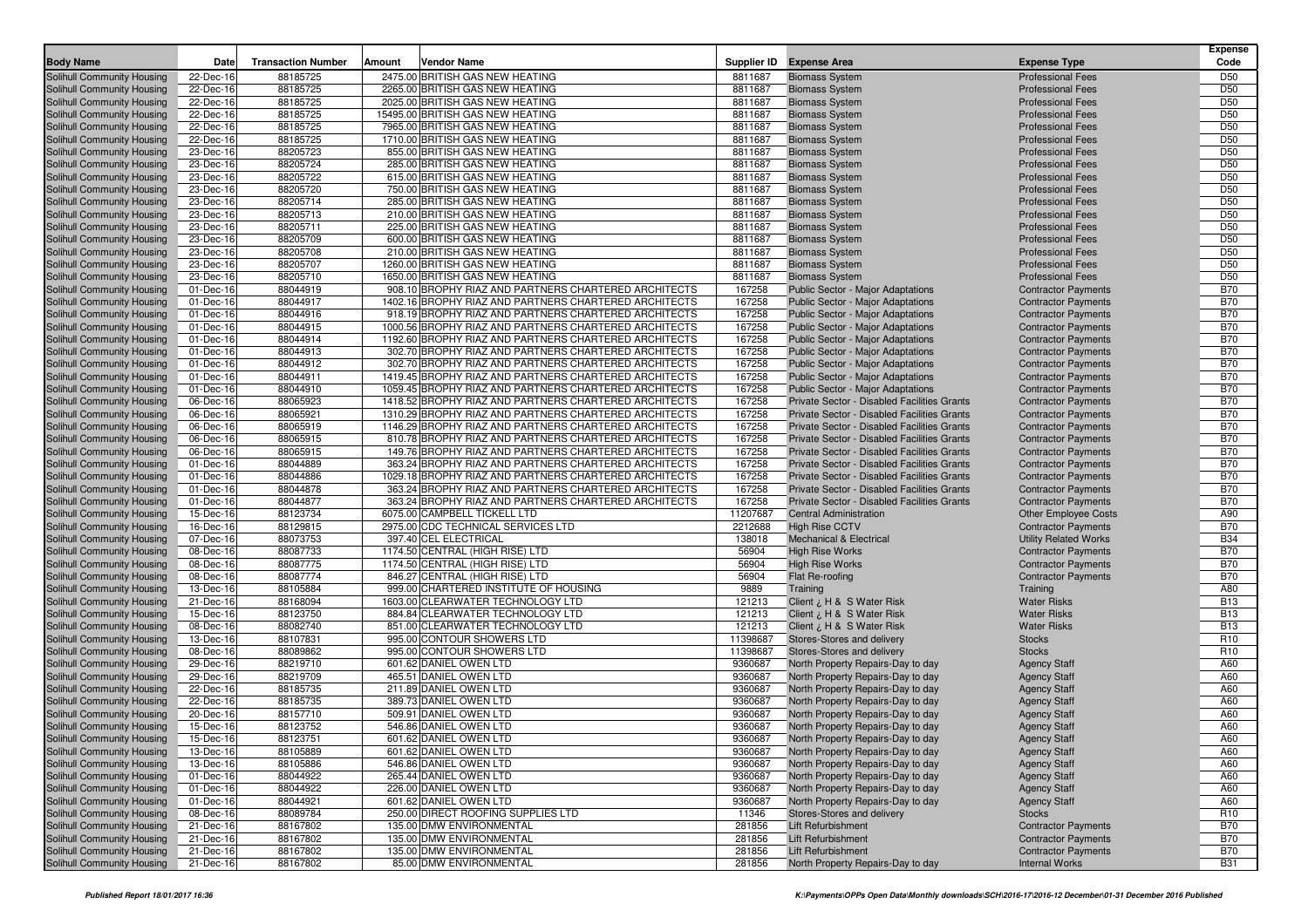|                                                          |                        |                           |        |                                                    |                  |                                                                        |                                                | <b>Expense</b>           |
|----------------------------------------------------------|------------------------|---------------------------|--------|----------------------------------------------------|------------------|------------------------------------------------------------------------|------------------------------------------------|--------------------------|
| <b>Body Name</b>                                         | Date                   | <b>Transaction Number</b> | Amount | <b>Vendor Name</b>                                 |                  | Supplier ID Expense Area                                               | <b>Expense Type</b>                            | Code                     |
| Solihull Community Housing                               | 21-Dec-16              | 88167802                  |        | 135.00 DMW ENVIRONMENTAL                           | 281856           | North Property Repairs-Day to day                                      | <b>Internal Works</b>                          | <b>B31</b>               |
| Solihull Community Housing                               | 21-Dec-16              | 88167802                  |        | 135.00 DMW ENVIRONMENTAL                           | 281856           | North Property Repairs-Day to day                                      | <b>Internal Works</b>                          | <b>B31</b>               |
| Solihull Community Housing                               | 21-Dec-16              | 88167801                  |        | 95.00 DMW ENVIRONMENTAL                            | 281856           | North Property Repairs-Day to day                                      | <b>Internal Works</b>                          | <b>B31</b>               |
| Solihull Community Housing                               | 21-Dec-16              | 88167801                  |        | 95.00 DMW ENVIRONMENTAL                            | 281856           | North Property Repairs-Day to day                                      | <b>Internal Works</b>                          | <b>B31</b>               |
| Solihull Community Housing                               | 21-Dec-16              | 88167801                  |        | 95.00 DMW ENVIRONMENTAL                            | 281856           | North Property Repairs-Day to day                                      | <b>Internal Works</b>                          | <b>B31</b>               |
| Solihull Community Housing                               | 21-Dec-16              | 88167801                  |        | 95.00 DMW ENVIRONMENTAL                            | 281856           | North Property Repairs-Day to day                                      | <b>Internal Works</b>                          | <b>B31</b>               |
| Solihull Community Housing                               | 21-Dec-16              | 88167801                  |        | 95.00 DMW ENVIRONMENTAL                            | 281856           | North Property Repairs-Day to day                                      | <b>Internal Works</b>                          | <b>B31</b><br><b>B31</b> |
| Solihull Community Housing<br>Solihull Community Housing | 21-Dec-16<br>21-Dec-16 | 88167801<br>88167801      |        | 95.00 DMW ENVIRONMENTAL<br>95.00 DMW ENVIRONMENTAL | 281856<br>281856 | North Property Repairs-Day to day<br>North Property Repairs-Day to day | <b>Internal Works</b><br><b>Internal Works</b> | <b>B31</b>               |
| Solihull Community Housing                               | 21-Dec-16              | 88167801                  |        | 225.00 DMW ENVIRONMENTAL                           | 281856           | North Property Repairs-Day to day                                      | <b>Internal Works</b>                          | <b>B31</b>               |
| Solihull Community Housing                               | 21-Dec-16              | 88167801                  |        | 95.00 DMW ENVIRONMENTAL                            | 281856           | North Property Repairs-Day to day                                      | <b>Internal Works</b>                          | <b>B31</b>               |
| Solihull Community Housing                               | 21-Dec-16              | 88167801                  |        | 135.00 DMW ENVIRONMENTAL                           | 281856           | North Property Repairs-Day to day                                      | <b>Internal Works</b>                          | <b>B31</b>               |
| Solihull Community Housing                               | 21-Dec-16              | 88167801                  |        | 95.00 DMW ENVIRONMENTAL                            | 281856           | North Property Repairs-Day to day                                      | <b>Internal Works</b>                          | <b>B31</b>               |
| Solihull Community Housing                               | 21-Dec-16              | 88167801                  |        | 95.00 DMW ENVIRONMENTAL                            | 281856           | North Property Repairs-Day to day                                      | <b>Internal Works</b>                          | <b>B31</b>               |
| Solihull Community Housing                               | 21-Dec-16              | 88167801                  |        | 95.00 DMW ENVIRONMENTAL                            | 281856           | North Property Repairs-Day to day                                      | <b>Internal Works</b>                          | <b>B31</b>               |
| Solihull Community Housing                               | 21-Dec-16              | 88167801                  |        | 95.00 DMW ENVIRONMENTAL                            | 281856           | North Property Repairs-Day to day                                      | <b>Internal Works</b>                          | <b>B31</b>               |
| Solihull Community Housing                               | 21-Dec-16              | 88167801                  |        | 95.00 DMW ENVIRONMENTAL                            | 281856           | North Property Repairs-Day to day                                      | <b>Internal Works</b>                          | <b>B31</b>               |
| Solihull Community Housing                               | 21-Dec-16              | 88167801                  |        | 95.00 DMW ENVIRONMENTAL                            | 281856           | North Property Repairs-Day to day                                      | <b>Internal Works</b>                          | <b>B31</b>               |
| Solihull Community Housing                               | 21-Dec-16              | 88167801                  |        | 95.00 DMW ENVIRONMENTAL                            | 281856           | North Property Repairs-Day to day                                      | <b>Internal Works</b>                          | <b>B31</b>               |
| Solihull Community Housing                               | 21-Dec-16              | 88167801                  |        | 95.00 DMW ENVIRONMENTAL                            | 281856           | North Property Repairs-Day to day                                      | <b>Internal Works</b>                          | <b>B31</b>               |
| Solihull Community Housing                               | 21-Dec-16              | 88167801                  |        | 95.00 DMW ENVIRONMENTAL                            | 281856           | North Property Repairs-Day to day                                      | <b>Internal Works</b>                          | <b>B31</b>               |
| Solihull Community Housing                               | 21-Dec-16              | 88167801                  |        | 95.00 DMW ENVIRONMENTAL                            | 281856           | North Property Repairs-Day to day                                      | <b>Internal Works</b>                          | <b>B31</b>               |
| Solihull Community Housing                               | 21-Dec-16              | 88167801                  |        | 95.00 DMW ENVIRONMENTAL                            | 281856           | North Property Repairs-Day to day                                      | <b>Internal Works</b>                          | <b>B31</b>               |
| Solihull Community Housing                               | 21-Dec-16              | 88167801                  |        | 95.00 DMW ENVIRONMENTAL                            | 281856           | North Property Repairs-Day to day                                      | <b>Internal Works</b>                          | <b>B31</b>               |
| Solihull Community Housing                               | 21-Dec-16              | 88167801                  |        | 95.00 DMW ENVIRONMENTAL                            | 281856           | North Property Repairs-Day to day                                      | <b>Internal Works</b>                          | <b>B31</b>               |
| Solihull Community Housing                               | 21-Dec-16              | 88167801                  |        | 95.00 DMW ENVIRONMENTAL                            | 281856           | North Property Repairs-Day to day                                      | <b>Internal Works</b>                          | <b>B31</b>               |
| Solihull Community Housing                               | 21-Dec-16              | 88167801                  |        | 95.00 DMW ENVIRONMENTAL                            | 281856           | North Property Repairs-Day to day                                      | <b>Internal Works</b>                          | <b>B31</b>               |
| Solihull Community Housing                               | 21-Dec-16              | 88167801                  |        | 95.00 DMW ENVIRONMENTAL                            | 281856           | North Property Repairs-Day to day                                      | <b>Internal Works</b>                          | <b>B31</b>               |
| Solihull Community Housing                               | 21-Dec-16              | 88167801                  |        | 95.00 DMW ENVIRONMENTAL                            | 281856           | North Property Repairs-Day to day                                      | <b>Internal Works</b>                          | <b>B31</b>               |
| Solihull Community Housing                               | 21-Dec-16              | 88167801                  |        | 225.00 DMW ENVIRONMENTAL                           | 281856           | North Property Repairs-Day to day                                      | <b>Internal Works</b>                          | <b>B31</b>               |
| Solihull Community Housing                               | 21-Dec-16              | 88167801                  |        | 95.00 DMW ENVIRONMENTAL                            | 281856           | North Property Repairs-Day to day                                      | <b>Internal Works</b>                          | <b>B31</b>               |
| Solihull Community Housing                               | 21-Dec-16              | 88167801                  |        | 95.00 DMW ENVIRONMENTAL                            | 281856           | North Property Repairs-Day to day                                      | <b>Internal Works</b>                          | <b>B31</b>               |
| Solihull Community Housing                               | 21-Dec-16              | 88167801                  |        | 95.00 DMW ENVIRONMENTAL                            | 281856<br>281856 | North Property Repairs-Day to day                                      | <b>Internal Works</b>                          | <b>B31</b><br><b>B31</b> |
| Solihull Community Housing                               | 21-Dec-16              | 88167801<br>88167801      |        | 95.00 DMW ENVIRONMENTAL<br>95.00 DMW ENVIRONMENTAL | 281856           | North Property Repairs-Day to day                                      | <b>Internal Works</b><br><b>Internal Works</b> | <b>B31</b>               |
| Solihull Community Housing<br>Solihull Community Housing | 21-Dec-16<br>21-Dec-16 | 88167801                  |        | 95.00 DMW ENVIRONMENTAL                            | 281856           | North Property Repairs-Day to day<br>North Property Repairs-Day to day | <b>Internal Works</b>                          | <b>B31</b>               |
| Solihull Community Housing                               | 21-Dec-16              | 88167801                  |        | 95.00 DMW ENVIRONMENTAL                            | 281856           | North Property Repairs-Day to day                                      | <b>Internal Works</b>                          | <b>B31</b>               |
| Solihull Community Housing                               | 21-Dec-16              | 88167801                  |        | 95.00 DMW ENVIRONMENTAL                            | 281856           | North Property Repairs-Day to day                                      | <b>Internal Works</b>                          | <b>B31</b>               |
| Solihull Community Housing                               | 21-Dec-16              | 88167800                  |        | 225.00 DMW ENVIRONMENTAL                           | 281856           | North Property Repairs-Day to day                                      | <b>Internal Works</b>                          | <b>B31</b>               |
| Solihull Community Housing                               | 21-Dec-16              | 88167800                  |        | 95.00 DMW ENVIRONMENTAL                            | 281856           | North Property Repairs-Day to day                                      | <b>Internal Works</b>                          | <b>B31</b>               |
| Solihull Community Housing                               | 21-Dec-16              | 88167800                  |        | 95.00 DMW ENVIRONMENTAL                            | 281856           | North Property Repairs-Day to day                                      | <b>Internal Works</b>                          | <b>B31</b>               |
| Solihull Community Housing                               | 21-Dec-16              | 88167800                  |        | 95.00 DMW ENVIRONMENTAL                            | 281856           | North Property Repairs-Day to day                                      | <b>Internal Works</b>                          | <b>B31</b>               |
| Solihull Community Housing                               | 21-Dec-16              | 88167800                  |        | 95.00 DMW ENVIRONMENTAL                            | 281856           | North Property Repairs-Day to day                                      | <b>Internal Works</b>                          | <b>B31</b>               |
| Solihull Community Housing                               | 21-Dec-16              | 88167800                  |        | 95.00 DMW ENVIRONMENTAL                            | 281856           | North Property Repairs-Day to day                                      | <b>Internal Works</b>                          | <b>B31</b>               |
| Solihull Community Housing                               | 21-Dec-16              | 88167800                  |        | 95.00 DMW ENVIRONMENTAL                            | 281856           | North Property Repairs-Day to day                                      | <b>Internal Works</b>                          | <b>B31</b>               |
| Solihull Community Housing                               | 21-Dec-16              | 88167800                  |        | 95.00 DMW ENVIRONMENTAL                            | 281856           | North Property Repairs-Day to day                                      | <b>Internal Works</b>                          | <b>B31</b>               |
| Solihull Community Housing                               | 21-Dec-16              | 88167800                  |        | 95.00 DMW ENVIRONMENTAL                            | 281856           | North Property Repairs-Day to day                                      | <b>Internal Works</b>                          | <b>B31</b>               |
| Solihull Community Housing                               | 21-Dec-16              | 88167800                  |        | 95.00 DMW ENVIRONMENTAL                            | 281856           | North Property Repairs-Day to day                                      | <b>Internal Works</b>                          | <b>B31</b>               |
| Solihull Community Housing                               | 21-Dec-16              | 88167800                  |        | 95.00 DMW ENVIRONMENTAL                            | 281856           | North Property Repairs-Day to day                                      | <b>Internal Works</b>                          | <b>B31</b>               |
| Solihull Community Housing                               | 21-Dec-16              | 88167800                  |        | 95.00 DMW ENVIRONMENTAL                            | 281856           | North Property Repairs-Day to day                                      | <b>Internal Works</b>                          | <b>B31</b>               |
| Solihull Community Housing                               | 21-Dec-16              | 88167800                  |        | 95.00 DMW ENVIRONMENTAL                            | 281856           | North Property Repairs-Day to day                                      | <b>Internal Works</b>                          | <b>B31</b>               |
| Solihull Community Housing                               | 21-Dec-16              | 88167800                  |        | 95.00 DMW ENVIRONMENTAL                            | 281856           | North Property Repairs-Day to day                                      | <b>Internal Works</b>                          | <b>B31</b>               |
| Solihull Community Housing                               | 21-Dec-16              | 88167800                  |        | 95.00 DMW ENVIRONMENTAL                            | 281856           | North Property Repairs-Day to day                                      | <b>Internal Works</b>                          | <b>B31</b>               |
| Solihull Community Housing                               | 21-Dec-16              | 88167800                  |        | 95.00 DMW ENVIRONMENTAL                            | 281856           | North Property Repairs-Day to day                                      | <b>Internal Works</b>                          | <b>B31</b>               |
| Solihull Community Housing<br>Solihull Community Housing | 21-Dec-16<br>21-Dec-16 | 88167800<br>88167800      |        | 95.00 DMW ENVIRONMENTAL<br>95.00 DMW ENVIRONMENTAL | 281856<br>281856 | North Property Repairs-Day to day<br>North Property Repairs-Day to day | <b>Internal Works</b><br><b>Internal Works</b> | <b>B31</b><br><b>B31</b> |
| Solihull Community Housing                               | 21-Dec-16              | 88167800                  |        | 95.00 DMW ENVIRONMENTAL                            | 281856           | North Property Repairs-Day to day                                      | <b>Internal Works</b>                          | <b>B31</b>               |
| Solihull Community Housing                               | 21-Dec-16              | 88167800                  |        | 95.00 DMW ENVIRONMENTAL                            | 281856           | North Property Repairs-Day to day                                      | <b>Internal Works</b>                          | <b>B31</b>               |
| Solihull Community Housing                               | 21-Dec-16              | 88167800                  |        | 95.00 DMW ENVIRONMENTAL                            | 281856           | North Property Repairs-Day to day                                      | <b>Internal Works</b>                          | <b>B31</b>               |
| Solihull Community Housing                               | 08-Dec-16              | 88087723                  |        | 225.00 DMW ENVIRONMENTAL                           | 281856           | North Property Repairs-Day to day                                      | <b>Internal Works</b>                          | <b>B31</b>               |
| Solihull Community Housing                               | 08-Dec-16              | 88087723                  |        | 95.00 DMW ENVIRONMENTAL                            | 281856           | North Property Repairs-Day to day                                      | <b>Internal Works</b>                          | <b>B31</b>               |
| Solihull Community Housing                               | 08-Dec-16              | 88087723                  |        | 135.00 DMW ENVIRONMENTAL                           | 281856           | North Property Repairs-Day to day                                      | <b>Internal Works</b>                          | <b>B31</b>               |
| Solihull Community Housing                               | 08-Dec-16              | 88087723                  |        | 95.00 DMW ENVIRONMENTAL                            | 281856           | North Property Repairs-Day to day                                      | <b>Internal Works</b>                          | <b>B31</b>               |
| Solihull Community Housing                               | 08-Dec-16              | 88087723                  |        | 95.00 DMW ENVIRONMENTAL                            | 281856           | North Property Repairs-Day to day                                      | <b>Internal Works</b>                          | <b>B31</b>               |
|                                                          |                        |                           |        |                                                    |                  |                                                                        |                                                |                          |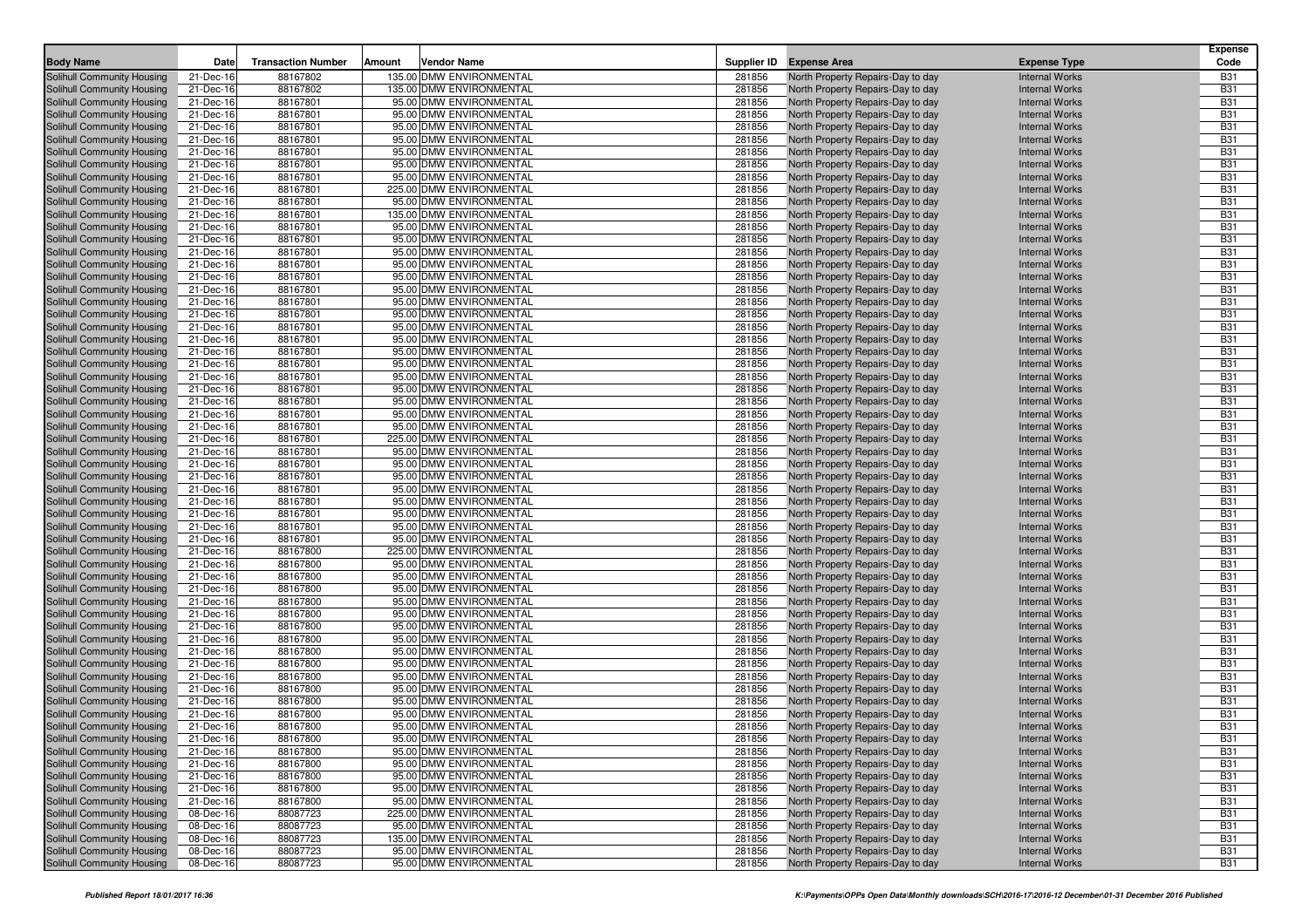| <b>Body Name</b>                                         | Date                   | <b>Transaction Number</b> | Amount | Vendor Name                                         |                  | Supplier ID Expense Area                                               | <b>Expense Type</b>                                      | <b>Expense</b><br>Code   |
|----------------------------------------------------------|------------------------|---------------------------|--------|-----------------------------------------------------|------------------|------------------------------------------------------------------------|----------------------------------------------------------|--------------------------|
| Solihull Community Housing                               | 08-Dec-16              | 88087723                  |        | 95.00 DMW ENVIRONMENTAL                             | 281856           | North Property Repairs-Day to day                                      | <b>Internal Works</b>                                    | <b>B31</b>               |
| Solihull Community Housing                               | 08-Dec-16              | 88087723                  |        | 95.00 DMW ENVIRONMENTAL                             | 281856           | North Property Repairs-Day to day                                      | <b>Internal Works</b>                                    | <b>B31</b>               |
| Solihull Community Housing                               | 08-Dec-16              | 88087723                  |        | 135.00 DMW ENVIRONMENTAL                            | 281856           | North Property Repairs-Day to day                                      | <b>Internal Works</b>                                    | <b>B31</b>               |
| Solihull Community Housing                               | 08-Dec-16              | 88087723                  |        | 95.00 DMW ENVIRONMENTAL                             | 281856           | North Property Repairs-Day to day                                      | <b>Internal Works</b>                                    | <b>B31</b>               |
| Solihull Community Housing                               | 08-Dec-16              | 88087723                  |        | 135.00 DMW ENVIRONMENTAL                            | 281856           | North Property Repairs-Day to day                                      | <b>Internal Works</b>                                    | <b>B31</b>               |
| Solihull Community Housing                               | 08-Dec-16              | 88087723                  |        | 95.00 DMW ENVIRONMENTAL                             | 281856           | North Property Repairs-Day to day                                      | <b>Internal Works</b>                                    | <b>B31</b>               |
| Solihull Community Housing                               | 08-Dec-16              | 88087723                  |        | 95.00 DMW ENVIRONMENTAL                             | 281856           | North Property Repairs-Day to day                                      | <b>Internal Works</b>                                    | <b>B31</b>               |
| Solihull Community Housing                               | 08-Dec-16              | 88087723                  |        | 95.00 DMW ENVIRONMENTAL                             | 281856           | North Property Repairs-Day to day                                      | <b>Internal Works</b>                                    | <b>B31</b>               |
| Solihull Community Housing                               | 08-Dec-16              | 88087723                  |        | 95.00 DMW ENVIRONMENTAL                             | 281856           | North Property Repairs-Day to day                                      | <b>Internal Works</b>                                    | <b>B31</b>               |
| Solihull Community Housing                               | 08-Dec-16              | 88087723                  |        | 95.00 DMW ENVIRONMENTAL                             | 281856           | North Property Repairs-Day to day                                      | <b>Internal Works</b>                                    | <b>B31</b>               |
| Solihull Community Housing                               | 08-Dec-16              | 88087723                  |        | 95.00 DMW ENVIRONMENTAL                             | 281856           | North Property Repairs-Day to day                                      | <b>Internal Works</b>                                    | <b>B31</b>               |
| Solihull Community Housing                               | 08-Dec-16              | 88087723                  |        | 95.00 DMW ENVIRONMENTAL                             | 281856           | North Property Repairs-Day to day                                      | <b>Internal Works</b>                                    | <b>B31</b>               |
| Solihull Community Housing                               | 08-Dec-16              | 88087723                  |        | 95.00 DMW ENVIRONMENTAL                             | 281856           | North Property Repairs-Day to day                                      | <b>Internal Works</b>                                    | <b>B31</b>               |
| Solihull Community Housing                               | 08-Dec-16              | 88087723                  |        | 95.00 DMW ENVIRONMENTAL                             | 281856           | North Property Repairs-Day to day                                      | <b>Internal Works</b>                                    | <b>B31</b>               |
| Solihull Community Housing                               | 08-Dec-16              | 88087723                  |        | 95.00 DMW ENVIRONMENTAL                             | 281856           | North Property Repairs-Day to day                                      | <b>Internal Works</b>                                    | <b>B31</b>               |
| Solihull Community Housing                               | 06-Dec-16              | 88067733                  |        | 95.00 DMW ENVIRONMENTAL                             | 281856           | North Property Repairs-Day to day                                      | <b>Internal Works</b>                                    | <b>B31</b>               |
| Solihull Community Housing                               | 06-Dec-16              | 88067733                  |        | 95.00 DMW ENVIRONMENTAL                             | 281856           | North Property Repairs-Day to day                                      | <b>Internal Works</b>                                    | <b>B31</b>               |
| Solihull Community Housing                               | 06-Dec-16              | 88067733                  |        | 95.00 DMW ENVIRONMENTAL                             | 281856           | North Property Repairs-Day to day                                      | <b>Internal Works</b>                                    | <b>B31</b>               |
| Solihull Community Housing                               | 06-Dec-16              | 88067733                  |        | 225.00 DMW ENVIRONMENTAL                            | 281856           | North Property Repairs-Day to day                                      | <b>Internal Works</b>                                    | <b>B31</b>               |
| Solihull Community Housing                               | 06-Dec-16              | 88067733                  |        | 225.00 DMW ENVIRONMENTAL                            | 281856           | North Property Repairs-Day to day                                      | <b>Internal Works</b>                                    | <b>B31</b>               |
| Solihull Community Housing                               | 06-Dec-16              | 88067733                  |        | 225.00 DMW ENVIRONMENTAL                            | 281856           | North Property Repairs-Day to day                                      | <b>Internal Works</b>                                    | <b>B31</b>               |
| Solihull Community Housing                               | 06-Dec-16              | 88067733                  |        | 95.00 DMW ENVIRONMENTAL                             | 281856           | North Property Repairs-Day to day                                      | <b>Internal Works</b>                                    | <b>B31</b>               |
| Solihull Community Housing                               | 06-Dec-16              | 88067733                  |        | 95.00 DMW ENVIRONMENTAL                             | 281856           | North Property Repairs-Day to day                                      | <b>Internal Works</b>                                    | <b>B31</b>               |
| Solihull Community Housing                               | 06-Dec-16              | 88067733                  |        | 95.00 DMW ENVIRONMENTAL                             | 281856           | North Property Repairs-Day to day                                      | <b>Internal Works</b>                                    | <b>B31</b>               |
| Solihull Community Housing                               | 06-Dec-16              | 88067733                  |        | 95.00 DMW ENVIRONMENTAL                             | 281856           | North Property Repairs-Day to day                                      | <b>Internal Works</b>                                    | <b>B31</b>               |
| Solihull Community Housing                               | 06-Dec-16              | 88067733                  |        | 95.00 DMW ENVIRONMENTAL                             | 281856           | North Property Repairs-Day to day                                      | <b>Internal Works</b>                                    | <b>B31</b>               |
| Solihull Community Housing                               | 06-Dec-16              | 88067733                  |        | 95.00 DMW ENVIRONMENTAL                             | 281856           | North Property Repairs-Day to day                                      | <b>Internal Works</b>                                    | <b>B31</b>               |
| Solihull Community Housing                               | 06-Dec-16              | 88067733                  |        | 95.00 DMW ENVIRONMENTAL                             | 281856           | North Property Repairs-Day to day                                      | <b>Internal Works</b>                                    | <b>B31</b>               |
| Solihull Community Housing                               | 06-Dec-16              | 88067733                  |        | 95.00 DMW ENVIRONMENTAL                             | 281856           | North Property Repairs-Day to day                                      | <b>Internal Works</b>                                    | <b>B31</b>               |
| Solihull Community Housing                               | 06-Dec-16              | 88067733                  |        | 95.00 DMW ENVIRONMENTAL                             | 281856           | North Property Repairs-Day to day                                      | <b>Internal Works</b>                                    | <b>B31</b>               |
| Solihull Community Housing                               | 06-Dec-16              | 88067733                  |        | 95.00 DMW ENVIRONMENTAL                             | 281856           | North Property Repairs-Day to day                                      | <b>Internal Works</b>                                    | <b>B31</b>               |
| Solihull Community Housing                               | 06-Dec-16              | 88067733                  |        | 95.00 DMW ENVIRONMENTAL                             | 281856           | North Property Repairs-Day to day                                      | <b>Internal Works</b>                                    | <b>B31</b>               |
| Solihull Community Housing                               | 06-Dec-16              | 88067733                  |        | 95.00 DMW ENVIRONMENTAL                             | 281856           | North Property Repairs-Day to day                                      | <b>Internal Works</b>                                    | <b>B31</b>               |
| Solihull Community Housing                               | 06-Dec-16              | 88067733                  |        | 95.00 DMW ENVIRONMENTAL                             | 281856           | North Property Repairs-Day to day                                      | <b>Internal Works</b>                                    | <b>B31</b>               |
| Solihull Community Housing                               | 06-Dec-16              | 88067733                  |        | 95.00 DMW ENVIRONMENTAL                             | 281856           | North Property Repairs-Day to day                                      | <b>Internal Works</b>                                    | <b>B31</b>               |
| Solihull Community Housing                               | 06-Dec-16              | 88067733                  |        | 95.00 DMW ENVIRONMENTAL                             | 281856           | North Property Repairs-Day to day                                      | <b>Internal Works</b>                                    | <b>B31</b>               |
| Solihull Community Housing                               | 06-Dec-16              | 88067733                  |        | 95.00 DMW ENVIRONMENTAL                             | 281856           | North Property Repairs-Day to day                                      | <b>Internal Works</b>                                    | <b>B31</b>               |
| Solihull Community Housing                               | 06-Dec-16              | 88067733                  |        | 95.00 DMW ENVIRONMENTAL                             | 281856           | North Property Repairs-Day to day                                      | <b>Internal Works</b>                                    | <b>B31</b>               |
| Solihull Community Housing                               | 06-Dec-16              | 88067733                  |        | 95.00 DMW ENVIRONMENTAL                             | 281856           | North Property Repairs-Day to day                                      | <b>Internal Works</b>                                    | <b>B31</b>               |
| Solihull Community Housing                               | 06-Dec-16              | 88067733                  |        | 95.00 DMW ENVIRONMENTAL                             | 281856           | North Property Repairs-Day to day                                      | <b>Internal Works</b>                                    | <b>B31</b>               |
| Solihull Community Housing                               | 06-Dec-16              | 88067733                  |        | 95.00 DMW ENVIRONMENTAL                             | 281856           | North Property Repairs-Day to day                                      | <b>Internal Works</b>                                    | <b>B31</b>               |
| Solihull Community Housing                               | 06-Dec-16              | 88067733<br>88167802      |        | 135.00 DMW ENVIRONMENTAL                            | 281856<br>281856 | North Property Repairs-Day to day                                      | <b>Internal Works</b>                                    | <b>B31</b><br><b>B70</b> |
| Solihull Community Housing<br>Solihull Community Housing | 21-Dec-16<br>21-Dec-16 | 88167802                  |        | 225.00 DMW ENVIRONMENTAL<br>85.00 DMW ENVIRONMENTAL | 281856           | Public Sector - Major Adaptations<br>Public Sector - Major Adaptations | <b>Contractor Payments</b><br><b>Contractor Payments</b> | <b>B70</b>               |
| Solihull Community Housing                               | 21-Dec-16              | 88167802                  |        | 85.00 DMW ENVIRONMENTAL                             | 281856           | Public Sector - Major Adaptations                                      | <b>Contractor Payments</b>                               | <b>B70</b>               |
| Solihull Community Housing                               | 21-Dec-16              | 88167802                  |        | 85.00 DMW ENVIRONMENTAL                             | 281856           | Public Sector - Major Adaptations                                      | <b>Contractor Payments</b>                               | <b>B70</b>               |
| Solihull Community Housing                               | 21-Dec-16              | 88167802                  |        | 225.00 DMW ENVIRONMENTAL                            | 281856           | <b>Cyclical Maintenance</b>                                            | <b>Contractor Payments</b>                               | <b>B70</b>               |
| Solihull Community Housing                               | 21-Dec-16              | 88167802                  |        | 225.00 DMW ENVIRONMENTAL                            | 281856           | <b>Cyclical Maintenance</b>                                            | <b>Contractor Payments</b>                               | <b>B70</b>               |
| Solihull Community Housing                               | 21-Dec-16              | 88167802                  |        | 225.00 DMW ENVIRONMENTAL                            | 281856           | <b>Cyclical Maintenance</b>                                            | <b>Contractor Payments</b>                               | <b>B70</b>               |
| Solihull Community Housing                               | 21-Dec-16              | 88167802                  |        | 225.00 DMW ENVIRONMENTAL                            | 281856           | <b>Cyclical Maintenance</b>                                            | <b>Contractor Payments</b>                               | <b>B70</b>               |
| Solihull Community Housing                               | 21-Dec-16              | 88167799                  |        | 225.00 DMW ENVIRONMENTAL                            | 281856           | Direct-Adaptations-Showers                                             | <b>Internal Works</b>                                    | <b>B31</b>               |
| Solihull Community Housing                               | 21-Dec-16              | 88167799                  |        | 135.00 DMW ENVIRONMENTAL                            | 281856           | Direct-Adaptations-Showers                                             | <b>Internal Works</b>                                    | <b>B31</b>               |
| Solihull Community Housing                               | 21-Dec-16              | 88167799                  |        | 45.00 DMW ENVIRONMENTAL                             | 281856           | Direct-Adaptations-Showers                                             | <b>Internal Works</b>                                    | <b>B31</b>               |
| Solihull Community Housing                               | 21-Dec-16              | 88167799                  |        | 85.00 DMW ENVIRONMENTAL                             | 281856           | <b>Direct-Adaptations-Showers</b>                                      | <b>Internal Works</b>                                    | <b>B31</b>               |
| Solihull Community Housing                               | 21-Dec-16              | 88167799                  |        | 85.00 DMW ENVIRONMENTAL                             | 281856           | <b>Direct-Adaptations-Showers</b>                                      | <b>Internal Works</b>                                    | <b>B31</b>               |
| Solihull Community Housing                               | 21-Dec-16              | 88167799                  |        | 135.00 DMW ENVIRONMENTAL                            | 281856           | <b>Direct-Adaptations-Showers</b>                                      | <b>Internal Works</b>                                    | <b>B31</b>               |
| Solihull Community Housing                               | 21-Dec-16              | 88167799                  |        | 85.00 DMW ENVIRONMENTAL                             | 281856           | Direct-Adaptations-Showers                                             | <b>Internal Works</b>                                    | <b>B31</b>               |
| Solihull Community Housing                               | 21-Dec-16              | 88167799                  |        | 85.00 DMW ENVIRONMENTAL                             | 281856           | <b>Direct-Adaptations-Showers</b>                                      | <b>Internal Works</b>                                    | <b>B31</b>               |
| Solihull Community Housing                               | 21-Dec-16              | 88167799                  |        | 85.00 DMW ENVIRONMENTAL                             | 281856           | <b>Direct-Adaptations-Showers</b>                                      | <b>Internal Works</b>                                    | <b>B31</b>               |
| Solihull Community Housing                               | 21-Dec-16              | 88167799                  |        | 85.00 DMW ENVIRONMENTAL                             | 281856           | <b>Direct-Adaptations-Showers</b>                                      | <b>Internal Works</b>                                    | <b>B31</b>               |
| Solihull Community Housing                               | 06-Dec-16              | 88067732                  |        | 85.00 DMW ENVIRONMENTAL                             | 281856           | <b>Direct-Adaptations-Showers</b>                                      | <b>Internal Works</b>                                    | <b>B31</b>               |
| Solihull Community Housing                               | 06-Dec-16              | 88067732                  |        | 135.00 DMW ENVIRONMENTAL                            | 281856           | <b>Direct-Adaptations-Showers</b>                                      | <b>Internal Works</b>                                    | <b>B31</b>               |
| Solihull Community Housing                               | 06-Dec-16              | 88067732                  |        | 225.00 DMW ENVIRONMENTAL                            | 281856           | <b>Direct-Adaptations-Showers</b>                                      | <b>Internal Works</b>                                    | <b>B31</b>               |
| Solihull Community Housing                               | 06-Dec-16              | 88067732                  |        | 85.00 DMW ENVIRONMENTAL                             | 281856           | <b>Direct-Adaptations-Showers</b>                                      | <b>Internal Works</b>                                    | <b>B31</b>               |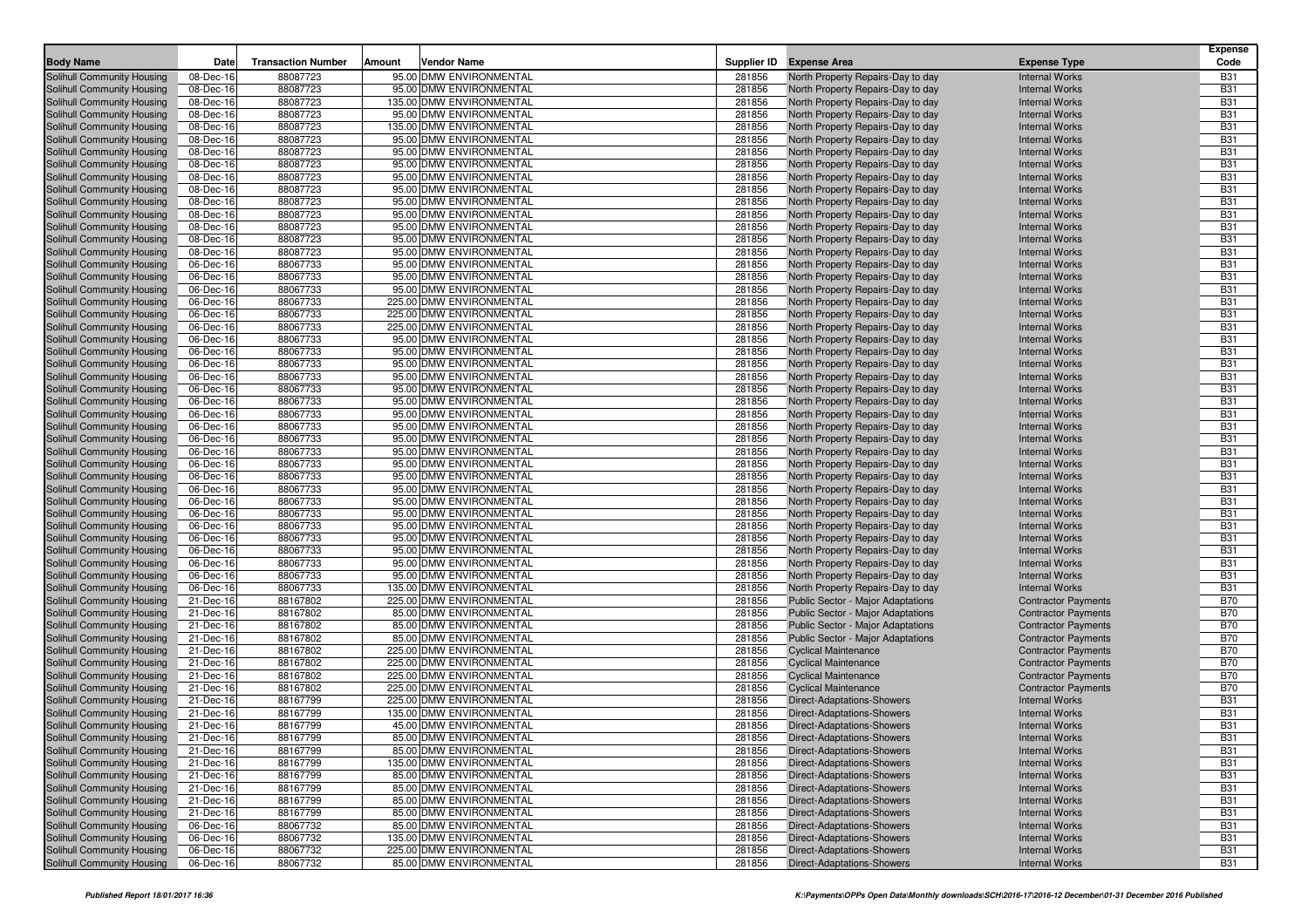| <b>Body Name</b>                                         | Date                   | <b>Transaction Number</b> | Amount | Vendor Name                                          | Supplier ID      | <b>Expense Area</b>                                                          | <b>Expense Type</b>                                      | <b>Expense</b><br>Code   |
|----------------------------------------------------------|------------------------|---------------------------|--------|------------------------------------------------------|------------------|------------------------------------------------------------------------------|----------------------------------------------------------|--------------------------|
|                                                          |                        |                           |        |                                                      |                  |                                                                              |                                                          |                          |
| Solihull Community Housing                               | 06-Dec-16              | 88067732                  |        | 135.00 DMW ENVIRONMENTAL                             | 281856           | Direct-Adaptations-Showers                                                   | <b>Internal Works</b>                                    | <b>B31</b>               |
| Solihull Community Housing                               | 06-Dec-16              | 88067732                  |        | 85.00 DMW ENVIRONMENTAL                              | 281856           | <b>Direct-Adaptations-Showers</b>                                            | <b>Internal Works</b>                                    | <b>B31</b>               |
| Solihull Community Housing                               | 06-Dec-16              | 88067732                  |        | 85.00 DMW ENVIRONMENTAL                              | 281856           | Direct-Adaptations-Showers                                                   | <b>Internal Works</b>                                    | <b>B31</b>               |
| Solihull Community Housing                               | 06-Dec-16              | 88067732                  |        | 85.00 DMW ENVIRONMENTAL                              | 281856           | Direct-Adaptations-Showers                                                   | <b>Internal Works</b>                                    | <b>B31</b>               |
| Solihull Community Housing                               | 06-Dec-16              | 88067732                  |        | 85.00 DMW ENVIRONMENTAL                              | 281856           | Direct-Adaptations-Showers                                                   | <b>Internal Works</b>                                    | <b>B31</b>               |
| Solihull Community Housing                               | 06-Dec-16              | 88067732                  |        | 85.00 DMW ENVIRONMENTAL                              | 281856           | Direct-Adaptations-Showers                                                   | <b>Internal Works</b>                                    | <b>B31</b>               |
| Solihull Community Housing                               | 06-Dec-16              | 88067732                  |        | 85.00 DMW ENVIRONMENTAL                              | 281856           | Direct-Adaptations-Showers                                                   | <b>Internal Works</b>                                    | <b>B31</b>               |
| Solihull Community Housing                               | 06-Dec-16              | 88067732                  |        | 85.00 DMW ENVIRONMENTAL                              | 281856           | Direct-Adaptations-Showers                                                   | <b>Internal Works</b>                                    | <b>B31</b>               |
| Solihull Community Housing                               | 06-Dec-16              | 88067734                  |        | 85.00 DMW ENVIRONMENTAL                              | 281856           | Private Sector - Disabled Facilities Grants                                  | <b>Contractor Payments</b>                               | <b>B70</b>               |
| Solihull Community Housing                               | 21-Dec-16              | 88167802                  |        | 135.00 DMW ENVIRONMENTAL                             | 281856           | Private Sector - Renewal                                                     | <b>Contractor Payments</b>                               | <b>B70</b>               |
| Solihull Community Housing                               | 21-Dec-16              | 88167802                  |        | 225.00 DMW ENVIRONMENTAL                             | 281856           | Gas Warm Air/B'boiler/Storage Heater                                         | <b>Contractor Payments</b>                               | <b>B70</b><br><b>B70</b> |
| Solihull Community Housing                               | 21-Dec-16<br>21-Dec-16 | 88167802<br>88167802      |        | 225.00 DMW ENVIRONMENTAL<br>95.00 DMW ENVIRONMENTAL  | 281856<br>281856 | Gas Warm Air/B'boiler/Storage Heater                                         | <b>Contractor Payments</b>                               | <b>B70</b>               |
| Solihull Community Housing                               |                        | 88167802                  |        | 95.00 DMW ENVIRONMENTAL                              | 281856           | Gas Warm Air/B'boiler/Storage Heater<br>Gas Warm Air/B'boiler/Storage Heater | <b>Contractor Payments</b>                               | <b>B70</b>               |
| Solihull Community Housing                               | 21-Dec-16              |                           |        |                                                      |                  |                                                                              | <b>Contractor Payments</b>                               |                          |
| Solihull Community Housing<br>Solihull Community Housing | 21-Dec-16              | 88167802<br>88167802      |        | 95.00 DMW ENVIRONMENTAL                              | 281856<br>281856 | Gas Warm Air/B'boiler/Storage Heater<br>Gas Warm Air/B'boiler/Storage Heater | <b>Contractor Payments</b>                               | <b>B70</b><br><b>B70</b> |
|                                                          | 21-Dec-16              |                           |        | 95.00 DMW ENVIRONMENTAL                              |                  |                                                                              | <b>Contractor Payments</b>                               |                          |
| Solihull Community Housing                               | 21-Dec-16              | 88167802                  |        | 95.00 DMW ENVIRONMENTAL                              | 281856           | Gas Warm Air/B'boiler/Storage Heater                                         | <b>Contractor Payments</b>                               | <b>B70</b><br><b>B70</b> |
| Solihull Community Housing                               | 21-Dec-16              | 88167802                  |        | 95.00 DMW ENVIRONMENTAL                              | 281856           | Gas Warm Air/B'boiler/Storage Heater                                         | <b>Contractor Payments</b>                               |                          |
| Solihull Community Housing                               | 21-Dec-16              | 88167802                  |        | 95.00 DMW ENVIRONMENTAL                              | 281856           | Gas Warm Air/B'boiler/Storage Heater                                         | <b>Contractor Payments</b>                               | <b>B70</b>               |
| Solihull Community Housing                               | 21-Dec-16              | 88167802                  |        | 95.00 DMW ENVIRONMENTAL                              | 281856           | Gas Warm Air/B'boiler/Storage Heater                                         | <b>Contractor Payments</b>                               | <b>B70</b><br><b>B70</b> |
| Solihull Community Housing                               | 21-Dec-16              | 88167802                  |        | 95.00 DMW ENVIRONMENTAL                              | 281856           | Gas Warm Air/B'boiler/Storage Heater                                         | <b>Contractor Payments</b>                               |                          |
| Solihull Community Housing                               | 21-Dec-16              | 88167802                  |        | 95.00 DMW ENVIRONMENTAL                              | 281856           | Gas Warm Air/B'boiler/Storage Heater                                         | <b>Contractor Payments</b>                               | <b>B70</b><br><b>B70</b> |
| Solihull Community Housing                               | 06-Dec-16<br>06-Dec-16 | 88067734                  |        | 95.00 DMW ENVIRONMENTAL<br>95.00 DMW ENVIRONMENTAL   | 281856           | Gas Warm Air/B'boiler/Storage Heater                                         | <b>Contractor Payments</b>                               |                          |
| Solihull Community Housing<br>Solihull Community Housing |                        | 88067734                  |        | 135.00 DMW ENVIRONMENTAL                             | 281856           | Gas Warm Air/B'boiler/Storage Heater                                         | <b>Contractor Payments</b>                               | <b>B70</b><br><b>B70</b> |
|                                                          | 21-Dec-16              | 88167801                  |        |                                                      | 281856           | Kitchens                                                                     | <b>Contractor Payments</b>                               |                          |
| Solihull Community Housing                               | 21-Dec-16              | 88167801                  |        | 135.00 DMW ENVIRONMENTAL                             | 281856           | Kitchens                                                                     | <b>Contractor Payments</b>                               | <b>B70</b>               |
| Solihull Community Housing                               | 21-Dec-16              | 88167801                  |        | 135.00 DMW ENVIRONMENTAL                             | 281856           | Kitchens                                                                     | <b>Contractor Payments</b>                               | <b>B70</b>               |
| Solihull Community Housing<br>Solihull Community Housing | 21-Dec-16              | 88167801                  |        | 135.00 DMW ENVIRONMENTAL<br>135.00 DMW ENVIRONMENTAL | 281856           | Kitchens                                                                     | <b>Contractor Payments</b><br><b>Contractor Payments</b> | <b>B70</b><br><b>B70</b> |
|                                                          | 21-Dec-16              | 88167801<br>88167801      |        | 135.00 DMW ENVIRONMENTAL                             | 281856<br>281856 | Kitchens<br>Kitchens                                                         |                                                          | <b>B70</b>               |
| Solihull Community Housing                               | 21-Dec-16              |                           |        | 135.00 DMW ENVIRONMENTAL                             |                  |                                                                              | <b>Contractor Payments</b>                               | <b>B70</b>               |
| Solihull Community Housing<br>Solihull Community Housing | 21-Dec-16<br>21-Dec-16 | 88167801                  |        | 135.00 DMW ENVIRONMENTAL                             | 281856<br>281856 | Kitchens<br>Kitchens                                                         | <b>Contractor Payments</b>                               | <b>B70</b>               |
| Solihull Community Housing                               |                        | 88167798                  |        | 135.00 DMW ENVIRONMENTAL                             | 281856           |                                                                              | <b>Contractor Payments</b>                               | <b>B70</b>               |
| Solihull Community Housing                               | 21-Dec-16<br>21-Dec-16 | 88167798<br>88167798      |        | 135.00 DMW ENVIRONMENTAL                             | 281856           | Kitchens<br>Kitchens                                                         | <b>Contractor Payments</b><br><b>Contractor Payments</b> | <b>B70</b>               |
|                                                          |                        | 88167798                  |        | 135.00 DMW ENVIRONMENTAL                             | 281856           | Kitchens                                                                     | <b>Contractor Payments</b>                               | <b>B70</b>               |
| Solihull Community Housing<br>Solihull Community Housing | 21-Dec-16<br>21-Dec-16 | 88167798                  |        | 135.00 DMW ENVIRONMENTAL                             | 281856           | Kitchens                                                                     | <b>Contractor Payments</b>                               | <b>B70</b>               |
| Solihull Community Housing                               | 21-Dec-16              | 88167798                  |        | 85.00 DMW ENVIRONMENTAL                              | 281856           | Kitchens                                                                     | <b>Contractor Payments</b>                               | <b>B70</b>               |
| Solihull Community Housing                               | 21-Dec-16              | 88167798                  |        | 135.00 DMW ENVIRONMENTAL                             | 281856           | Kitchens                                                                     | <b>Contractor Payments</b>                               | <b>B70</b>               |
| Solihull Community Housing                               | 21-Dec-16              | 88167798                  |        | 85.00 DMW ENVIRONMENTAL                              | 281856           | Kitchens                                                                     | <b>Contractor Payments</b>                               | <b>B70</b>               |
| Solihull Community Housing                               | 06-Dec-16              | 88067733                  |        | 135.00 DMW ENVIRONMENTAL                             | 281856           | Kitchens                                                                     | <b>Contractor Payments</b>                               | <b>B70</b>               |
| Solihull Community Housing                               | 06-Dec-16              | 88067733                  |        | 135.00 DMW ENVIRONMENTAL                             | 281856           | Kitchens                                                                     | <b>Contractor Payments</b>                               | <b>B70</b>               |
| Solihull Community Housing                               | 06-Dec-16              | 88067733                  |        | 135.00 DMW ENVIRONMENTAL                             | 281856           | Kitchens                                                                     | <b>Contractor Payments</b>                               | <b>B70</b>               |
| Solihull Community Housing                               | 06-Dec-16              | 88067733                  |        | 135.00 DMW ENVIRONMENTAL                             | 281856           | Kitchens                                                                     | <b>Contractor Payments</b>                               | <b>B70</b>               |
| Solihull Community Housing                               | 06-Dec-16              | 88067733                  |        | 135.00 DMW ENVIRONMENTAL                             | 281856           | Kitchens                                                                     | <b>Contractor Payments</b>                               | <b>B70</b>               |
| Solihull Community Housing                               | 06-Dec-16              | 88067733                  |        | 135.00 DMW ENVIRONMENTAL                             | 281856           | Kitchens                                                                     | <b>Contractor Payments</b>                               | <b>B70</b>               |
| Solihull Community Housing                               | 06-Dec-16              | 88067733                  |        | 135.00 DMW ENVIRONMENTAL                             | 281856           | Kitchens                                                                     | <b>Contractor Payments</b>                               | <b>B70</b>               |
| Solihull Community Housing                               | 06-Dec-16              | 88067733                  |        | 135.00 DMW ENVIRONMENTAL                             | 281856           | Kitchens                                                                     | <b>Contractor Payments</b>                               | <b>B70</b>               |
| Solihull Community Housing                               | 06-Dec-16              | 88067733                  |        | 135.00 DMW ENVIRONMENTAL                             | 281856           | Kitchens                                                                     | <b>Contractor Payments</b>                               | <b>B70</b>               |
| Solihull Community Housing                               | 06-Dec-16              | 88067733                  |        | 135.00 DMW ENVIRONMENTAL                             | 281856           | Kitchens                                                                     | <b>Contractor Payments</b>                               | <b>B70</b>               |
| Solihull Community Housing                               | 06-Dec-16              | 88067731                  |        | 85.00 DMW ENVIRONMENTAL                              | 281856           | Kitchens                                                                     | <b>Contractor Payments</b>                               | <b>B70</b>               |
| Solihull Community Housing                               | 06-Dec-16              | 88067731                  |        | 135.00 DMW ENVIRONMENTAL                             | 281856           | Kitchens                                                                     | <b>Contractor Payments</b>                               | <b>B70</b>               |
| Solihull Community Housing                               | 06-Dec-16              | 88067731                  |        | 85.00 DMW ENVIRONMENTAL                              | 281856           | Kitchens                                                                     | <b>Contractor Payments</b>                               | <b>B70</b>               |
| Solihull Community Housing                               | 06-Dec-16              | 88067731                  |        | 135.00 DMW ENVIRONMENTAL                             | 281856           | Kitchens                                                                     | <b>Contractor Payments</b>                               | <b>B70</b>               |
| Solihull Community Housing                               | 06-Dec-16              | 88067731                  |        | 135.00 DMW ENVIRONMENTAL                             | 281856           | Kitchens                                                                     | <b>Contractor Payments</b>                               | <b>B70</b>               |
| Solihull Community Housing                               | 06-Dec-16              | 88067731                  |        | 135.00 DMW ENVIRONMENTAL                             | 281856           | Kitchens                                                                     | <b>Contractor Payments</b>                               | <b>B70</b>               |
| Solihull Community Housing                               | 06-Dec-16              | 88067731                  |        | 135.00 DMW ENVIRONMENTAL                             | 281856           | Kitchens                                                                     | <b>Contractor Payments</b>                               | B70                      |
| Solihull Community Housing                               | 06-Dec-16              | 88067731                  |        | 135.00 DMW ENVIRONMENTAL                             | 281856           | Kitchens                                                                     | <b>Contractor Payments</b>                               | <b>B70</b>               |
| Solihull Community Housing                               | 05-Dec-16              | 88058862                  |        | 458.90 DODD GROUP                                    | 164798           | <b>MST</b> -Structural Works                                                 | <b>Contractor Payments</b>                               | <b>B70</b>               |
| Solihull Community Housing                               | 23-Dec-16              | 88207865                  |        | 468.42 DODD GROUP                                    | 164798           | North Property Repairs-Voids                                                 | Voids                                                    | <b>B38</b>               |
| Solihull Community Housing                               | 22-Dec-16              | 88192720                  |        | 551.36 DODD GROUP                                    | 164798           | North Property Repairs-Voids                                                 | Voids                                                    | <b>B38</b>               |
| Solihull Community Housing                               | 22-Dec-16              | 88192719                  |        | 430.92 DODD GROUP                                    | 164798           | North Property Repairs-Voids                                                 | Voids                                                    | <b>B38</b>               |
| Solihull Community Housing                               | 22-Dec-16              | 88192718                  |        | 507.86 DODD GROUP                                    | 164798           | North Property Repairs-Voids                                                 | Voids                                                    | <b>B38</b>               |
| Solihull Community Housing                               | 22-Dec-16              | 88192717                  |        | 408.90 DODD GROUP                                    | 164798           | North Property Repairs-Voids                                                 | Voids                                                    | <b>B38</b>               |
| Solihull Community Housing                               | 22-Dec-16              | 88192716                  |        | 498.19 DODD GROUP                                    | 164798           | North Property Repairs-Voids                                                 | Voids                                                    | <b>B38</b>               |
|                                                          |                        |                           |        |                                                      |                  |                                                                              |                                                          |                          |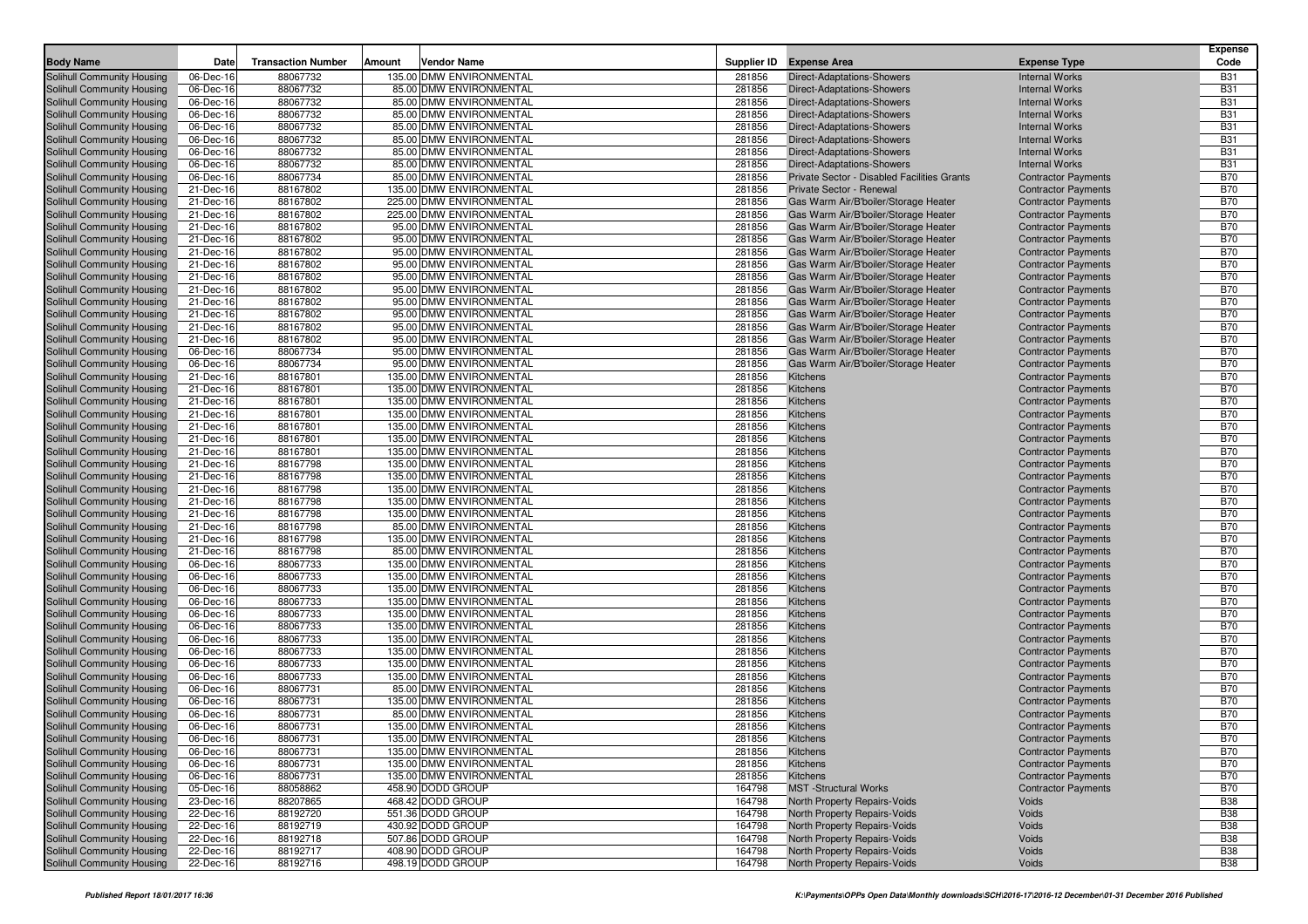|                                                          |                        |                           |        |                                        |                  |                                                                          |                                                              | <b>Expense</b>           |
|----------------------------------------------------------|------------------------|---------------------------|--------|----------------------------------------|------------------|--------------------------------------------------------------------------|--------------------------------------------------------------|--------------------------|
| <b>Body Name</b>                                         | Date                   | <b>Transaction Number</b> | Amount | Vendor Name                            | Supplier ID      | <b>Expense Area</b>                                                      | <b>Expense Type</b>                                          | Code                     |
| Solihull Community Housing                               | 22-Dec-16              | 88192715                  |        | 272.33 DODD GROUP                      | 164798           | North Property Repairs-Voids                                             | Voids                                                        | <b>B38</b>               |
| Solihull Community Housing                               | 05-Dec-16              | 88058960                  |        | 792.94 DODD GROUP                      | 164798           | <b>North Property Repairs-Voids</b>                                      | Voids                                                        | <b>B38</b>               |
| Solihull Community Housing                               | 05-Dec-16              | 88058957                  |        | 235.43 DODD GROUP                      | 164798           | North Property Repairs-Voids                                             | Voids                                                        | <b>B38</b>               |
| Solihull Community Housing                               | 05-Dec-16              | 88058956                  |        | 553.63 DODD GROUP                      | 164798           | North Property Repairs-Voids                                             | Voids                                                        | <b>B38</b>               |
| Solihull Community Housing                               | 05-Dec-16              | 88058950                  |        | 856.76 DODD GROUP                      | 164798           | North Property Repairs-Voids                                             | Voids                                                        | <b>B38</b>               |
| Solihull Community Housing                               | 05-Dec-16              | 88058947                  |        | 222.67 DODD GROUP                      | 164798           | North Property Repairs-Voids                                             | Voids                                                        | <b>B38</b>               |
| Solihull Community Housing                               | 05-Dec-16              | 88058946                  |        | 438.44 DODD GROUP                      | 164798           | North Property Repairs-Voids                                             | Voids                                                        | <b>B38</b>               |
| Solihull Community Housing<br>Solihull Community Housing | 05-Dec-16<br>05-Dec-16 | 88058944<br>88058943      |        | 220.04 DODD GROUP<br>256.92 DODD GROUP | 164798<br>164798 | North Property Repairs-Voids<br>North Property Repairs-Voids             | Voids<br>Voids                                               | <b>B38</b><br><b>B38</b> |
| Solihull Community Housing                               | 05-Dec-16              | 88058926                  |        | 583.93 DODD GROUP                      | 164798           | North Property Repairs-Voids                                             | Voids                                                        | <b>B38</b>               |
| Solihull Community Housing                               | 05-Dec-16              | 88058836                  |        | 1012.96 DODD GROUP                     | 164798           | North Property Repairs-Voids                                             | Voids                                                        | <b>B38</b>               |
| Solihull Community Housing                               | 05-Dec-16              | 88058920                  |        | 276.45 DODD GROUP                      | 164798           | North Property Repairs-Voids                                             | Voids                                                        | <b>B38</b>               |
| Solihull Community Housing                               | 05-Dec-16              | 88058919                  |        | 520.76 DODD GROUP                      | 164798           | North Property Repairs-Voids                                             | Voids                                                        | <b>B38</b>               |
| Solihull Community Housing                               | 05-Dec-16              | 88058917                  |        | 388.64 DODD GROUP                      | 164798           | North Property Repairs-Voids                                             | Voids                                                        | <b>B38</b>               |
| Solihull Community Housing                               | 05-Dec-16              | 88058916                  |        | 309.39 DODD GROUP                      | 164798           | North Property Repairs-Voids                                             | Voids                                                        | <b>B38</b>               |
| Solihull Community Housing                               | 05-Dec-16              | 88058828                  |        | 249.03 DODD GROUP                      | 164798           | North Property Repairs-Voids                                             | Voids                                                        | <b>B38</b>               |
| Solihull Community Housing                               | 05-Dec-16              | 88058827                  |        | 920.22 DODD GROUP                      | 164798           | North Property Repairs-Voids                                             | Voids                                                        | <b>B38</b>               |
| Solihull Community Housing                               | 05-Dec-16              | 88058958                  |        | 475.43 DODD GROUP                      | 164798           | North Property Repairs-Voids                                             | Voids                                                        | <b>B38</b>               |
| Solihull Community Housing                               | 05-Dec-16              | 88058912                  |        | 659.66 DODD GROUP                      | 164798           | North Property Repairs-Voids                                             | Voids                                                        | <b>B38</b>               |
| Solihull Community Housing                               | 23-Dec-16              | 88208202                  |        | 281.84 DODD GROUP                      | 164798           | North Property Repairs-Day to day                                        | <b>Internal Works</b>                                        | <b>B31</b>               |
| Solihull Community Housing                               | 23-Dec-16              | 88208108                  |        | 534.04 DODD GROUP                      | 164798           | North Property Repairs-Day to day                                        | <b>Internal Works</b>                                        | <b>B31</b>               |
| Solihull Community Housing                               | 29-Dec-16              | 88214784                  |        | 457.10 DODD GROUP                      | 164798           | Public Sector - Major Adaptations                                        | <b>Contractor Payments</b>                                   | <b>B70</b>               |
| Solihull Community Housing                               | 23-Dec-16              | 88207946                  |        | 229.93 DODD GROUP                      | 164798           | Mechanical & Electrical                                                  | <b>Utility Related Works</b>                                 | <b>B34</b>               |
| Solihull Community Housing                               | 22-Dec-16              | 88192757                  |        | 528.87 DODD GROUP                      | 164798           | <b>Mechanical &amp; Electrical</b>                                       | <b>Utility Related Works</b>                                 | <b>B34</b>               |
| Solihull Community Housing                               | 22-Dec-16              | 88192756                  |        | 292.59 DODD GROUP                      | 164798           | Mechanical & Electrical                                                  | <b>Utility Related Works</b>                                 | <b>B34</b>               |
| Solihull Community Housing                               | 22-Dec-16              | 88192755                  |        | 386.38 DODD GROUP                      | 164798           | <b>Mechanical &amp; Electrical</b>                                       | <b>Utility Related Works</b>                                 | <b>B34</b>               |
| Solihull Community Housing                               | 22-Dec-16              | 88192753                  |        | 244.23 DODD GROUP                      | 164798           | <b>Mechanical &amp; Electrical</b>                                       | <b>Utility Related Works</b>                                 | <b>B34</b>               |
| Solihull Community Housing                               | 22-Dec-16              | 88192749                  |        | 240.15 DODD GROUP<br>279.23 DODD GROUP | 164798           | <b>Mechanical &amp; Electrical</b>                                       | <b>Utility Related Works</b>                                 | <b>B34</b><br><b>B34</b> |
| Solihull Community Housing<br>Solihull Community Housing | 22-Dec-16<br>22-Dec-16 | 88192748<br>88192744      |        | 242.61 DODD GROUP                      | 164798<br>164798 | <b>Mechanical &amp; Electrical</b><br>Mechanical & Electrical            | <b>Utility Related Works</b><br><b>Utility Related Works</b> | <b>B34</b>               |
| Solihull Community Housing                               | 22-Dec-16              | 88192741                  |        | 276.43 DODD GROUP                      | 164798           | <b>Mechanical &amp; Electrical</b>                                       | <b>Utility Related Works</b>                                 | <b>B34</b>               |
| Solihull Community Housing                               | 22-Dec-16              | 88192735                  |        | 263.69 DODD GROUP                      | 164798           | <b>Mechanical &amp; Electrical</b>                                       | <b>Utility Related Works</b>                                 | <b>B34</b>               |
| Solihull Community Housing                               | 22-Dec-16              | 88192734                  |        | 385.06 DODD GROUP                      | 164798           | <b>Mechanical &amp; Electrical</b>                                       | <b>Utility Related Works</b>                                 | <b>B34</b>               |
| Solihull Community Housing                               | 22-Dec-16              | 88192713                  |        | 476.53 DODD GROUP                      | 164798           | <b>Mechanical &amp; Electrical</b>                                       | <b>Utility Related Works</b>                                 | <b>B34</b>               |
| Solihull Community Housing                               | 05-Dec-16              | 88056413                  |        | 779.30 DODD GROUP                      | 164798           | <b>Mechanical &amp; Electrical</b>                                       | <b>Utility Related Works</b>                                 | <b>B34</b>               |
| Solihull Community Housing                               | 05-Dec-16              | 88056346                  |        | 242.61 DODD GROUP                      | 164798           | Mechanical & Electrical                                                  | <b>Utility Related Works</b>                                 | <b>B34</b>               |
| Solihull Community Housing                               | 05-Dec-16              | 88056291                  |        | 210.06 DODD GROUP                      | 164798           | <b>Mechanical &amp; Electrical</b>                                       | <b>Utility Related Works</b>                                 | <b>B34</b>               |
| Solihull Community Housing                               | 05-Dec-16              | 88056356                  |        | 295.91 DODD GROUP                      | 164798           | <b>Mechanical &amp; Electrical</b>                                       | <b>Utility Related Works</b>                                 | <b>B34</b>               |
| Solihull Community Housing                               | 05-Dec-16              | 88056245                  |        | 230.09 DODD GROUP                      | 164798           | Mechanical & Electrical                                                  | <b>Utility Related Works</b>                                 | <b>B34</b>               |
| Solihull Community Housing                               | 05-Dec-16              | 88056213                  |        | 222.96 DODD GROUP                      | 164798           | <b>Mechanical &amp; Electrical</b>                                       | <b>Utility Related Works</b>                                 | <b>B34</b>               |
| Solihull Community Housing                               | 05-Dec-16              | 88056212                  |        | 308.28 DODD GROUP                      | 164798           | <b>Mechanical &amp; Electrical</b>                                       | <b>Utility Related Works</b>                                 | <b>B34</b>               |
| Solihull Community Housing                               | 05-Dec-16              | 88056184                  |        | 423.96 DODD GROUP                      | 164798           | <b>Mechanical &amp; Electrical</b>                                       | <b>Utility Related Works</b>                                 | <b>B34</b>               |
| Solihull Community Housing                               | 05-Dec-16              | 88056606                  |        | 300.14 DODD GROUP                      | 164798           | Mechanical & Electrical                                                  | <b>Utility Related Works</b>                                 | <b>B34</b>               |
| Solihull Community Housing                               | 05-Dec-16              | 88056605                  |        | 336.77 DODD GROUP                      | 164798           | <b>Mechanical &amp; Electrical</b>                                       | <b>Utility Related Works</b>                                 | <b>B34</b>               |
| Solihull Community Housing                               | 05-Dec-16              | 88056172                  |        | 342.02 DODD GROUP                      | 164798           | <b>Mechanical &amp; Electrical</b>                                       | <b>Utility Related Works</b>                                 | <b>B34</b>               |
| Solihull Community Housing                               | 05-Dec-16              | 88056155                  |        | 242.61 DODD GROUP<br>279.23 DODD GROUP | 164798<br>164798 | <b>Mechanical &amp; Electrical</b><br><b>Mechanical &amp; Electrical</b> | <b>Utility Related Works</b><br><b>Utility Related Works</b> | <b>B34</b><br><b>B34</b> |
| Solihull Community Housing<br>Solihull Community Housing | 05-Dec-16<br>05-Dec-16 | 88056145<br>88056402      |        | 326.57 DODD GROUP                      | 164798           | <b>Mechanical &amp; Electrical</b>                                       | <b>Utility Related Works</b>                                 | <b>B34</b>               |
| Solihull Community Housing                               | 05-Dec-16              | 88056107                  |        | 360.30 DODD GROUP                      | 164798           | <b>Mechanical &amp; Electrical</b>                                       | <b>Utility Related Works</b>                                 | <b>B34</b>               |
| Solihull Community Housing                               | 05-Dec-16              | 88056103                  |        | 242.61 DODD GROUP                      | 164798           | Mechanical & Electrical                                                  | <b>Utility Related Works</b>                                 | <b>B34</b>               |
| Solihull Community Housing                               | 05-Dec-16              | 88056101                  |        | 258.07 DODD GROUP                      | 164798           | <b>Mechanical &amp; Electrical</b>                                       | <b>Utility Related Works</b>                                 | <b>B34</b>               |
| Solihull Community Housing                               | 05-Dec-16              | 88056090                  |        | 210.06 DODD GROUP                      | 164798           | <b>Mechanical &amp; Electrical</b>                                       | <b>Utility Related Works</b>                                 | <b>B34</b>               |
| <b>Solihull Community Housing</b>                        | 05-Dec-16              | 88056365                  |        | 242.79 DODD GROUP                      | 164798           | <b>Mechanical &amp; Electrical</b>                                       | <b>Utility Related Works</b>                                 | <b>B34</b>               |
| Solihull Community Housing                               | 22-Dec-16              | 88192745                  |        | 247.87 DODD GROUP                      | 164798           | Mechanical & Electrical                                                  | <b>Utility Related Works</b>                                 | <b>B34</b>               |
| Solihull Community Housing                               | 22-Dec-16              | 88192746                  |        | 312.62 DODD GROUP                      | 164798           | <b>Mechanical &amp; Electrical</b>                                       | <b>Utility Related Works</b>                                 | <b>B34</b>               |
| Solihull Community Housing                               | 22-Dec-16              | 88192736                  |        | 367.11 DODD GROUP                      | 164798           | <b>Mechanical &amp; Electrical</b>                                       | <b>Utility Related Works</b>                                 | <b>B34</b>               |
| Solihull Community Housing                               | 22-Dec-16              | 88192727                  |        | 343.42 DODD GROUP                      | 164798           | <b>Mechanical &amp; Electrical</b>                                       | <b>Utility Related Works</b>                                 | <b>B34</b>               |
| Solihull Community Housing                               | 22-Dec-16              | 88192726                  |        | 313.62 DODD GROUP                      | 164798           | <b>Mechanical &amp; Electrical</b>                                       | <b>Utility Related Works</b>                                 | <b>B34</b>               |
| Solihull Community Housing                               | 22-Dec-16              | 88192724                  |        | 321.22 DODD GROUP                      | 164798           | <b>Mechanical &amp; Electrical</b>                                       | <b>Utility Related Works</b>                                 | <b>B34</b>               |
| Solihull Community Housing                               | 22-Dec-16              | 88192721                  |        | 352.89 DODD GROUP                      | 164798           | <b>Mechanical &amp; Electrical</b>                                       | <b>Utility Related Works</b>                                 | <b>B34</b>               |
| Solihull Community Housing                               | 05-Dec-16              | 88055943                  |        | 343.42 DODD GROUP                      | 164798           | <b>Mechanical &amp; Electrical</b>                                       | <b>Utility Related Works</b>                                 | <b>B34</b>               |
| Solihull Community Housing                               | 05-Dec-16              | 88055926                  |        | 273.27 DODD GROUP                      | 164798           | <b>Mechanical &amp; Electrical</b>                                       | <b>Utility Related Works</b>                                 | <b>B34</b>               |
| Solihull Community Housing                               | 05-Dec-16              | 88056048                  |        | 342.44 DODD GROUP                      | 164798           | <b>Mechanical &amp; Electrical</b>                                       | <b>Utility Related Works</b>                                 | <b>B34</b>               |
| Solihull Community Housing                               | 05-Dec-16              | 88056043                  |        | 324.54 DODD GROUP                      | 164798           | <b>Mechanical &amp; Electrical</b>                                       | <b>Utility Related Works</b>                                 | <b>B34</b>               |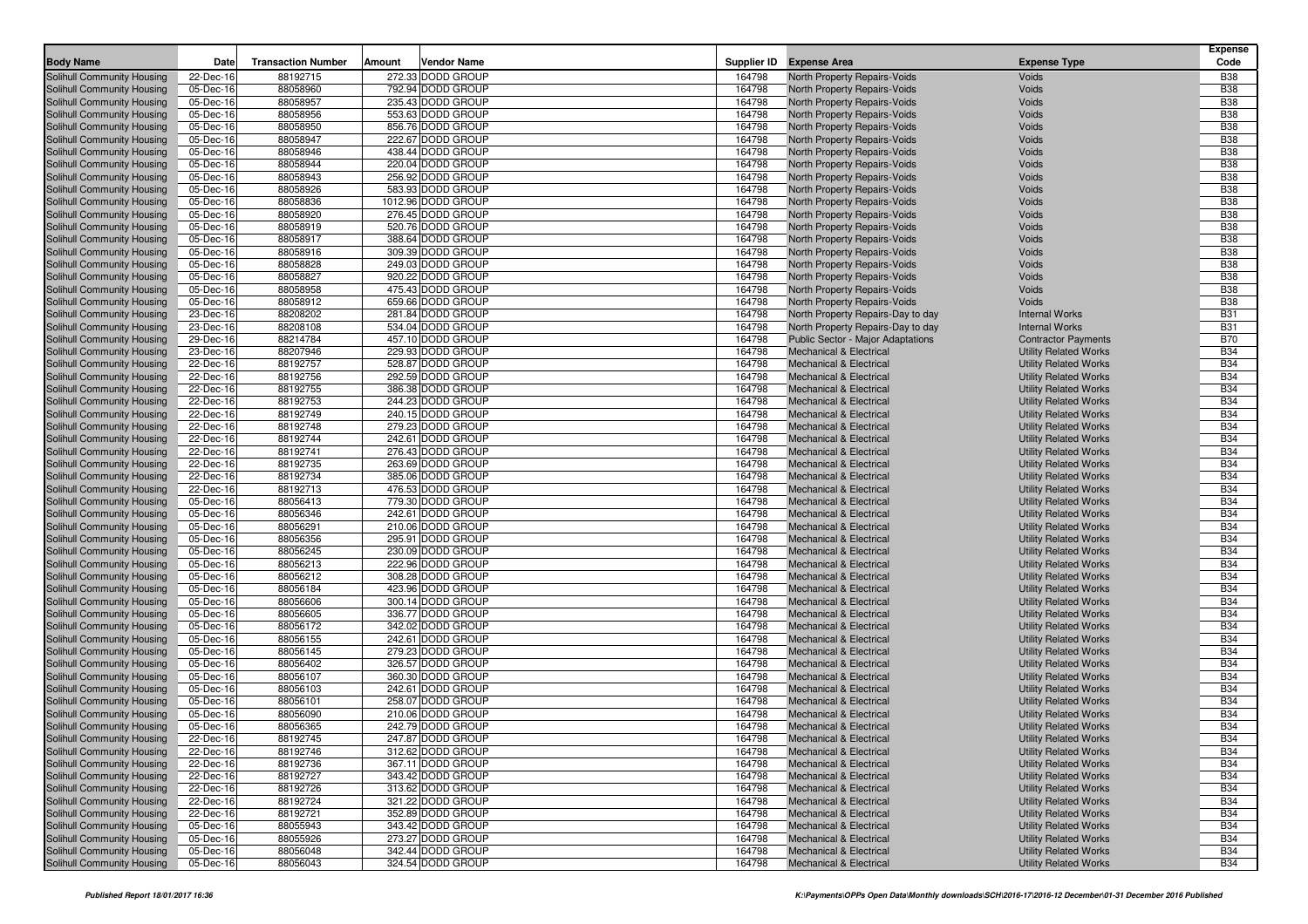| <b>Body Name</b>                                         | Date                   | <b>Transaction Number</b> | Amount | <b>Vendor Name</b>                       | Supplier ID      | <b>Expense Area</b>                                                         | <b>Expense Type</b>                                          | <b>Expense</b><br>Code   |
|----------------------------------------------------------|------------------------|---------------------------|--------|------------------------------------------|------------------|-----------------------------------------------------------------------------|--------------------------------------------------------------|--------------------------|
|                                                          |                        |                           |        |                                          |                  |                                                                             |                                                              |                          |
| Solihull Community Housing<br>Solihull Community Housing | 05-Dec-16<br>05-Dec-16 | 88056022<br>88056021      |        | 312.62 DODD GROUP<br>252.73 DODD GROUP   | 164798<br>164798 | <b>Mechanical &amp; Electrical</b><br><b>Mechanical &amp; Electrical</b>    | <b>Utility Related Works</b><br><b>Utility Related Works</b> | <b>B34</b><br><b>B34</b> |
| Solihull Community Housing                               | 05-Dec-16              | 88055873                  |        | 330.51 DODD GROUP                        | 164798           | <b>Mechanical &amp; Electrical</b>                                          | <b>Utility Related Works</b>                                 | <b>B34</b>               |
| Solihull Community Housing                               | 05-Dec-16              | 88055986                  |        | 321.22 DODD GROUP                        | 164798           | <b>Mechanical &amp; Electrical</b>                                          | <b>Utility Related Works</b>                                 | <b>B34</b>               |
| Solihull Community Housing                               | 05-Dec-16              | 88055978                  |        | 361.32 DODD GROUP                        | 164798           | <b>Mechanical &amp; Electrical</b>                                          | <b>Utility Related Works</b>                                 | <b>B34</b>               |
| Solihull Community Housing                               | 05-Dec-16              | 88055970                  |        | 321.22 DODD GROUP                        | 164798           | <b>Mechanical &amp; Electrical</b>                                          | <b>Utility Related Works</b>                                 | <b>B34</b>               |
| Solihull Community Housing                               | 05-Dec-16              | 88055848                  |        | 215.47 DODD GROUP                        | 164798           | <b>Mechanical &amp; Electrical</b>                                          | <b>Utility Related Works</b>                                 | <b>B34</b>               |
| Solihull Community Housing                               | 05-Dec-16              | 88055844                  |        | 881.68 DODD GROUP                        | 164798           | <b>Mechanical &amp; Electrical</b>                                          | <b>Utility Related Works</b>                                 | <b>B34</b>               |
| Solihull Community Housing                               | 29-Dec-16              | 88214733                  |        | 254.81 DODD GROUP                        | 164798           | Direct-Adaptations-Showers                                                  | <b>Internal Works</b>                                        | <b>B31</b>               |
| Solihull Community Housing                               | 22-Dec-16              | 88192760                  |        | 683.30 DODD GROUP                        | 164798           | Direct-Adaptations-Showers                                                  | <b>Internal Works</b>                                        | <b>B31</b>               |
| Solihull Community Housing                               | 22-Dec-16              | 88192759                  |        | 749.93 DODD GROUP                        | 164798           | Direct-Adaptations-Showers                                                  | <b>Internal Works</b>                                        | <b>B31</b>               |
| Solihull Community Housing                               | 13-Dec-16              | 88105855                  |        | 467.32 DODD GROUP                        | 164798           | Direct-Adaptations-Showers                                                  | <b>Internal Works</b>                                        | <b>B31</b>               |
| Solihull Community Housing                               | 13-Dec-16              | 88105854                  |        | 672.15 DODD GROUP                        | 164798           | Direct-Adaptations-Showers                                                  | <b>Internal Works</b>                                        | <b>B31</b>               |
| Solihull Community Housing                               | 05-Dec-16              | 88059708                  |        | 443.93 DODD GROUP                        | 164798           | Direct-Adaptations-Showers                                                  | <b>Internal Works</b>                                        | <b>B31</b>               |
| Solihull Community Housing                               | 05-Dec-16              | 88059707                  |        | 405.57 DODD GROUP                        | 164798           | Direct-Adaptations-Showers                                                  | <b>Internal Works</b>                                        | <b>B31</b>               |
| Solihull Community Housing                               | 22-Dec-16              | 88192711                  |        | 2876.30 DODD GROUP                       | 164798           | Gas Warm Air/B'boiler/Storage Heater                                        | <b>Contractor Payments</b>                                   | <b>B70</b>               |
| Solihull Community Housing                               | 22-Dec-16              | 88192710                  |        | 2876.30 DODD GROUP<br>1697.01 DODD GROUP | 164798<br>164798 | Gas Warm Air/B'boiler/Storage Heater                                        | <b>Contractor Payments</b>                                   | <b>B70</b><br><b>B70</b> |
| Solihull Community Housing                               | 22-Dec-16<br>05-Dec-16 | 88192709<br>88055769      |        | 2360.20 DODD GROUP                       | 164798           | Gas Warm Air/B'boiler/Storage Heater                                        | <b>Contractor Payments</b>                                   | <b>B70</b>               |
| Solihull Community Housing<br>Solihull Community Housing | 23-Dec-16              | 88200731                  |        | 412.34 DODD GROUP                        | 164798           | Gas Warm Air/B'boiler/Storage Heater<br><b>Electrical Improvement Works</b> | <b>Contractor Payments</b><br><b>Contractor Payments</b>     | <b>B70</b>               |
| Solihull Community Housing                               | 23-Dec-16              | 88200730                  |        | 484.65 DODD GROUP                        | 164798           | <b>Electrical Improvement Works</b>                                         | <b>Contractor Payments</b>                                   | <b>B70</b>               |
| Solihull Community Housing                               | 23-Dec-16              | 88200729                  |        | 375.76 DODD GROUP                        | 164798           | <b>Electrical Improvement Works</b>                                         | <b>Contractor Payments</b>                                   | <b>B70</b>               |
| Solihull Community Housing                               | 23-Dec-16              | 88200728                  |        | 284.82 DODD GROUP                        | 164798           | <b>Electrical Improvement Works</b>                                         | <b>Contractor Payments</b>                                   | <b>B70</b>               |
| Solihull Community Housing                               | 23-Dec-16              | 88200726                  |        | 664.68 DODD GROUP                        | 164798           | <b>Electrical Improvement Works</b>                                         | <b>Contractor Payments</b>                                   | <b>B70</b>               |
| Solihull Community Housing                               | 23-Dec-16              | 88200725                  |        | 265.30 DODD GROUP                        | 164798           | <b>Electrical Improvement Works</b>                                         | <b>Contractor Payments</b>                                   | <b>B70</b>               |
| Solihull Community Housing                               | 23-Dec-16              | 88200724                  |        | 320.64 DODD GROUP                        | 164798           | <b>Electrical Improvement Works</b>                                         | <b>Contractor Payments</b>                                   | <b>B70</b>               |
| Solihull Community Housing                               | 23-Dec-16              | 88200723                  |        | 262.14 DODD GROUP                        | 164798           | <b>Electrical Improvement Works</b>                                         | <b>Contractor Payments</b>                                   | <b>B70</b>               |
| Solihull Community Housing                               | 23-Dec-16              | 88200722                  |        | 360.35 DODD GROUP                        | 164798           | <b>Electrical Improvement Works</b>                                         | <b>Contractor Payments</b>                                   | <b>B70</b>               |
| Solihull Community Housing                               | 23-Dec-16              | 88200721                  |        | 311.57 DODD GROUP                        | 164798           | <b>Electrical Improvement Works</b>                                         | <b>Contractor Payments</b>                                   | <b>B70</b>               |
| Solihull Community Housing                               | 23-Dec-16              | 88200720                  |        | 343.68 DODD GROUP                        | 164798           | <b>Electrical Improvement Works</b>                                         | <b>Contractor Payments</b>                                   | <b>B70</b>               |
| Solihull Community Housing                               | 23-Dec-16              | 88200719                  |        | 278.32 DODD GROUP                        | 164798           | <b>Electrical Improvement Works</b>                                         | <b>Contractor Payments</b>                                   | <b>B70</b>               |
| Solihull Community Housing                               | 23-Dec-16              | 88200718                  |        | 241.17 DODD GROUP                        | 164798           | <b>Electrical Improvement Works</b>                                         | <b>Contractor Payments</b>                                   | <b>B70</b>               |
| Solihull Community Housing                               | 23-Dec-16              | 88200717                  |        | 273.12 DODD GROUP                        | 164798           | <b>Electrical Improvement Works</b>                                         | <b>Contractor Payments</b>                                   | <b>B70</b>               |
| Solihull Community Housing                               | 23-Dec-16              | 88200716                  |        | 254.71 DODD GROUP                        | 164798           | <b>Electrical Improvement Works</b>                                         | <b>Contractor Payments</b>                                   | <b>B70</b>               |
| Solihull Community Housing                               | 23-Dec-16              | 88200715                  |        | 282.37 DODD GROUP                        | 164798<br>164798 | <b>Electrical Improvement Works</b>                                         | <b>Contractor Payments</b>                                   | <b>B70</b><br><b>B70</b> |
| Solihull Community Housing<br>Solihull Community Housing | 23-Dec-16<br>23-Dec-16 | 88200714<br>88200713      |        | 338.85 DODD GROUP<br>240.99 DODD GROUP   | 164798           | <b>Electrical Improvement Works</b><br><b>Electrical Improvement Works</b>  | <b>Contractor Payments</b><br><b>Contractor Payments</b>     | <b>B70</b>               |
| Solihull Community Housing                               | 23-Dec-16              | 88200712                  |        | 274.45 DODD GROUP                        | 164798           | <b>Electrical Improvement Works</b>                                         | <b>Contractor Payments</b>                                   | <b>B70</b>               |
| Solihull Community Housing                               | 23-Dec-16              | 88200710                  |        | 276.62 DODD GROUP                        | 164798           | <b>Electrical Improvement Works</b>                                         | <b>Contractor Payments</b>                                   | <b>B70</b>               |
| Solihull Community Housing                               | 23-Dec-16              | 88200709                  |        | 340.64 DODD GROUP                        | 164798           | <b>Electrical Improvement Works</b>                                         | <b>Contractor Payments</b>                                   | <b>B70</b>               |
| Solihull Community Housing                               | 23-Dec-16              | 88200711                  |        | 302.40 DODD GROUP                        | 164798           | <b>Electrical Improvement Works</b>                                         | <b>Contractor Payments</b>                                   | <b>B70</b>               |
| Solihull Community Housing                               | 23-Dec-16              | 88200708                  |        | 426.70 DODD GROUP                        | 164798           | <b>Electrical Improvement Works</b>                                         | <b>Contractor Payments</b>                                   | <b>B70</b>               |
| Solihull Community Housing                               | 20-Dec-16              | 88157920                  |        | 381.42 DODD GROUP                        | 164798           | <b>Electrical Improvement Works</b>                                         | <b>Contractor Payments</b>                                   | <b>B70</b>               |
| Solihull Community Housing                               | 20-Dec-16              | 88157713                  |        | 286.06 DODD GROUP                        | 164798           | <b>Electrical Improvement Works</b>                                         | <b>Contractor Payments</b>                                   | <b>B70</b>               |
| Solihull Community Housing                               | 20-Dec-16              | 88157712                  |        | 229.30 DODD GROUP                        | 164798           | <b>Electrical Improvement Works</b>                                         | <b>Contractor Payments</b>                                   | <b>B70</b>               |
| Solihull Community Housing                               | 20-Dec-16              | 88157708                  |        | 240.65 DODD GROUP                        | 164798           | <b>Electrical Improvement Works</b>                                         | <b>Contractor Payments</b>                                   | <b>B70</b>               |
| Solihull Community Housing                               | 20-Dec-16              | 88157714                  |        | 630.18 DODD GROUP                        | 164798           | <b>Electrical Improvement Works</b>                                         | <b>Contractor Payments</b>                                   | <b>B70</b>               |
| Solihull Community Housing                               | 20-Dec-16              | 88145791                  |        | 331.01 DODD GROUP                        | 164798           | <b>Electrical Improvement Works</b>                                         | <b>Contractor Payments</b>                                   | <b>B70</b>               |
| Solihull Community Housing                               | 20-Dec-16              | 88145788                  |        | 1888.18 DODD GROUP                       | 164798           | <b>Electrical Improvement Works</b>                                         | <b>Contractor Payments</b>                                   | <b>B70</b>               |
| Solihull Community Housing                               | 20-Dec-16              | 88145785                  |        | 268.75 DODD GROUP                        | 164798           | <b>Electrical Improvement Works</b>                                         | <b>Contractor Payments</b>                                   | <b>B70</b>               |
| Solihull Community Housing                               | 20-Dec-16              | 88145784                  |        | 280.69 DODD GROUP                        | 164798           | <b>Electrical Improvement Works</b>                                         | <b>Contractor Payments</b>                                   | <b>B70</b>               |
| Solihull Community Housing<br>Solihull Community Housing | 20-Dec-16<br>20-Dec-16 | 88145783<br>88145781      |        | 868.05 DODD GROUP<br>343.23 DODD GROUP   | 164798<br>164798 | <b>Electrical Improvement Works</b><br><b>Electrical Improvement Works</b>  | <b>Contractor Payments</b><br><b>Contractor Payments</b>     | <b>B70</b><br><b>B70</b> |
| Solihull Community Housing                               | 20-Dec-16              | 88145780                  |        | 421.62 DODD GROUP                        | 164798           | <b>Electrical Improvement Works</b>                                         |                                                              | <b>B70</b>               |
| Solihull Community Housing                               | 20-Dec-16              | 88145774                  |        | 529.57 DODD GROUP                        | 164798           | <b>Electrical Improvement Works</b>                                         | <b>Contractor Payments</b><br><b>Contractor Payments</b>     | <b>B70</b>               |
| Solihull Community Housing                               | 20-Dec-16              | 88145750                  |        | 1904.96 DODD GROUP                       | 164798           | <b>Electrical Improvement Works</b>                                         | <b>Contractor Payments</b>                                   | <b>B70</b>               |
| Solihull Community Housing                               | 20-Dec-16              | 88145747                  |        | 317.51 DODD GROUP                        | 164798           | <b>Electrical Improvement Works</b>                                         | <b>Contractor Payments</b>                                   | <b>B70</b>               |
| Solihull Community Housing                               | 20-Dec-16              | 88145746                  |        | 280.41 DODD GROUP                        | 164798           | <b>Electrical Improvement Works</b>                                         | <b>Contractor Payments</b>                                   | <b>B70</b>               |
| Solihull Community Housing                               | 20-Dec-16              | 88145749                  |        | 1934.82 DODD GROUP                       | 164798           | <b>Electrical Improvement Works</b>                                         | <b>Contractor Payments</b>                                   | B70                      |
| Solihull Community Housing                               | 20-Dec-16              | 88145745                  |        | 719.91 DODD GROUP                        | 164798           | <b>Electrical Improvement Works</b>                                         | <b>Contractor Payments</b>                                   | <b>B70</b>               |
| Solihull Community Housing                               | 20-Dec-16              | 88145744                  |        | 278.10 DODD GROUP                        | 164798           | <b>Electrical Improvement Works</b>                                         | <b>Contractor Payments</b>                                   | <b>B70</b>               |
| Solihull Community Housing                               | 20-Dec-16              | 88145743                  |        | 257.30 DODD GROUP                        | 164798           | <b>Electrical Improvement Works</b>                                         | <b>Contractor Payments</b>                                   | <b>B70</b>               |
| Solihull Community Housing                               | 20-Dec-16              | 88145742                  |        | 434.19 DODD GROUP                        | 164798           | <b>Electrical Improvement Works</b>                                         | <b>Contractor Payments</b>                                   | <b>B70</b>               |
| Solihull Community Housing                               | 20-Dec-16              | 88145740                  |        | 253.79 DODD GROUP                        | 164798           | <b>Electrical Improvement Works</b>                                         | <b>Contractor Payments</b>                                   | <b>B70</b>               |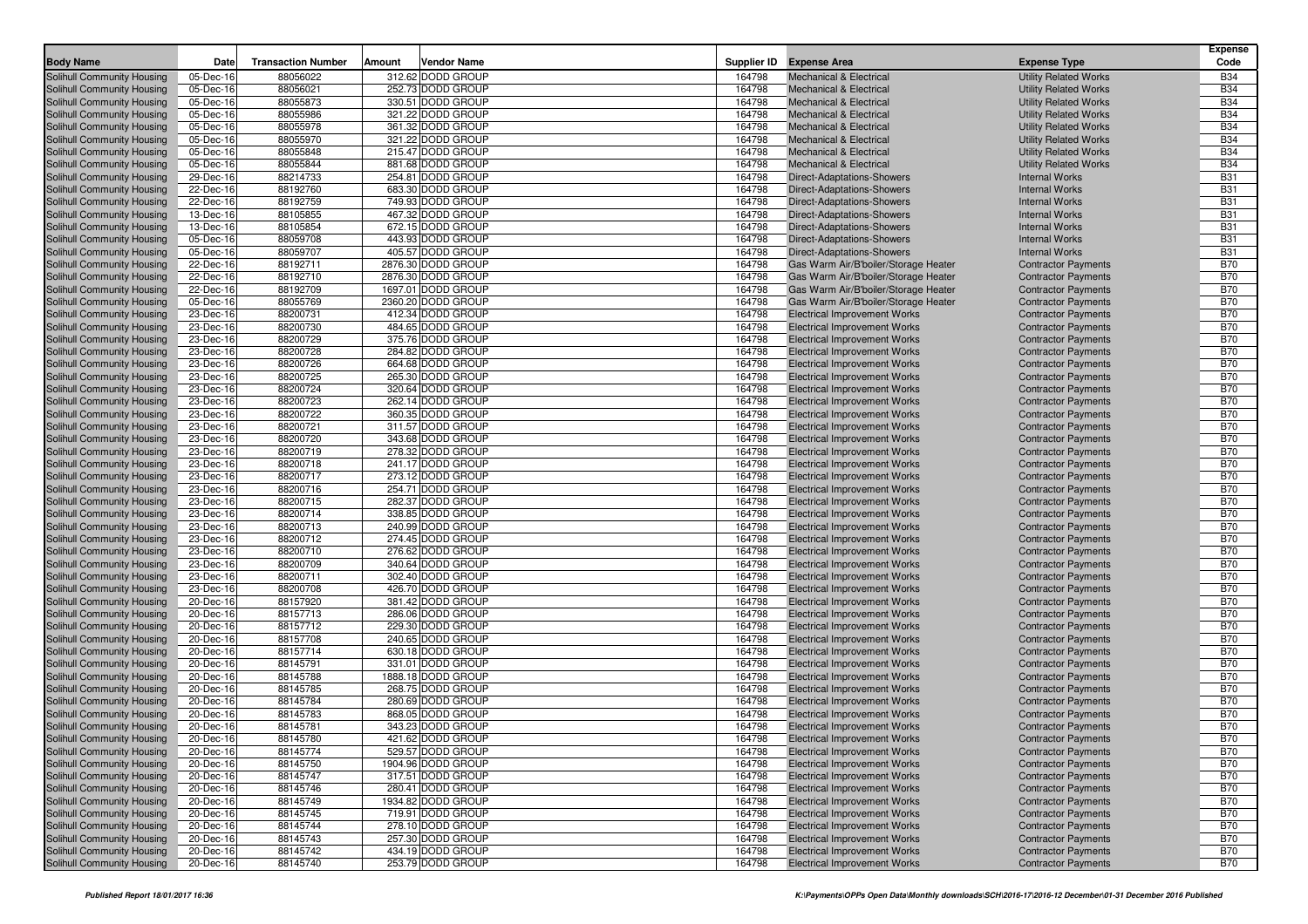| <b>Body Name</b>                                         | Date                   | <b>Transaction Number</b> | Amount | <b>Vendor Name</b>                      |                  | Supplier ID Expense Area                                                   | <b>Expense Type</b>                                      | <b>Expense</b><br>Code   |
|----------------------------------------------------------|------------------------|---------------------------|--------|-----------------------------------------|------------------|----------------------------------------------------------------------------|----------------------------------------------------------|--------------------------|
| Solihull Community Housing                               | 20-Dec-16              | 88145739                  |        | 1894.97 DODD GROUP                      | 164798           | <b>Electrical Improvement Works</b>                                        | <b>Contractor Payments</b>                               | <b>B70</b>               |
| Solihull Community Housing                               | 20-Dec-16              | 88145738                  |        | 516.65 DODD GROUP                       | 164798           | <b>Electrical Improvement Works</b>                                        | <b>Contractor Payments</b>                               | <b>B70</b>               |
| Solihull Community Housing                               | 20-Dec-16              | 88145737                  |        | 274.80 DODD GROUP                       | 164798           | <b>Electrical Improvement Works</b>                                        | <b>Contractor Payments</b>                               | <b>B70</b>               |
| Solihull Community Housing                               | 20-Dec-16              | 88145736                  |        | 368.57 DODD GROUP                       | 164798           | <b>Electrical Improvement Works</b>                                        | <b>Contractor Payments</b>                               | <b>B70</b>               |
| Solihull Community Housing                               | 20-Dec-16              | 88145735                  |        | 284.05 DODD GROUP                       | 164798           | <b>Electrical Improvement Works</b>                                        | <b>Contractor Payments</b>                               | <b>B70</b>               |
| Solihull Community Housing                               | 20-Dec-16              | 88145734                  |        | 503.60 DODD GROUP                       | 164798           | <b>Electrical Improvement Works</b>                                        | <b>Contractor Payments</b>                               | <b>B70</b>               |
| Solihull Community Housing                               | 20-Dec-16              | 88145731                  |        | 279.78 DODD GROUP                       | 164798           | <b>Electrical Improvement Works</b>                                        | <b>Contractor Payments</b>                               | <b>B70</b>               |
| Solihull Community Housing                               | 20-Dec-16              | 88145732                  |        | 284.97 DODD GROUP                       | 164798           | <b>Electrical Improvement Works</b>                                        | <b>Contractor Payments</b>                               | <b>B70</b>               |
| Solihull Community Housing                               | 20-Dec-16              | 88145730                  |        | 361.92 DODD GROUP                       | 164798           | <b>Electrical Improvement Works</b>                                        | <b>Contractor Payments</b>                               | <b>B70</b>               |
| Solihull Community Housing                               | 20-Dec-16              | 88145729                  |        | 333.71 DODD GROUP                       | 164798           | <b>Electrical Improvement Works</b>                                        | <b>Contractor Payments</b>                               | <b>B70</b>               |
| Solihull Community Housing                               | 20-Dec-16              | 88145728                  |        | 279.78 DODD GROUP                       | 164798           | <b>Electrical Improvement Works</b>                                        | <b>Contractor Payments</b>                               | <b>B70</b>               |
| Solihull Community Housing                               | 20-Dec-16              | 88145727                  |        | 337.29 DODD GROUP                       | 164798           | <b>Electrical Improvement Works</b>                                        | <b>Contractor Payments</b>                               | <b>B70</b>               |
| Solihull Community Housing                               | 20-Dec-16              | 88145726                  |        | 279.78 DODD GROUP                       | 164798           | <b>Electrical Improvement Works</b>                                        | <b>Contractor Payments</b>                               | <b>B70</b>               |
| Solihull Community Housing                               | 20-Dec-16              | 88145723                  |        | 380.23 DODD GROUP                       | 164798           | <b>Electrical Improvement Works</b>                                        | <b>Contractor Payments</b>                               | <b>B70</b>               |
| Solihull Community Housing                               | 20-Dec-16              | 88145721                  |        | 503.18 DODD GROUP                       | 164798           | <b>Electrical Improvement Works</b>                                        | <b>Contractor Payments</b>                               | <b>B70</b>               |
| Solihull Community Housing                               | 20-Dec-16              | 88145720                  |        | 244.05 DODD GROUP                       | 164798           | <b>Electrical Improvement Works</b>                                        | <b>Contractor Payments</b>                               | <b>B70</b>               |
| Solihull Community Housing                               | 20-Dec-16              | 88145717                  |        | 1735.79 DODD GROUP                      | 164798           | <b>Electrical Improvement Works</b>                                        | <b>Contractor Payments</b>                               | <b>B70</b>               |
| Solihull Community Housing                               | 20-Dec-16              | 88145724                  |        | 860.64 DODD GROUP                       | 164798           | <b>Electrical Improvement Works</b>                                        | <b>Contractor Payments</b>                               | <b>B70</b>               |
| Solihull Community Housing                               | 15-Dec-16              | 88123792                  |        | 287.82 DODD GROUP                       | 164798           | <b>Electrical Improvement Works</b>                                        | <b>Contractor Payments</b>                               | <b>B70</b>               |
| Solihull Community Housing                               | 15-Dec-16              | 88123790                  |        | 484.47 DODD GROUP                       | 164798           | <b>Electrical Improvement Works</b>                                        | <b>Contractor Payments</b>                               | <b>B70</b><br><b>B70</b> |
| Solihull Community Housing                               | 15-Dec-16<br>15-Dec-16 | 88123789                  |        | 376.14 DODD GROUP<br>653.69 DODD GROUP  | 164798<br>164798 | <b>Electrical Improvement Works</b>                                        | <b>Contractor Payments</b>                               | <b>B70</b>               |
| Solihull Community Housing<br>Solihull Community Housing | 15-Dec-16              | 88123791<br>88123788      |        | 317.52 DODD GROUP                       | 164798           | <b>Electrical Improvement Works</b><br><b>Electrical Improvement Works</b> | <b>Contractor Payments</b><br><b>Contractor Payments</b> | <b>B70</b>               |
| Solihull Community Housing                               | 15-Dec-16              | 88123787                  |        | 224.63 DODD GROUP                       | 164798           | <b>Electrical Improvement Works</b>                                        | <b>Contractor Payments</b>                               | <b>B70</b>               |
| Solihull Community Housing                               | 15-Dec-16              | 88123786                  |        | 279.78 DODD GROUP                       | 164798           | <b>Electrical Improvement Works</b>                                        | <b>Contractor Payments</b>                               | <b>B70</b>               |
| Solihull Community Housing                               | 15-Dec-16              | 88123785                  |        | 396.21 DODD GROUP                       | 164798           | <b>Electrical Improvement Works</b>                                        | <b>Contractor Payments</b>                               | <b>B70</b>               |
| Solihull Community Housing                               | 15-Dec-16              | 88123784                  |        | 235.11 DODD GROUP                       | 164798           | <b>Electrical Improvement Works</b>                                        | <b>Contractor Payments</b>                               | <b>B70</b>               |
| Solihull Community Housing                               | 15-Dec-16              | 88123783                  |        | 715.44 DODD GROUP                       | 164798           | <b>Electrical Improvement Works</b>                                        | <b>Contractor Payments</b>                               | <b>B70</b>               |
| Solihull Community Housing                               | 15-Dec-16              | 88123782                  |        | 476.84 DODD GROUP                       | 164798           | <b>Electrical Improvement Works</b>                                        | <b>Contractor Payments</b>                               | <b>B70</b>               |
| Solihull Community Housing                               | 15-Dec-16              | 88123780                  |        | 267.84 DODD GROUP                       | 164798           | <b>Electrical Improvement Works</b>                                        | <b>Contractor Payments</b>                               | <b>B70</b>               |
| Solihull Community Housing                               | 15-Dec-16              | 88123779                  |        | 375.16 DODD GROUP                       | 164798           | <b>Electrical Improvement Works</b>                                        | <b>Contractor Payments</b>                               | <b>B70</b>               |
| Solihull Community Housing                               | 15-Dec-16              | 88123778                  |        | 1922.40 DODD GROUP                      | 164798           | <b>Electrical Improvement Works</b>                                        | <b>Contractor Payments</b>                               | <b>B70</b>               |
| Solihull Community Housing                               | 15-Dec-16              | 88123776                  |        | 248.49 DODD GROUP                       | 164798           | <b>Electrical Improvement Works</b>                                        | <b>Contractor Payments</b>                               | <b>B70</b>               |
| Solihull Community Housing                               | 15-Dec-16              | 88123775                  |        | 294.30 DODD GROUP                       | 164798           | <b>Electrical Improvement Works</b>                                        | <b>Contractor Payments</b>                               | <b>B70</b>               |
| Solihull Community Housing                               | 15-Dec-16              | 88123774                  |        | 715.89 DODD GROUP                       | 164798           | <b>Electrical Improvement Works</b>                                        | <b>Contractor Payments</b>                               | <b>B70</b>               |
| Solihull Community Housing                               | 15-Dec-16              | 88123773                  |        | 541.67 DODD GROUP                       | 164798           | <b>Electrical Improvement Works</b>                                        | <b>Contractor Payments</b>                               | <b>B70</b>               |
| Solihull Community Housing                               | 15-Dec-16              | 88123772                  |        | 2093.52 DODD GROUP                      | 164798           | <b>Electrical Improvement Works</b>                                        | <b>Contractor Payments</b>                               | <b>B70</b>               |
| Solihull Community Housing                               | 15-Dec-16              | 88123769                  |        | 310.10 DODD GROUP                       | 164798           | <b>Electrical Improvement Works</b>                                        | <b>Contractor Payments</b>                               | <b>B70</b>               |
| Solihull Community Housing                               | 15-Dec-16              | 88123771                  |        | 556.54 DODD GROUP                       | 164798           | <b>Electrical Improvement Works</b>                                        | <b>Contractor Payments</b>                               | <b>B70</b>               |
| Solihull Community Housing<br>Solihull Community Housing | 15-Dec-16<br>15-Dec-16 | 88123756<br>88123756      |        | 225.30 DODD GROUP<br>-225.30 DODD GROUP | 164798<br>164798 | <b>Electrical Improvement Works</b><br><b>Electrical Improvement Works</b> | <b>Contractor Payments</b><br><b>Contractor Payments</b> | <b>B70</b><br><b>B70</b> |
| Solihull Community Housing                               | 15-Dec-16              | 88123756                  |        | 225.30 DODD GROUP                       | 164798           | <b>Electrical Improvement Works</b>                                        | <b>Contractor Payments</b>                               | <b>B70</b>               |
| Solihull Community Housing                               | 15-Dec-16              | 88123755                  |        | 279.78 DODD GROUP                       | 164798           | <b>Electrical Improvement Works</b>                                        | <b>Contractor Payments</b>                               | <b>B70</b>               |
| Solihull Community Housing                               | 15-Dec-16              | 88123753                  |        | 358.71 DODD GROUP                       | 164798           | <b>Electrical Improvement Works</b>                                        | <b>Contractor Payments</b>                               | <b>B70</b>               |
| Solihull Community Housing                               | 02-Dec-16              | 88048734                  |        | 485.72 DODD GROUP                       | 164798           | <b>Electrical Improvement Works</b>                                        | <b>Contractor Payments</b>                               | <b>B70</b>               |
| Solihull Community Housing                               | 02-Dec-16              | 88048732                  |        | 1763.23 DODD GROUP                      | 164798           | <b>Electrical Improvement Works</b>                                        | <b>Contractor Payments</b>                               | <b>B70</b>               |
| Solihull Community Housing                               | 02-Dec-16              | 88048729                  |        | 279.78 DODD GROUP                       | 164798           | <b>Electrical Improvement Works</b>                                        | <b>Contractor Payments</b>                               | <b>B70</b>               |
| Solihull Community Housing                               | 02-Dec-16              | 88048728                  |        | 277.47 DODD GROUP                       | 164798           | <b>Electrical Improvement Works</b>                                        | <b>Contractor Payments</b>                               | <b>B70</b>               |
| Solihull Community Housing                               | 02-Dec-16              | 88048727                  |        | 489.53 DODD GROUP                       | 164798           | <b>Electrical Improvement Works</b>                                        | <b>Contractor Payments</b>                               | <b>B70</b>               |
| Solihull Community Housing                               | 02-Dec-16              | 88048725                  |        | 379.76 DODD GROUP                       | 164798           | <b>Electrical Improvement Works</b>                                        | <b>Contractor Payments</b>                               | <b>B70</b>               |
| Solihull Community Housing                               | 02-Dec-16              | 88048713                  |        | 785.74 DODD GROUP                       | 164798           | <b>Electrical Improvement Works</b>                                        | <b>Contractor Payments</b>                               | <b>B70</b>               |
| Solihull Community Housing                               | 02-Dec-16              | 88048723                  |        | 635.14 DODD GROUP                       | 164798           | <b>Electrical Improvement Works</b>                                        | <b>Contractor Payments</b>                               | <b>B70</b>               |
| Solihull Community Housing                               | 02-Dec-16              | 88048719                  |        | 269.33 DODD GROUP                       | 164798           | <b>Electrical Improvement Works</b>                                        | <b>Contractor Payments</b>                               | <b>B70</b>               |
| Solihull Community Housing                               | 02-Dec-16              | 88048715                  |        | 572.61 DODD GROUP                       | 164798           | <b>Electrical Improvement Works</b>                                        | <b>Contractor Payments</b>                               | <b>B70</b>               |
| Solihull Community Housing                               | 02-Dec-16              | 88048717                  |        | 2177.41 DODD GROUP                      | 164798           | <b>Electrical Improvement Works</b>                                        | <b>Contractor Payments</b>                               | <b>B70</b>               |
| Solihull Community Housing                               | 22-Dec-16              | 88192758                  |        | 279.68 DODD GROUP                       | 164798           | Kitchens                                                                   | <b>Contractor Payments</b>                               | <b>B70</b>               |
| Solihull Community Housing                               | 13-Dec-16              | 88105846                  |        | 222.26 DODD GROUP                       | 164798           | Kitchens                                                                   | <b>Contractor Payments</b>                               | <b>B70</b>               |
| Solihull Community Housing                               | 05-Dec-16              | 88058974                  |        | 387.92 DODD GROUP                       | 164798           | Kitchens                                                                   | <b>Contractor Payments</b>                               | <b>B70</b>               |
| Solihull Community Housing<br>Solihull Community Housing | 05-Dec-16<br>05-Dec-16 | 88058973<br>88058972      |        | 607.53 DODD GROUP<br>600.03 DODD GROUP  | 164798<br>164798 | Kitchens<br><b>Kitchens</b>                                                | <b>Contractor Payments</b><br><b>Contractor Payments</b> | <b>B70</b>               |
| Solihull Community Housing                               | 05-Dec-16              | 88058970                  |        | 370.24 DODD GROUP                       | 164798           | Kitchens                                                                   | <b>Contractor Payments</b>                               | <b>B70</b><br><b>B70</b> |
| Solihull Community Housing                               | 05-Dec-16              | 88058975                  |        | 511.71 DODD GROUP                       | 164798           | Kitchens                                                                   | <b>Contractor Payments</b>                               | <b>B70</b>               |
| Solihull Community Housing                               | 23-Dec-16              | 88207870                  |        | 245.48 DODD GROUP                       | 164798           | Low Rise Overcladding                                                      | <b>Contractor Payments</b>                               | <b>B70</b>               |
| Solihull Community Housing                               | 29-Dec-16              | 88214707                  |        | 225.09 DODD GROUP                       | 164798           | Direct-Standby                                                             | <b>Other Building costs</b>                              | <b>B39</b>               |
|                                                          |                        |                           |        |                                         |                  |                                                                            |                                                          |                          |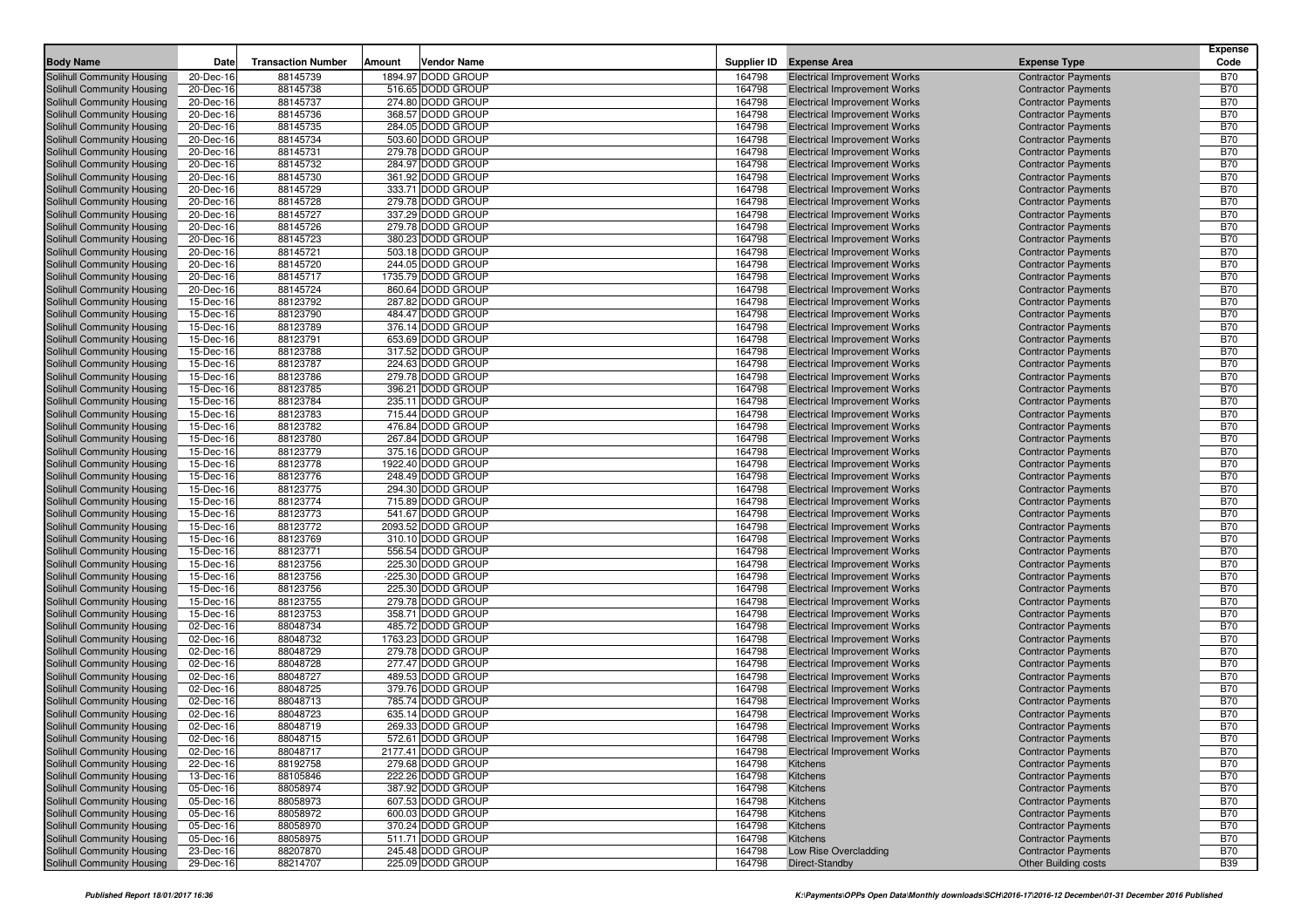|                                                          |                        |                           |        |                                                            |                  |                                                                        |                                                | <b>Expense</b>                     |
|----------------------------------------------------------|------------------------|---------------------------|--------|------------------------------------------------------------|------------------|------------------------------------------------------------------------|------------------------------------------------|------------------------------------|
| <b>Body Name</b>                                         | Date                   | <b>Transaction Number</b> | Amount | <b>Vendor Name</b>                                         |                  | Supplier ID Expense Area                                               | <b>Expense Type</b>                            | Code                               |
| Solihull Community Housing                               | 22-Dec-16              | 88182718                  |        | 162.50 DOORFIT PRODUCTS LTD                                | 5228             | Stores-Stores and delivery                                             | <b>Stocks</b>                                  | R <sub>10</sub>                    |
| Solihull Community Housing                               | 22-Dec-16              | 88182718                  |        | 135.00 DOORFIT PRODUCTS LTD                                | 5228             | Stores-Stores and delivery                                             | <b>Stocks</b>                                  | R <sub>10</sub>                    |
| Solihull Community Housing                               | 22-Dec-16              | 88182718                  |        | 162.50 DOORFIT PRODUCTS LTD                                | 5228             | Stores-Stores and delivery                                             | <b>Stocks</b>                                  | R <sub>10</sub>                    |
| Solihull Community Housing                               | 22-Dec-16              | 88182718                  |        | 39.50 DOORFIT PRODUCTS LTD                                 | 5228             | Stores-Stores and delivery                                             | <b>Stocks</b>                                  | R <sub>10</sub>                    |
| Solihull Community Housing                               | 22-Dec-16              | 88182717                  |        | 588.00 DOORFIT PRODUCTS LTD                                | 5228             | Stores-Stores and delivery                                             | <b>Stocks</b>                                  | R <sub>10</sub>                    |
| Solihull Community Housing                               | 22-Dec-16<br>22-Dec-16 | 88182716                  |        | 88.20 DOORFIT PRODUCTS LTD                                 | 5228<br>5228     | Stores-Stores and delivery                                             | <b>Stocks</b>                                  | R <sub>10</sub>                    |
| Solihull Community Housing                               |                        | 88182716                  |        | 479.80 DOORFIT PRODUCTS LTD                                | 5228             | Stores-Stores and delivery                                             | <b>Stocks</b>                                  | R <sub>10</sub><br>R <sub>10</sub> |
| Solihull Community Housing                               | 22-Dec-16              | 88182718                  |        | 40.00 DOORFIT PRODUCTS LTD                                 | 5228             | Stores-Stores and delivery                                             | <b>Stocks</b>                                  | R <sub>10</sub>                    |
| Solihull Community Housing                               | 08-Dec-16<br>08-Dec-16 | 88089786<br>88089786      |        | 330.00 DOORFIT PRODUCTS LTD<br>330.00 DOORFIT PRODUCTS LTD | 5228             | Stores-Stores and delivery<br>Stores-Stores and delivery               | <b>Stocks</b><br><b>Stocks</b>                 | R <sub>10</sub>                    |
| Solihull Community Housing<br>Solihull Community Housing | 05-Dec-16              | 88060712                  |        | 479.80 DOORFIT PRODUCTS LTD                                | 5228             | Stores-Stores and delivery                                             | <b>Stocks</b>                                  | R <sub>10</sub>                    |
| Solihull Community Housing                               | 01-Dec-16              | 88044903                  |        | 608.16 DR GAIL YOUNG                                       | 221701           | Housing Aid & Homelessness                                             | <b>Tenant Medicals</b>                         | D63                                |
| Solihull Community Housing                               | 01-Dec-16              | 88044902                  |        | 608.16 DR GAIL YOUNG                                       | 221701           | Housing Aid & Homelessness                                             | <b>Tenant Medicals</b>                         | D63                                |
| Solihull Community Housing                               | 21-Dec-16              | 88167805                  |        | 349.59 DRAINTECH SERVICES (MIDLANDS) LTD                   | 338596           | <b>MST</b> - Structural Works                                          | <b>Contractor Payments</b>                     | <b>B70</b>                         |
| Solihull Community Housing                               | 21-Dec-16              | 88167813                  |        | 482.88 DRAINTECH SERVICES (MIDLANDS) LTD                   | 338596           | <b>MST</b> -Structural Works                                           | <b>Contractor Payments</b>                     | <b>B70</b>                         |
| Solihull Community Housing                               | 21-Dec-16              | 88167811                  |        | 452.72 DRAINTECH SERVICES (MIDLANDS) LTD                   | 338596           | <b>MST</b> -Structural Works                                           | <b>Contractor Payments</b>                     | <b>B70</b>                         |
| Solihull Community Housing                               | 21-Dec-16              | 88167810                  |        | 208.75 DRAINTECH SERVICES (MIDLANDS) LTD                   | 338596           | North Property Repairs-Day to day                                      | <b>Other Works</b>                             | <b>B32</b>                         |
| Solihull Community Housing                               | 08-Dec-16              | 88087730                  |        | 273.41 DRAINTECH SERVICES (MIDLANDS) LTD                   | 338596           | North Property Repairs-Day to day                                      | Other Works                                    | <b>B32</b>                         |
| Solihull Community Housing                               | 08-Dec-16              | 88087731                  |        | 321.70 DRAINTECH SERVICES (MIDLANDS) LTD                   | 338596           | North Property Repairs-Day to day                                      | <b>Other Works</b>                             | <b>B32</b>                         |
| Solihull Community Housing                               | 06-Dec-16              | 88067739                  |        | 241.44 DRAINTECH SERVICES (MIDLANDS) LTD                   | 338596           | North Property Repairs-Day to day                                      | <b>Other Works</b>                             | <b>B32</b>                         |
| Solihull Community Housing                               | 21-Dec-16              | 88167804                  |        | 231.38 DRAINTECH SERVICES (MIDLANDS) LTD                   | 338596           | Direct-Standby                                                         | <b>Other Building costs</b>                    | <b>B39</b>                         |
| Solihull Community Housing                               | 29-Dec-16              | 88219712                  |        | 302.06 DULUX DECORATOR CENTRES                             | 69460            | North Property Repairs-Voids                                           | <b>Internal Works</b>                          | <b>B31</b>                         |
| Solihull Community Housing                               | 29-Dec-16              | 88219712                  |        | 125.91 DULUX DECORATOR CENTRES                             | 69460            | Gas Warm Air/B'boiler/Storage Heater                                   | <b>Contractor Payments</b>                     | <b>B70</b>                         |
| Solihull Community Housing                               | 29-Dec-16              | 88219712                  |        | 308.78 DULUX DECORATOR CENTRES                             | 69460            | Gas Warm Air/B'boiler/Storage Heater                                   | <b>Contractor Payments</b>                     | <b>B70</b>                         |
| Solihull Community Housing                               | 21-Dec-16              | 88167859                  |        | -76.00 ECLIPSE ACCESS SOLUTIONS LTD                        | 141696           | Sub Contractors Tax                                                    | <b>Creditor: Inland Revenue</b>                | S02                                |
| Solihull Community Housing                               | 21-Dec-16              | 88167859                  |        | 530.00 ECLIPSE ACCESS SOLUTIONS LTD                        | 141696           | <b>Public Sector - Major Adaptations</b>                               | <b>Contractor Payments</b>                     | <b>B70</b>                         |
| Solihull Community Housing                               | 08-Dec-16              | 88082731                  |        | -618.88 EDEN ADAPTIONS LTD                                 | 267999           | Sub Contractors Tax                                                    | <b>Creditor: Inland Revenue</b>                | S02                                |
| Solihull Community Housing                               | 06-Dec-16              | 88065938                  |        | -318.98 EDEN ADAPTIONS LTD                                 | 267999           | Sub Contractors Tax                                                    | <b>Creditor: Inland Revenue</b>                | S02                                |
| Solihull Community Housing                               | 08-Dec-16              | 88082731                  |        | 1820.00 EDEN ADAPTIONS LTD                                 | 267999           | Public Sector - Major Adaptations                                      | <b>Contractor Payments</b>                     | <b>B70</b>                         |
| Solihull Community Housing                               | 08-Dec-16              | 88082731                  |        | 7850.00 EDEN ADAPTIONS LTD                                 | 267999           | Public Sector - Major Adaptations                                      | <b>Contractor Payments</b>                     | <b>B70</b>                         |
| Solihull Community Housing                               | 06-Dec-16              | 88065938                  |        | 1594.89 EDEN ADAPTIONS LTD                                 | 267999           | Safe and Sound Operational                                             | <b>Falls Prevention Service</b>                | <b>B44</b>                         |
| Solihull Community Housing                               | 12-Dec-16              | 88094016                  |        | 24058.71 EDEN BUILD LTD BUILDING CONTRACTORS               | 5243773          | Public Sector - Major Adaptations                                      | <b>Contractor Payments</b>                     | <b>B70</b>                         |
| Solihull Community Housing                               | 12-Dec-16              | 88094005                  |        | 13267.88 EDEN BUILD LTD BUILDING CONTRACTORS               | 5243773          | Private Sector - Disabled Facilities Grants                            | <b>Contractor Payments</b>                     | <b>B70</b>                         |
| Solihull Community Housing                               | 06-Dec-16              | 88065908                  |        | 2.62 EDENRED                                               | 276843           | <b>Central Administration</b>                                          | Other Fees and Charges                         | D59                                |
| Solihull Community Housing                               | 06-Dec-16              | 88065908                  |        | 656.00 EDENRED                                             | 276843           | <b>Payroll Deductions</b>                                              | <b>General Creditors</b>                       | S01                                |
| Solihull Community Housing                               | 21-Dec-16              | 88167858                  |        | 327.25 ENVIROCALL LTD                                      | 105902           | <b>MST</b> -Structural Works                                           | <b>Contractor Payments</b>                     | <b>B70</b>                         |
| Solihull Community Housing                               | 08-Dec-16              | 88087777                  |        | 289.00 ENVIROCALL LTD                                      | 105902           | <b>MST</b> -Structural Works                                           | <b>Contractor Payments</b>                     | <b>B70</b>                         |
| Solihull Community Housing                               | 21-Dec-16              | 88167858                  |        | 561.50 ENVIROCALL LTD                                      | 105902           | North Property Repairs-Day to day                                      | <b>Internal Works</b>                          | <b>B31</b>                         |
| Solihull Community Housing                               | 21-Dec-16              | 88167858                  |        | 136.00 ENVIROCALL LTD                                      | 105902           | North Property Repairs-Day to day                                      | <b>Internal Works</b>                          | <b>B31</b>                         |
| Solihull Community Housing                               | 21-Dec-16              | 88167858                  |        | 333.10 ENVIROCALL LTD                                      | 105902           | North Property Repairs-Day to day                                      | <b>Internal Works</b>                          | <b>B31</b>                         |
| Solihull Community Housing                               | 08-Dec-16              | 88087780                  |        | 189.50 ENVIROCALL LTD                                      | 105902           | North Property Repairs-Day to day                                      | <b>Internal Works</b>                          | <b>B31</b>                         |
| Solihull Community Housing                               | 08-Dec-16              | 88087780                  |        | 51.00 ENVIROCALL LTD                                       | 105902           | North Property Repairs-Day to day                                      | <b>Internal Works</b>                          | <b>B31</b>                         |
| Solihull Community Housing                               | 08-Dec-16              | 88087780                  |        | 49.60 ENVIROCALL LTD                                       | 105902           | North Property Repairs-Day to day                                      | <b>Internal Works</b>                          | <b>B31</b>                         |
| Solihull Community Housing                               | 08-Dec-16              | 88087780                  |        | 951.90 ENVIROCALL LTD                                      | 105902           | North Property Repairs-Day to day                                      | <b>Internal Works</b>                          | <b>B31</b><br><b>B31</b>           |
| Solihull Community Housing                               | 08-Dec-16              | 88087780<br>88087780      |        | 132.30 ENVIROCALL LTD<br>70.75 ENVIROCALL LTD              | 105902<br>105902 | North Property Repairs-Day to day                                      | <b>Internal Works</b>                          | <b>B31</b>                         |
| Solihull Community Housing<br>Solihull Community Housing | 08-Dec-16<br>08-Dec-16 | 88087780                  |        | 185.25 ENVIROCALL LTD                                      | 105902           | North Property Repairs-Day to day<br>North Property Repairs-Day to day | <b>Internal Works</b><br><b>Internal Works</b> | <b>B31</b>                         |
| Solihull Community Housing                               | 08-Dec-16              | 88087780                  |        | 38.50 ENVIROCALL LTD                                       | 105902           | North Property Repairs-Day to day                                      | <b>Internal Works</b>                          | <b>B31</b>                         |
| Solihull Community Housing                               | 08-Dec-16              | 88087780                  |        | 51.00 ENVIROCALL LTD                                       | 105902           | North Property Repairs-Day to day                                      | <b>Internal Works</b>                          | <b>B31</b>                         |
| Solihull Community Housing                               | 08-Dec-16              | 88087780                  |        | 224.10 ENVIROCALL LTD                                      | 105902           | North Property Repairs-Day to day                                      | <b>Internal Works</b>                          | <b>B31</b>                         |
| Solihull Community Housing                               | 08-Dec-16              | 88087780                  |        | 99.20 ENVIROCALL LTD                                       | 105902           | North Property Repairs-Day to day                                      | <b>Internal Works</b>                          | <b>B31</b>                         |
| Solihull Community Housing                               | 08-Dec-16              | 88087780                  |        | 75.60 ENVIROCALL LTD                                       | 105902           | North Property Repairs-Day to day                                      | <b>Internal Works</b>                          | <b>B31</b>                         |
| Solihull Community Housing                               | 08-Dec-16              | 88087779                  |        | 153.00 ENVIROCALL LTD                                      | 105902           | North Property Repairs-Day to day                                      | <b>Internal Works</b>                          | <b>B31</b>                         |
| Solihull Community Housing                               | 08-Dec-16              | 88087779                  |        | 67.50 ENVIROCALL LTD                                       | 105902           | North Property Repairs-Day to day                                      | <b>Internal Works</b>                          | <b>B31</b>                         |
| Solihull Community Housing                               | 08-Dec-16              | 88087779                  |        | 179.00 ENVIROCALL LTD                                      | 105902           | North Property Repairs-Day to day                                      | <b>Internal Works</b>                          | <b>B31</b>                         |
| Solihull Community Housing                               | 08-Dec-16              | 88087779                  |        | 50.00 ENVIROCALL LTD                                       | 105902           | North Property Repairs-Day to day                                      | <b>Internal Works</b>                          | <b>B31</b>                         |
| Solihull Community Housing                               | 08-Dec-16              | 88087779                  |        | 139.40 ENVIROCALL LTD                                      | 105902           | North Property Repairs-Day to day                                      | <b>Internal Works</b>                          | <b>B31</b>                         |
| Solihull Community Housing                               | 08-Dec-16              | 88087779                  |        | 38.50 ENVIROCALL LTD                                       | 105902           | North Property Repairs-Day to day                                      | <b>Internal Works</b>                          | <b>B31</b>                         |
| Solihull Community Housing                               | 08-Dec-16              | 88087779                  |        | 77.00 ENVIROCALL LTD                                       | 105902           | North Property Repairs-Day to day                                      | <b>Internal Works</b>                          | <b>B31</b>                         |
| Solihull Community Housing                               | 08-Dec-16              | 88087779                  |        | 51.00 ENVIROCALL LTD                                       | 105902           | North Property Repairs-Day to day                                      | <b>Internal Works</b>                          | <b>B31</b>                         |
| Solihull Community Housing                               | 08-Dec-16              | 88087779                  |        | 25.00 ENVIROCALL LTD                                       | 105902           | North Property Repairs-Day to day                                      | <b>Internal Works</b>                          | <b>B31</b>                         |
| Solihull Community Housing                               | 08-Dec-16              | 88087779                  |        | 202.50 ENVIROCALL LTD                                      | 105902           | North Property Repairs-Day to day                                      | <b>Internal Works</b>                          | <b>B31</b>                         |
| Solihull Community Housing                               | 08-Dec-16              | 88087779                  |        | 413.60 ENVIROCALL LTD                                      | 105902           | North Property Repairs-Day to day                                      | <b>Internal Works</b>                          | <b>B31</b>                         |
| Solihull Community Housing                               | 08-Dec-16              | 88087778                  |        | 143.20 ENVIROCALL LTD                                      | 105902           | North Property Repairs-Day to day                                      | <b>Internal Works</b>                          | <b>B31</b>                         |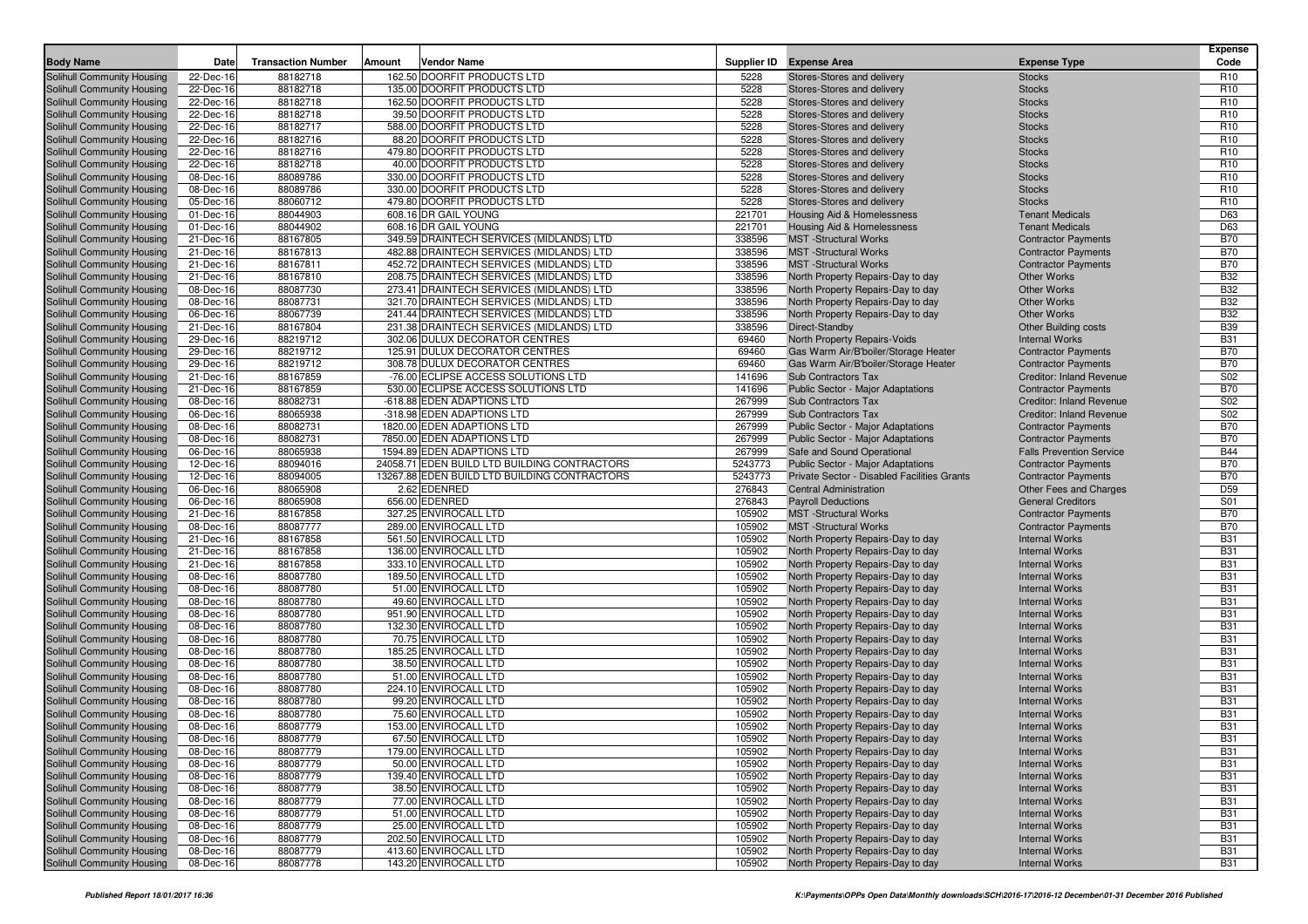| <b>Body Name</b>                                         | Date                   | <b>Transaction Number</b> | Amount | <b>Vendor Name</b>                                                         |                   | Supplier ID Expense Area                                                                   | <b>Expense Type</b>                                      | <b>Expense</b><br>Code   |
|----------------------------------------------------------|------------------------|---------------------------|--------|----------------------------------------------------------------------------|-------------------|--------------------------------------------------------------------------------------------|----------------------------------------------------------|--------------------------|
|                                                          |                        |                           |        |                                                                            |                   |                                                                                            |                                                          |                          |
| Solihull Community Housing                               | 08-Dec-16              | 88087778                  |        | 185.00 ENVIROCALL LTD                                                      | 105902            | North Property Repairs-Day to day                                                          | <b>Internal Works</b><br><b>Internal Works</b>           | <b>B31</b>               |
| Solihull Community Housing<br>Solihull Community Housing | 08-Dec-16<br>08-Dec-16 | 88087778<br>88087778      |        | 67.75 ENVIROCALL LTD<br>24.80 ENVIROCALL LTD                               | 105902<br>105902  | North Property Repairs-Day to day<br>North Property Repairs-Day to day                     | <b>Internal Works</b>                                    | <b>B31</b><br><b>B31</b> |
| Solihull Community Housing                               | 08-Dec-16              | 88087778                  |        | 24.80 ENVIROCALL LTD                                                       | 105902            | North Property Repairs-Day to day                                                          | <b>Internal Works</b>                                    | <b>B31</b>               |
| Solihull Community Housing                               | 08-Dec-16              | 88087778                  |        | 374.80 ENVIROCALL LTD                                                      | 105902            | North Property Repairs-Day to day                                                          | <b>Internal Works</b>                                    | <b>B31</b>               |
| Solihull Community Housing                               | 08-Dec-16              | 88087777                  |        | 75.00 ENVIROCALL LTD                                                       | 105902            | North Property Repairs-Day to day                                                          | <b>Internal Works</b>                                    | <b>B31</b>               |
| Solihull Community Housing                               | 08-Dec-16              | 88087777                  |        | 188.80 ENVIROCALL LTD                                                      | 105902            | North Property Repairs-Day to day                                                          | <b>Internal Works</b>                                    | <b>B31</b>               |
| Solihull Community Housing                               | 08-Dec-16              | 88087777                  |        | 44.75 ENVIROCALL LTD                                                       | 105902            | North Property Repairs-Day to day                                                          | <b>Internal Works</b>                                    | <b>B31</b>               |
| Solihull Community Housing                               | 08-Dec-16              | 88087777                  |        | 454.00 ENVIROCALL LTD                                                      | 105902            | North Property Repairs-Day to day                                                          | <b>Internal Works</b>                                    | <b>B31</b>               |
| Solihull Community Housing                               | 08-Dec-16              | 88087777                  |        | 577.70 ENVIROCALL LTD                                                      | 105902            | North Property Repairs-Day to day                                                          | <b>Internal Works</b>                                    | <b>B31</b>               |
| Solihull Community Housing                               | 08-Dec-16              | 88087777                  |        | 259.90 ENVIROCALL LTD                                                      | 105902            | North Property Repairs-Day to day                                                          | <b>Internal Works</b>                                    | <b>B31</b>               |
| Solihull Community Housing                               | 08-Dec-16              | 88087779                  |        | 718.40 ENVIROCALL LTD                                                      | 105902            | Direct-Adaptations-Showers                                                                 | <b>Internal Works</b>                                    | <b>B31</b>               |
| Solihull Community Housing                               | 21-Dec-16              | 88167858                  |        | 49.60 ENVIROCALL LTD                                                       | 105902            | Gas Warm Air/B'boiler/Storage Heater                                                       | <b>Contractor Payments</b>                               | <b>B70</b>               |
| Solihull Community Housing                               | 08-Dec-16              | 88087780                  |        | 70.75 ENVIROCALL LTD                                                       | 105902            | Gas Warm Air/B'boiler/Storage Heater                                                       | <b>Contractor Payments</b>                               | <b>B70</b>               |
| Solihull Community Housing                               | 08-Dec-16              | 88087780                  |        | 115.50 ENVIROCALL LTD                                                      | 105902            | Gas Warm Air/B'boiler/Storage Heater                                                       | <b>Contractor Payments</b>                               | <b>B70</b>               |
| Solihull Community Housing                               | 08-Dec-16              | 88087779                  |        | 137.00 ENVIROCALL LTD                                                      | 105902            | Gas Warm Air/B'boiler/Storage Heater                                                       | <b>Contractor Payments</b>                               | <b>B70</b>               |
| Solihull Community Housing                               | 08-Dec-16              | 88087780                  |        | 424.40 ENVIROCALL LTD                                                      | 105902            | <b>Bathrooms</b>                                                                           | <b>Contractor Payments</b>                               | <b>B70</b>               |
| Solihull Community Housing                               | 08-Dec-16              | 88087780                  |        | 51.00 ENVIROCALL LTD                                                       | 105902            | Kitchens                                                                                   | <b>Contractor Payments</b>                               | <b>B70</b>               |
| Solihull Community Housing                               | 08-Dec-16              | 88087779                  |        | 68.00 ENVIROCALL LTD                                                       | 105902            | Kitchens                                                                                   | <b>Contractor Payments</b>                               | <b>B70</b>               |
| Solihull Community Housing                               | 08-Dec-16              | 88087777                  |        | 300.90 ENVIROCALL LTD                                                      | 105902            | <b>Kitchens</b>                                                                            | <b>Contractor Payments</b>                               | <b>B70</b>               |
| Solihull Community Housing                               | 08-Dec-16              | 88087777                  |        | 100.30 ENVIROCALL LTD                                                      | 105902            | Kitchens                                                                                   | <b>Contractor Payments</b>                               | <b>B70</b>               |
| Solihull Community Housing                               | 08-Dec-16              | 88087780                  |        | 634.80 ENVIROCALL LTD                                                      | 105902            | Pitched Re-roofing                                                                         | <b>Contractor Payments</b>                               | <b>B70</b>               |
| Solihull Community Housing                               | 08-Dec-16              | 88087780                  |        | 684.40 ENVIROCALL LTD                                                      | 105902            | <b>Pitched Re-roofing</b>                                                                  | <b>Contractor Payments</b>                               | <b>B70</b>               |
| Solihull Community Housing                               | 08-Dec-16              | 88087779                  |        | 634.80 ENVIROCALL LTD                                                      | 105902            | <b>Pitched Re-roofing</b>                                                                  | <b>Contractor Payments</b>                               | <b>B70</b>               |
| Solihull Community Housing                               | 08-Dec-16              | 88087779                  |        | 634.80 ENVIROCALL LTD                                                      | 105902            | Pitched Re-roofing                                                                         | <b>Contractor Payments</b>                               | <b>B70</b>               |
| Solihull Community Housing                               | 08-Dec-16              | 88087779                  |        | 634.80 ENVIROCALL LTD<br>14551.68 ENVIRONMENTAL CONTRACTS LTD              | 105902<br>9435687 | <b>Pitched Re-roofing</b>                                                                  | <b>Contractor Payments</b>                               | <b>B70</b><br>E20        |
| Solihull Community Housing                               | 21-Dec-16              | 88160716<br>88123749      |        | 17194.36 ENVIRONMENTAL CONTRACTS LTD                                       | 9435687           | Stores-Stores and delivery                                                                 | <b>Waste Disposal</b><br><b>Waste Disposal</b>           | E20                      |
| Solihull Community Housing<br>Solihull Community Housing | 15-Dec-16<br>21-Dec-16 | 88160716                  |        | 465.00 ENVIRONMENTAL CONTRACTS LTD                                         | 9435687           | Stores-Stores and delivery<br>Direct - Asbestos                                            | <b>Waste Disposal</b>                                    | E20                      |
| Solihull Community Housing                               | 20-Dec-16              | 88159021                  |        | 221.00 EUROPEAN METAL RECYCLING LTD                                        | 95606             | Stores-Stores and delivery                                                                 | <b>Waste Disposal</b>                                    | E20                      |
| Solihull Community Housing                               | 20-Dec-16              | 88158731                  |        | 484.50 EUROPEAN METAL RECYCLING LTD                                        | 95606             | Stores-Stores and delivery                                                                 | <b>Waste Disposal</b>                                    | E20                      |
| Solihull Community Housing                               | 12-Dec-16              | 88094017                  |        | 494.00 EUROPEAN METAL RECYCLING LTD                                        | 95606             | Stores-Stores and delivery                                                                 | <b>Waste Disposal</b>                                    | E20                      |
| Solihull Community Housing                               | 08-Dec-16              | 88082742                  |        | 1635.00 FAMILY CARE TRUST (SOLIHULL)                                       | 5472              | <b>North Property Repairs-Voids</b>                                                        | Voids                                                    | <b>B38</b>               |
| Solihull Community Housing                               | 13-Dec-16              | 88105895                  |        | 590.15 FAST TRACK MANAGEMENT SERVICES LTD                                  | 6685688           | North Property Repairs-Day to day                                                          | <b>Agency Staff</b>                                      | A60                      |
| Solihull Community Housing                               | 13-Dec-16              | 88105894                  |        | 590.15 FAST TRACK MANAGEMENT SERVICES LTD                                  | 6685688           | North Property Repairs-Day to day                                                          | <b>Agency Staff</b>                                      | A60                      |
| Solihull Community Housing                               | 13-Dec-16              | 88105892                  |        | 468.90 FAST TRACK MANAGEMENT SERVICES LTD                                  | 6685688           | North Property Repairs-Day to day                                                          | <b>Agency Staff</b>                                      | A60                      |
| Solihull Community Housing                               | 13-Dec-16              | 88105892                  |        | 121.25 FAST TRACK MANAGEMENT SERVICES LTD                                  | 6685688           | North Property Repairs-Day to day                                                          | <b>Agency Staff</b>                                      | A60                      |
| Solihull Community Housing                               | 12-Dec-16              | 88094018                  |        | 2301.00 FLOOR RESTORATIONS LTD                                             | 5521              | <b>Planned Maintenance</b>                                                                 | Planned Works - Programmed Works                         | <b>B36</b>               |
| Solihull Community Housing                               | 13-Dec-16              | 88108241                  |        | 743.00 FLOOR RESTORATIONS LTD                                              | 5521              | North Property Repairs-Voids                                                               | Voids                                                    | <b>B38</b>               |
| Solihull Community Housing                               | 13-Dec-16              | 88108229                  |        | 713.28 FLOOR RESTORATIONS LTD                                              | 5521              | North Property Repairs-Voids                                                               | Voids                                                    | <b>B38</b>               |
| Solihull Community Housing                               | 21-Dec-16              | 88167782                  |        | 293.63 FLOOR RESTORATIONS LTD                                              | 5521              | North Property Repairs-Day to day                                                          | <b>Internal Works</b>                                    | <b>B31</b>               |
| Solihull Community Housing                               | 13-Dec-16              | 88108232                  |        | 244.01 FLOOR RESTORATIONS LTD                                              | 5521              | North Property Repairs-Day to day                                                          | <b>Internal Works</b>                                    | <b>B31</b>               |
| Solihull Community Housing                               | 06-Dec-16              | 88067717                  |        | 356.58 FLOOR RESTORATIONS LTD                                              | 5521              | <b>Direct-Adaptations-Showers</b>                                                          | <b>Internal Works</b>                                    | <b>B31</b>               |
| Solihull Community Housing                               | 13-Dec-16              | 88105896                  |        | 171082.25 HAMILTON BUILDING CONTRACTORS LTD                                | 9453687           | Low Rise Overcladding                                                                      | <b>Contractor Payments</b>                               | <b>B70</b>               |
| Solihull Community Housing                               | 15-Dec-16              | 88123765                  |        | 2395.00 HANDICARE ACCESSIBILITY LTD                                        | 277953            | <b>Public Sector - Major Adaptations</b>                                                   | <b>Contractor Payments</b>                               | <b>B70</b>               |
| Solihull Community Housing                               | 15-Dec-16              | 88123762                  |        | 3765.00 HANDICARE ACCESSIBILITY LTD                                        | 277953            | Public Sector - Major Adaptations                                                          | <b>Contractor Payments</b>                               | <b>B70</b>               |
| Solihull Community Housing                               | 15-Dec-16              | 88123757                  |        | 2605.00 HANDICARE ACCESSIBILITY LTD                                        | 277953            | Public Sector - Major Adaptations                                                          | <b>Contractor Payments</b>                               | <b>B70</b>               |
| Solihull Community Housing                               | 13-Dec-16              | 88108244                  |        | 1740.00 HANDICARE ACCESSIBILITY LTD                                        | 277953            | <b>Public Sector - Major Adaptations</b>                                                   | <b>Contractor Payments</b>                               | <b>B70</b>               |
| Solihull Community Housing                               | 06-Dec-16              | 88067729                  |        | 2095.00 HANDICARE ACCESSIBILITY LTD                                        | 277953            | Public Sector - Major Adaptations                                                          | <b>Contractor Payments</b>                               | <b>B70</b>               |
| Solihull Community Housing                               | 15-Dec-16              | 88123764                  |        | 2191.10 HANDICARE ACCESSIBILITY LTD                                        | 277953            | Private Sector - Disabled Facilities Grants                                                | <b>Contractor Payments</b>                               | <b>B70</b>               |
| Solihull Community Housing                               | 15-Dec-16              | 88123763                  |        | 2245.00 HANDICARE ACCESSIBILITY LTD<br>5010.00 HANDICARE ACCESSIBILITY LTD | 277953<br>277953  | Private Sector - Disabled Facilities Grants                                                | <b>Contractor Payments</b>                               | <b>B70</b><br><b>B70</b> |
| Solihull Community Housing<br>Solihull Community Housing | 15-Dec-16<br>15-Dec-16 | 88123761<br>88123760      |        | 3708.00 HANDICARE ACCESSIBILITY LTD                                        | 277953            | Private Sector - Disabled Facilities Grants                                                | <b>Contractor Payments</b><br><b>Contractor Payments</b> | <b>B70</b>               |
| Solihull Community Housing                               | 15-Dec-16              | 88123759                  |        | 4120.00 HANDICARE ACCESSIBILITY LTD                                        | 277953            | Private Sector - Disabled Facilities Grants<br>Private Sector - Disabled Facilities Grants | <b>Contractor Payments</b>                               | <b>B70</b>               |
| Solihull Community Housing                               | 15-Dec-16              | 88123758                  |        | 1875.00 HANDICARE ACCESSIBILITY LTD                                        | 277953            | Private Sector - Disabled Facilities Grants                                                | <b>Contractor Payments</b>                               | <b>B70</b>               |
| Solihull Community Housing                               | 13-Dec-16              | 88108246                  |        | 1650.00 HANDICARE ACCESSIBILITY LTD                                        | 277953            | Private Sector - Disabled Facilities Grants                                                | <b>Contractor Payments</b>                               | B70                      |
| Solihull Community Housing                               | 13-Dec-16              | 88108245                  |        | 3843.00 HANDICARE ACCESSIBILITY LTD                                        | 277953            | Private Sector - Disabled Facilities Grants                                                | <b>Contractor Payments</b>                               | <b>B70</b>               |
| Solihull Community Housing                               | 06-Dec-16              | 88067730                  |        | 2130.00 HANDICARE ACCESSIBILITY LTD                                        | 277953            | Private Sector - Disabled Facilities Grants                                                | <b>Contractor Payments</b>                               | <b>B70</b>               |
| Solihull Community Housing                               | 21-Dec-16              | 88168106                  |        | 700.08 HANDICARE ACCESSIBILITY LTD                                         | 277953            | Home Improvement Agency                                                                    | Adaptations                                              | <b>B83</b>               |
| Solihull Community Housing                               | 21-Dec-16              | 88168105                  |        | 1185.00 HANDICARE ACCESSIBILITY LTD                                        | 277953            | Home Improvement Agency                                                                    | Adaptations                                              | <b>B83</b>               |
| Solihull Community Housing                               | 07-Dec-16              | 88073766                  |        | 925.00 HANDICARE ACCESSIBILITY LTD                                         | 277953            | Home Improvement Agency                                                                    | Adaptations                                              | <b>B83</b>               |
| Solihull Community Housing                               | 07-Dec-16              | 88073768                  |        | 583.40 HANDICARE ACCESSIBILITY LTD                                         | 277953            | Home Improvement Agency                                                                    | Adaptations                                              | <b>B83</b>               |
| Solihull Community Housing                               | 06-Dec-16              | 88065949                  |        | 2009.56 HI-SPEC FACILITIES SERVICES PLC                                    | 9978688           | <b>Endeavour House</b>                                                                     | Cleaning                                                 | <b>B50</b>               |
| Solihull Community Housing                               | 06-Dec-16              | 88065949                  |        | 1051.67 HI-SPEC FACILITIES SERVICES PLC                                    | 9978688           | <b>Endeavour House</b>                                                                     | <b>Other Premises Costs</b>                              | <b>B90</b>               |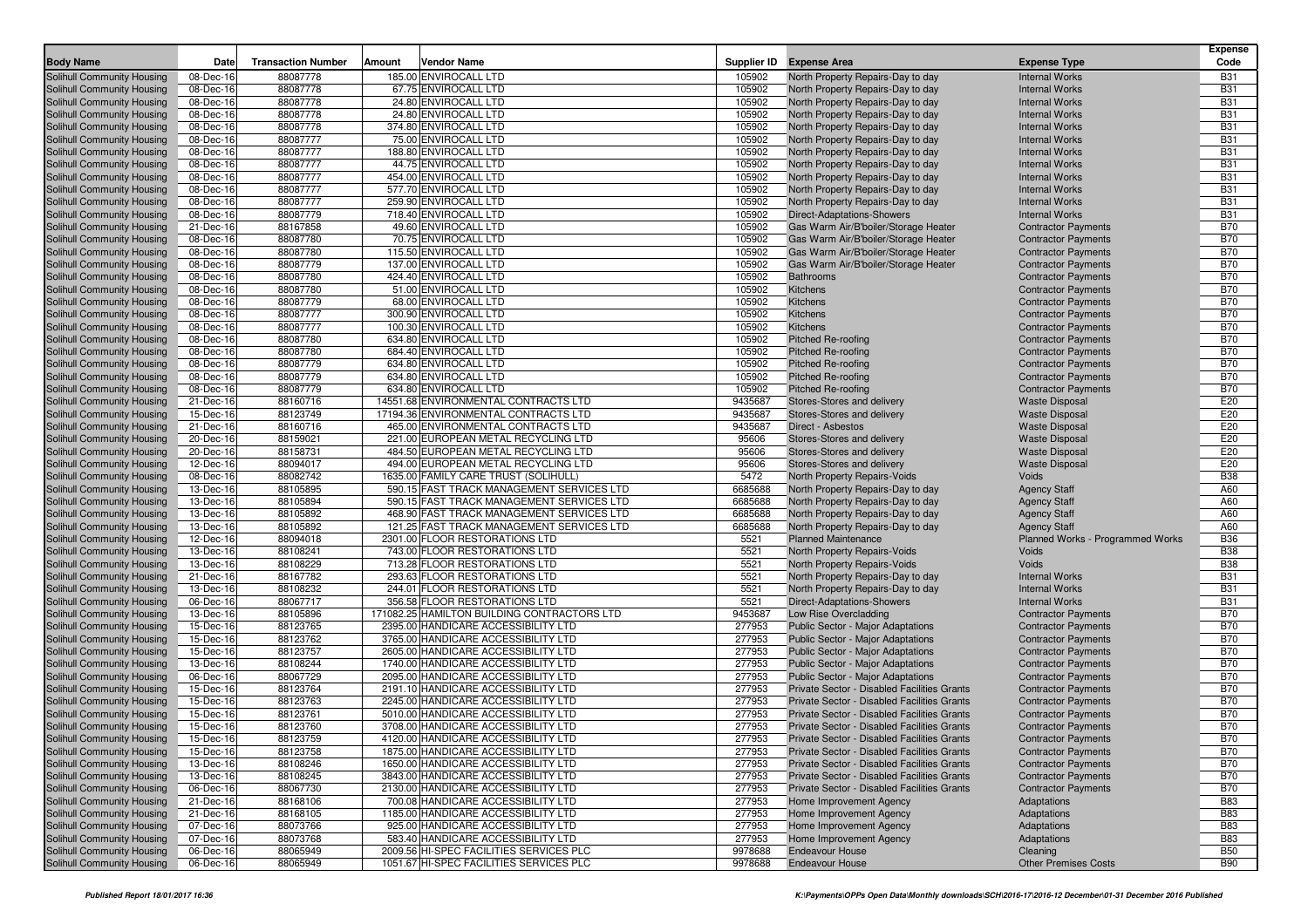| <b>Body Name</b>                                         | Date                   | <b>Transaction Number</b> | Amount | <b>Vendor Name</b>                                                                               |                  | Supplier ID Expense Area                                       | <b>Expense Type</b>                    | <b>Expense</b><br>Code             |
|----------------------------------------------------------|------------------------|---------------------------|--------|--------------------------------------------------------------------------------------------------|------------------|----------------------------------------------------------------|----------------------------------------|------------------------------------|
| Solihull Community Housing                               | 06-Dec-16              | 88065949                  |        | 345.71 HI-SPEC FACILITIES SERVICES PLC                                                           | 9978688          | <b>CCTV</b>                                                    | Cleaning                               | <b>B50</b>                         |
| Solihull Community Housing                               | 06-Dec-16              | 88065949                  |        | 0.00 HI-SPEC FACILITIES SERVICES PLC                                                             | 9978688          | <b>CCTV</b>                                                    | Cleaning                               | <b>B50</b>                         |
| Solihull Community Housing                               | 06-Dec-16              | 88065949                  |        | 887.64 HI-SPEC FACILITIES SERVICES PLC                                                           | 9978688          | Business Support - MST Back Office Support                     | Cleaning                               | <b>B50</b>                         |
| Solihull Community Housing                               | 06-Dec-16              | 88065949                  |        | 163.51 HI-SPEC FACILITIES SERVICES PLC                                                           | 9978688          | <b>Auckland Hall</b>                                           | Cleaning                               | <b>B50</b>                         |
| Solihull Community Housing                               | 06-Dec-16              | 88065949                  |        | 648.21 HI-SPEC FACILITIES SERVICES PLC                                                           | 9978688          | <b>Frontline Offices</b>                                       | Cleaning                               | <b>B50</b>                         |
| Solihull Community Housing                               | 06-Dec-16              | 88065949                  |        | 163.51 HI-SPEC FACILITIES SERVICES PLC                                                           | 9978688          | Whar Hall Farm Community Hall                                  | Cleaning                               | <b>B50</b>                         |
| Solihull Community Housing                               | 06-Dec-16              | 88065949                  |        | 216.07 HI-SPEC FACILITIES SERVICES PLC                                                           | 9978688          | <b>Crabtree Hall</b>                                           | Cleaning                               | <b>B50</b>                         |
| Solihull Community Housing                               | 06-Dec-16              | 88065905                  |        | 114006.00 HM REVENUE & CUSTOMS                                                                   | 121335           | <b>VAT</b>                                                     | <b>Creditor: Government</b>            | S04                                |
| Solihull Community Housing                               | 12-Dec-16              | 88093913                  |        | 355.00 HMCTS                                                                                     | 701596           | Income Collection Team                                         | <b>Court Fees</b>                      | D <sub>54</sub>                    |
| Solihull Community Housing                               | 12-Dec-16              | 88093886                  |        | 355.00 HMCTS                                                                                     | 701596           | <b>Income Collection Team</b>                                  | <b>Court Fees</b>                      | D <sub>54</sub>                    |
| Solihull Community Housing                               | 12-Dec-16              | 88093882                  |        | 355.00 HMCTS                                                                                     | 701596           | <b>Income Collection Team</b>                                  | <b>Court Fees</b>                      | D <sub>54</sub>                    |
| Solihull Community Housing                               | 12-Dec-16              | 88093879                  |        | 355.00 HMCTS                                                                                     | 701596           | <b>Income Collection Team</b>                                  | <b>Court Fees</b>                      | D <sub>54</sub>                    |
| <b>Solihull Community Housing</b>                        | 12-Dec-16              | 88093887                  |        | 355.00 HMCTS                                                                                     | 701596           | <b>Income Collection Team</b>                                  | <b>Court Fees</b>                      | D <sub>54</sub><br>D <sub>54</sub> |
| Solihull Community Housing<br>Solihull Community Housing | 05-Dec-16              | 88055722<br>88055720      |        | 355.00 HMCTS<br>355.00 HMCTS                                                                     | 701596<br>701596 | <b>Income Collection Team</b><br><b>Income Collection Team</b> | <b>Court Fees</b><br><b>Court Fees</b> | D <sub>54</sub>                    |
| Solihull Community Housing                               | 05-Dec-16<br>05-Dec-16 | 88055718                  |        | 355.00 HMCTS                                                                                     | 701596           | Income Collection Team                                         | <b>Court Fees</b>                      | D <sub>54</sub>                    |
| Solihull Community Housing                               | 05-Dec-16              | 88055717                  |        | 355.00 HMCTS                                                                                     | 701596           | Income Collection Team                                         | <b>Court Fees</b>                      | D <sub>54</sub>                    |
| Solihull Community Housing                               | 05-Dec-16              | 88055723                  |        | 355.00 HMCTS                                                                                     | 701596           | <b>Income Collection Team</b>                                  | <b>Court Fees</b>                      | D <sub>54</sub>                    |
| Solihull Community Housing                               | 15-Dec-16              | 88123733                  |        | 8643.81 HOUSEMARK LTD                                                                            | 103535           | <b>Central Administration</b>                                  | <b>Grants and Subscriptions</b>        | D92                                |
| Solihull Community Housing                               | 16-Dec-16              | 88129747                  |        | 209.00 HQN LTD                                                                                   | 120599           | Training                                                       | Training                               | A80                                |
| Solihull Community Housing                               | 06-Dec-16              | 88065904                  |        | 301.26 INLAND REVENUE ONLY                                                                       | 5962             | Sub Contractors Tax                                            | Creditor: Inland Revenue               | S <sub>02</sub>                    |
| Solihull Community Housing                               | 21-Dec-16              | 88160724                  |        | 21004.60 INLAND REVENUE ONLY                                                                     | 5962             | <b>Central Administration</b>                                  | Other Fees and Charges                 | D <sub>59</sub>                    |
| Solihull Community Housing                               | 06-Dec-16              | 88065963                  |        | 4165.40 J C S COCHRANE ELECTRICAL LTD                                                            | 4056686          | <b>Electrical Sub Mains</b>                                    | <b>Contractor Payments</b>             | <b>B70</b>                         |
| Solihull Community Housing                               | 21-Dec-16              | 88160720                  |        | 629.00 JAMES ANDREWS RECRUITMENT SOLUTIONS LTD                                                   | 673596           | Housing Aid & Homelessness                                     | <b>Agency Staff</b>                    | A60                                |
| Solihull Community Housing                               | 21-Dec-16              | 88160719                  |        | 869.50 JAMES ANDREWS RECRUITMENT SOLUTIONS LTD                                                   | 673596           | Housing Aid & Homelessness                                     | <b>Agency Staff</b>                    | A60                                |
| Solihull Community Housing                               | 21-Dec-16              | 88160718                  |        | 629.00 JAMES ANDREWS RECRUITMENT SOLUTIONS LTD                                                   | 673596           | Housing Aid & Homelessness                                     | <b>Agency Staff</b>                    | A60                                |
| Solihull Community Housing                               | 16-Dec-16              | 88129818                  |        | 629.00 JAMES ANDREWS RECRUITMENT SOLUTIONS LTD                                                   | 673596           | <b>Housing Aid &amp; Homelessness</b>                          | <b>Agency Staff</b>                    | A60                                |
| Solihull Community Housing                               | 16-Dec-16              | 88129816                  |        | 705.00 JAMES ANDREWS RECRUITMENT SOLUTIONS LTD                                                   | 673596           | Housing Aid & Homelessness                                     | <b>Agency Staff</b>                    | A60                                |
| Solihull Community Housing                               | 16-Dec-16              | 88129817                  |        | 716.75 JAMES ANDREWS RECRUITMENT SOLUTIONS LTD                                                   | 673596           | Housing Aid & Homelessness                                     | <b>Agency Staff</b>                    | A60                                |
| Solihull Community Housing                               | 15-Dec-16              | 88125775                  |        | 629.00 JAMES ANDREWS RECRUITMENT SOLUTIONS LTD                                                   | 673596           | Housing Aid & Homelessness                                     | <b>Agency Staff</b>                    | A60                                |
| Solihull Community Housing                               | 14-Dec-16              | 88112709                  |        | 629.00 JAMES ANDREWS RECRUITMENT SOLUTIONS LTD                                                   | 673596           | Housing Aid & Homelessness                                     | <b>Agency Staff</b>                    | A60                                |
| Solihull Community Housing                               | 14-Dec-16              | 88112708                  |        | 629.00 JAMES ANDREWS RECRUITMENT SOLUTIONS LTD                                                   | 673596           | Housing Aid & Homelessness                                     | <b>Agency Staff</b>                    | A60                                |
| Solihull Community Housing                               | 07-Dec-16              | 88073769                  |        | 629.00 JAMES ANDREWS RECRUITMENT SOLUTIONS LTD                                                   | 673596           | <b>Housing Aid &amp; Homelessness</b>                          | <b>Agency Staff</b>                    | A60                                |
| Solihull Community Housing                               | 07-Dec-16              | 88073770<br>88073771      |        | 616.25 JAMES ANDREWS RECRUITMENT SOLUTIONS LTD<br>705.00 JAMES ANDREWS RECRUITMENT SOLUTIONS LTD | 673596<br>673596 | Housing Aid & Homelessness                                     | <b>Agency Staff</b>                    | A60<br>A60                         |
| Solihull Community Housing<br>Solihull Community Housing | 07-Dec-16<br>30-Dec-16 | 88224780                  |        | 171.90 JEWSON LTD                                                                                | 6111             | Housing Aid & Homelessness<br>Stores-Stores and delivery       | <b>Agency Staff</b><br><b>Stocks</b>   | R <sub>10</sub>                    |
| Solihull Community Housing                               | 30-Dec-16              | 88224780                  |        | 34.11 JEWSON LTD                                                                                 | 6111             | Stores-Stores and delivery                                     | <b>Stocks</b>                          | R <sub>10</sub>                    |
| Solihull Community Housing                               | 30-Dec-16              | 88224780                  |        | 19.65 JEWSON LTD                                                                                 | 6111             | Stores-Stores and delivery                                     | <b>Stocks</b>                          | R <sub>10</sub>                    |
| Solihull Community Housing                               | 30-Dec-16              | 88224780                  |        | 35.88 JEWSON LTD                                                                                 | 6111             | Stores-Stores and delivery                                     | <b>Stocks</b>                          | R <sub>10</sub>                    |
| Solihull Community Housing                               | 30-Dec-16              | 88224780                  |        | 269.00 JEWSON LTD                                                                                | 6111             | Stores-Stores and delivery                                     | <b>Stocks</b>                          | R <sub>10</sub>                    |
| Solihull Community Housing                               | 30-Dec-16              | 88224780                  |        | 123.48 JEWSON LTD                                                                                | 6111             | Stores-Stores and delivery                                     | <b>Stocks</b>                          | R <sub>10</sub>                    |
| Solihull Community Housing                               | 30-Dec-16              | 88224780                  |        | 70.50 JEWSON LTD                                                                                 | 6111             | Stores-Stores and delivery                                     | <b>Stocks</b>                          | R <sub>10</sub>                    |
| Solihull Community Housing                               | 30-Dec-16              | 88224780                  |        | 343.60 JEWSON LTD                                                                                | 6111             | Stores-Stores and delivery                                     | <b>Stocks</b>                          | R <sub>10</sub>                    |
| Solihull Community Housing                               | 30-Dec-16              | 88224777                  |        | 41.80 JEWSON LTD                                                                                 | 6111             | Stores-Stores and delivery                                     | <b>Stocks</b>                          | R <sub>10</sub>                    |
| Solihull Community Housing                               | 30-Dec-16              | 88224777                  |        | 78.75 JEWSON LTD                                                                                 | 6111             | Stores-Stores and delivery                                     | <b>Stocks</b>                          | R <sub>10</sub>                    |
| Solihull Community Housing                               | 30-Dec-16              | 88224777                  |        | 13.75 JEWSON LTD                                                                                 | 6111             | Stores-Stores and delivery                                     | <b>Stocks</b>                          | R <sub>10</sub>                    |
| Solihull Community Housing                               | 30-Dec-16              | 88224777                  |        | 371.20 JEWSON LTD                                                                                | 6111             | Stores-Stores and delivery                                     | <b>Stocks</b>                          | R <sub>10</sub>                    |
| Solihull Community Housing                               | 30-Dec-16              | 88224777                  |        | 27.51 JEWSON LTD                                                                                 | 6111             | Stores-Stores and delivery                                     | <b>Stocks</b>                          | R <sub>10</sub>                    |
| Solihull Community Housing                               | 30-Dec-16              | 88224777                  |        | 5.36 JEWSON LTD                                                                                  | 6111             | Stores-Stores and delivery                                     | <b>Stocks</b>                          | R <sub>10</sub>                    |
| Solihull Community Housing                               | 30-Dec-16              | 88224777                  |        | 8.50 JEWSON LTD                                                                                  | 6111             | Stores-Stores and delivery                                     | <b>Stocks</b>                          | R <sub>10</sub>                    |
| Solihull Community Housing                               | 30-Dec-16              | 88224777<br>88224777      |        | 13.00 JEWSON LTD                                                                                 | 6111<br>6111     | Stores-Stores and delivery                                     | <b>Stocks</b><br><b>Stocks</b>         | R <sub>10</sub><br>R <sub>10</sub> |
| Solihull Community Housing<br>Solihull Community Housing | 30-Dec-16<br>30-Dec-16 | 88224777                  |        | 14.20 JEWSON LTD<br>14.60 JEWSON LTD                                                             | 6111             | Stores-Stores and delivery<br>Stores-Stores and delivery       | <b>Stocks</b>                          | R <sub>10</sub>                    |
| Solihull Community Housing                               | 30-Dec-16              | 88224777                  |        | 53.50 JEWSON LTD                                                                                 | 6111             | Stores-Stores and delivery                                     | <b>Stocks</b>                          | R <sub>10</sub>                    |
| Solihull Community Housing                               | 30-Dec-16              | 88224774                  |        | 43.01 JEWSON LTD                                                                                 | 6111             | Stores-Stores and delivery                                     | <b>Stocks</b>                          | R <sub>10</sub>                    |
| Solihull Community Housing                               | 30-Dec-16              | 88224774                  |        | 33.68 JEWSON LTD                                                                                 | 6111             | Stores-Stores and delivery                                     | <b>Stocks</b>                          | R <sub>10</sub>                    |
| Solihull Community Housing                               | 30-Dec-16              | 88224774                  |        | 73.73 JEWSON LTD                                                                                 | 6111             | Stores-Stores and delivery                                     | <b>Stocks</b>                          | R <sub>10</sub>                    |
| Solihull Community Housing                               | 30-Dec-16              | 88224774                  |        | 483.84 JEWSON LTD                                                                                | 6111             | Stores-Stores and delivery                                     | <b>Stocks</b>                          | R <sub>10</sub>                    |
| Solihull Community Housing                               | 30-Dec-16              | 88224763                  |        | 298.00 JEWSON LTD                                                                                | 6111             | Stores-Stores and delivery                                     | <b>Stocks</b>                          | R <sub>10</sub>                    |
| <b>Solihull Community Housing</b>                        | 30-Dec-16              | 88224763                  |        | 188.00 JEWSON LTD                                                                                | 6111             | Stores-Stores and delivery                                     | <b>Stocks</b>                          | R <sub>10</sub>                    |
| Solihull Community Housing                               | 30-Dec-16              | 88224776                  |        | 622.50 JEWSON LTD                                                                                | 6111             | Stores-Stores and delivery                                     | <b>Stocks</b>                          | R <sub>10</sub>                    |
| Solihull Community Housing                               | 30-Dec-16              | 88224770                  |        | 235.22 JEWSON LTD                                                                                | 6111             | Stores-Stores and delivery                                     | <b>Stocks</b>                          | R <sub>10</sub>                    |
| Solihull Community Housing                               | 30-Dec-16              | 88224755                  |        | 14.00 JEWSON LTD                                                                                 | 6111             | Stores-Stores and delivery                                     | <b>Stocks</b>                          | R <sub>10</sub>                    |
| Solihull Community Housing                               | 30-Dec-16              | 88224755                  |        | 20.00 JEWSON LTD                                                                                 | 6111             | Stores-Stores and delivery                                     | <b>Stocks</b>                          | R <sub>10</sub>                    |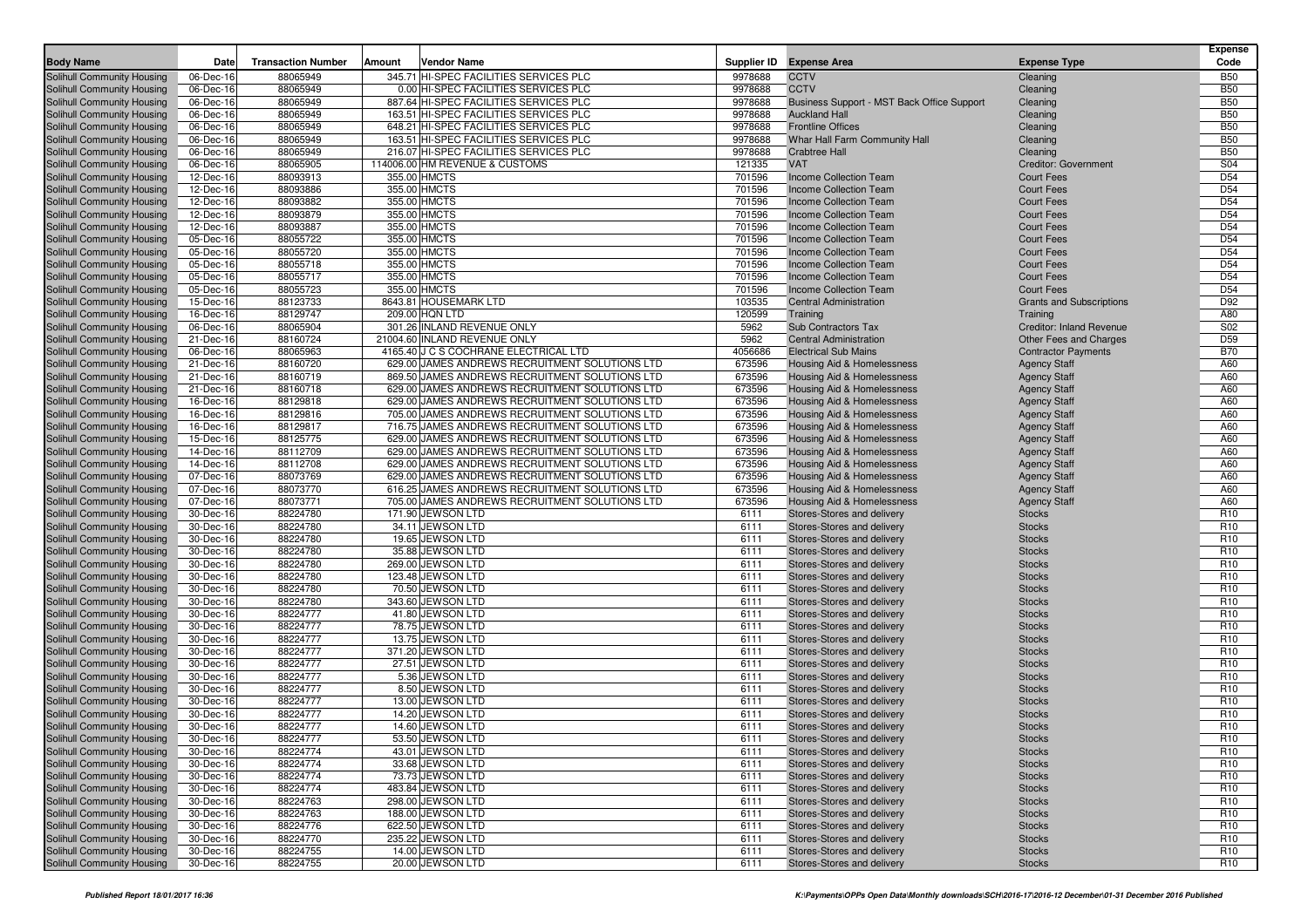| <b>Body Name</b>                                         | Date                   | <b>Transaction Number</b> | Amount | <b>Vendor Name</b>                    |              | Supplier ID Expense Area                                 | <b>Expense Type</b>            | <b>Expense</b><br>Code             |
|----------------------------------------------------------|------------------------|---------------------------|--------|---------------------------------------|--------------|----------------------------------------------------------|--------------------------------|------------------------------------|
| <b>Solihull Community Housing</b>                        | 30-Dec-16              | 88224755                  |        | 75.60 JEWSON LTD                      | 6111         | Stores-Stores and delivery                               | <b>Stocks</b>                  | R <sub>10</sub>                    |
| Solihull Community Housing                               | 30-Dec-16              | 88224755                  |        | 121.80 JEWSON LTD                     | 6111         | Stores-Stores and delivery                               | <b>Stocks</b>                  | R <sub>10</sub>                    |
| Solihull Community Housing                               | 30-Dec-16              | 88224755                  |        | 256.50 JEWSON LTD                     | 6111         | Stores-Stores and delivery                               | <b>Stocks</b>                  | R <sub>10</sub>                    |
| Solihull Community Housing                               | 30-Dec-16              | 88224755                  |        | 3.00 JEWSON LTD                       | 6111         | Stores-Stores and delivery                               | <b>Stocks</b>                  | R <sub>10</sub>                    |
| Solihull Community Housing                               | 30-Dec-16              | 88224755                  |        | 345.70 JEWSON LTD                     | 6111         | Stores-Stores and delivery                               | <b>Stocks</b>                  | R <sub>10</sub>                    |
| Solihull Community Housing                               | 30-Dec-16              | 88224755                  |        | 46.20 JEWSON LTD                      | 6111         | Stores-Stores and delivery                               | <b>Stocks</b>                  | R <sub>10</sub>                    |
| Solihull Community Housing                               | 30-Dec-16              | 88224755                  |        | 9.30 JEWSON LTD                       | 6111         | Stores-Stores and delivery                               | <b>Stocks</b>                  | R <sub>10</sub>                    |
| Solihull Community Housing                               | 30-Dec-16              | 88224755                  |        | 230.00 JEWSON LTD                     | 6111         | Stores-Stores and delivery                               | <b>Stocks</b>                  | R <sub>10</sub>                    |
| Solihull Community Housing                               | 30-Dec-16              | 88224755                  |        | 64.08 JEWSON LTD                      | 6111         | Stores-Stores and delivery                               | <b>Stocks</b>                  | R <sub>10</sub>                    |
| <b>Solihull Community Housing</b>                        | 30-Dec-16              | 88224755                  |        | 345.20 JEWSON LTD                     | 6111         | Stores-Stores and delivery                               | <b>Stocks</b>                  | R <sub>10</sub>                    |
| Solihull Community Housing                               | 30-Dec-16              | 88224754                  |        | 260.00 JEWSON LTD                     | 6111         | Stores-Stores and delivery                               | <b>Stocks</b>                  | R <sub>10</sub>                    |
| Solihull Community Housing                               | 30-Dec-16              | 88224753                  |        | 323.50 JEWSON LTD                     | 6111         | Stores-Stores and delivery                               | <b>Stocks</b>                  | R <sub>10</sub>                    |
| <b>Solihull Community Housing</b>                        | 30-Dec-16              | 88224746                  |        | 26.00 JEWSON LTD                      | 6111         | Stores-Stores and delivery                               | <b>Stocks</b>                  | R <sub>10</sub>                    |
| Solihull Community Housing                               | 30-Dec-16              | 88224746                  |        | 8.00 JEWSON LTD                       | 6111         | Stores-Stores and delivery                               | <b>Stocks</b>                  | R <sub>10</sub>                    |
| Solihull Community Housing                               | 30-Dec-16              | 88224746                  |        | 13.90 JEWSON LTD                      | 6111         | Stores-Stores and delivery                               | <b>Stocks</b>                  | R <sub>10</sub>                    |
| Solihull Community Housing                               | 30-Dec-16              | 88224746                  |        | 242.50 JEWSON LTD                     | 6111         | Stores-Stores and delivery                               | <b>Stocks</b>                  | R <sub>10</sub>                    |
| Solihull Community Housing                               | 30-Dec-16              | 88224746                  |        | 107.82 JEWSON LTD                     | 6111         | Stores-Stores and delivery                               | <b>Stocks</b>                  | R <sub>10</sub>                    |
| Solihull Community Housing                               | 30-Dec-16              | 88224746                  |        | 84.70 JEWSON LTD                      | 6111         | Stores-Stores and delivery                               | <b>Stocks</b>                  | R <sub>10</sub>                    |
| Solihull Community Housing                               | 30-Dec-16              | 88224746                  |        | 34.08 JEWSON LTD                      | 6111         | Stores-Stores and delivery                               | <b>Stocks</b>                  | R <sub>10</sub>                    |
| Solihull Community Housing                               | 30-Dec-16              | 88224746                  |        | 230.50 JEWSON LTD                     | 6111         | Stores-Stores and delivery                               | <b>Stocks</b>                  | R <sub>10</sub>                    |
| Solihull Community Housing                               | 30-Dec-16              | 88224746                  |        | 13.32 JEWSON LTD                      | 6111         | Stores-Stores and delivery                               | <b>Stocks</b>                  | R <sub>10</sub>                    |
| Solihull Community Housing                               | 30-Dec-16              | 88224746                  |        | 17.00 JEWSON LTD                      | 6111         | Stores-Stores and delivery                               | <b>Stocks</b>                  | R <sub>10</sub>                    |
| Solihull Community Housing                               | 30-Dec-16              | 88224746                  |        | 22.10 JEWSON LTD                      | 6111         | Stores-Stores and delivery                               | <b>Stocks</b>                  | R <sub>10</sub>                    |
| Solihull Community Housing                               | 30-Dec-16              | 88224746                  |        | 78.60 JEWSON LTD                      | 6111         | Stores-Stores and delivery                               | <b>Stocks</b>                  | R <sub>10</sub>                    |
| Solihull Community Housing                               | 30-Dec-16              | 88224746                  |        | 342.24 JEWSON LTD                     | 6111         | Stores-Stores and delivery                               | <b>Stocks</b>                  | R <sub>10</sub>                    |
| Solihull Community Housing                               | 30-Dec-16              | 88224746                  |        | 357.48 JEWSON LTD                     | 6111         | Stores-Stores and delivery                               | <b>Stocks</b>                  | R <sub>10</sub>                    |
| Solihull Community Housing                               | 30-Dec-16              | 88224746                  |        | 163.20 JEWSON LTD                     | 6111         | Stores-Stores and delivery                               | <b>Stocks</b>                  | R <sub>10</sub>                    |
| Solihull Community Housing                               | 30-Dec-16              | 88224746                  |        | 197.80 JEWSON LTD                     | 6111         | Stores-Stores and delivery                               | <b>Stocks</b>                  | R <sub>10</sub>                    |
| Solihull Community Housing                               | 30-Dec-16              | 88224746                  |        | 246.50 JEWSON LTD                     | 6111         | Stores-Stores and delivery                               | <b>Stocks</b>                  | R <sub>10</sub>                    |
| Solihull Community Housing                               | 30-Dec-16              | 88224745                  |        | 400.00 JEWSON LTD                     | 6111         | Stores-Stores and delivery                               | <b>Stocks</b>                  | R <sub>10</sub>                    |
| Solihull Community Housing                               | 30-Dec-16              | 88224741                  |        | 502.41 JEWSON LTD                     | 6111         | Stores-Stores and delivery                               | <b>Stocks</b>                  | R <sub>10</sub>                    |
| Solihull Community Housing                               | 30-Dec-16              | 88224740                  |        | 391.83 JEWSON LTD                     | 6111         | Stores-Stores and delivery                               | <b>Stocks</b>                  | R <sub>10</sub>                    |
| Solihull Community Housing                               | 30-Dec-16              | 88224735                  |        | 830.00 JEWSON LTD                     | 6111         | Stores-Stores and delivery                               | <b>Stocks</b>                  | R <sub>10</sub>                    |
| Solihull Community Housing                               | 30-Dec-16              | 88224743                  |        | 28.00 JEWSON LTD                      | 6111         | Stores-Stores and delivery                               | <b>Stocks</b>                  | R <sub>10</sub>                    |
| Solihull Community Housing                               | 30-Dec-16              | 88224743                  |        | 37.55 JEWSON LTD                      | 6111         | Stores-Stores and delivery                               | <b>Stocks</b>                  | R <sub>10</sub>                    |
| Solihull Community Housing                               | 30-Dec-16              | 88224743                  |        | 94.80 JEWSON LTD                      | 6111         | Stores-Stores and delivery                               | <b>Stocks</b>                  | R <sub>10</sub>                    |
| Solihull Community Housing                               | 30-Dec-16              | 88224743<br>88224743      |        | 63.57 JEWSON LTD<br>242.00 JEWSON LTD | 6111<br>6111 | Stores-Stores and delivery<br>Stores-Stores and delivery | <b>Stocks</b>                  | R <sub>10</sub><br>R <sub>10</sub> |
| Solihull Community Housing<br>Solihull Community Housing | 30-Dec-16<br>30-Dec-16 | 88224743                  |        | 70.35 JEWSON LTD                      | 6111         | Stores-Stores and delivery                               | <b>Stocks</b><br><b>Stocks</b> | R <sub>10</sub>                    |
| Solihull Community Housing                               | 30-Dec-16              | 88224732                  |        | 572.00 JEWSON LTD                     | 6111         | Stores-Stores and delivery                               | <b>Stocks</b>                  | R <sub>10</sub>                    |
| Solihull Community Housing                               | 30-Dec-16              | 88224729                  |        | 36.30 JEWSON LTD                      | 6111         | Stores-Stores and delivery                               | <b>Stocks</b>                  | R <sub>10</sub>                    |
| Solihull Community Housing                               | 30-Dec-16              | 88224729                  |        | 88.45 JEWSON LTD                      | 6111         | Stores-Stores and delivery                               | <b>Stocks</b>                  | R <sub>10</sub>                    |
| Solihull Community Housing                               | 30-Dec-16              | 88224729                  |        | 268.20 JEWSON LTD                     | 6111         | Stores-Stores and delivery                               | <b>Stocks</b>                  | R <sub>10</sub>                    |
| Solihull Community Housing                               | 30-Dec-16              | 88224729                  |        | 14.80 JEWSON LTD                      | 6111         | Stores-Stores and delivery                               | <b>Stocks</b>                  | R <sub>10</sub>                    |
| Solihull Community Housing                               | 30-Dec-16              | 88224729                  |        | 23.75 JEWSON LTD                      | 6111         | Stores-Stores and delivery                               | <b>Stocks</b>                  | R <sub>10</sub>                    |
| Solihull Community Housing                               | 30-Dec-16              | 88224729                  |        | 78.00 JEWSON LTD                      | 6111         | Stores-Stores and delivery                               | <b>Stocks</b>                  | R <sub>10</sub>                    |
| Solihull Community Housing                               | 30-Dec-16              | 88224729                  |        | 3.00 JEWSON LTD                       | 6111         | Stores-Stores and delivery                               | <b>Stocks</b>                  | R <sub>10</sub>                    |
| Solihull Community Housing                               | 30-Dec-16              | 88224729                  |        | 3.20 JEWSON LTD                       | 6111         | Stores-Stores and delivery                               | <b>Stocks</b>                  | R <sub>10</sub>                    |
| Solihull Community Housing                               | 30-Dec-16              | 88224729                  |        | 19.00 JEWSON LTD                      | 6111         | Stores-Stores and delivery                               | <b>Stocks</b>                  | R <sub>10</sub>                    |
| Solihull Community Housing                               | 30-Dec-16              | 88224729                  |        | 47.55 JEWSON LTD                      | 6111         | Stores-Stores and delivery                               | <b>Stocks</b>                  | R <sub>10</sub>                    |
| Solihull Community Housing                               | 30-Dec-16              | 88224729                  |        | 100.75 JEWSON LTD                     | 6111         | Stores-Stores and delivery                               | <b>Stocks</b>                  | R <sub>10</sub>                    |
| Solihull Community Housing                               | 30-Dec-16              | 88224729                  |        | 72.48 JEWSON LTD                      | 6111         | Stores-Stores and delivery                               | <b>Stocks</b>                  | R <sub>10</sub>                    |
| Solihull Community Housing                               | 30-Dec-16              | 88224729                  |        | 29.28 JEWSON LTD                      | 6111         | Stores-Stores and delivery                               | <b>Stocks</b>                  | R <sub>10</sub>                    |
| Solihull Community Housing                               | 30-Dec-16              | 88224729                  |        | 210.00 JEWSON LTD                     | 6111         | Stores-Stores and delivery                               | <b>Stocks</b>                  | R <sub>10</sub>                    |
| Solihull Community Housing                               | 30-Dec-16              | 88224729                  |        | 4.50 JEWSON LTD                       | 6111         | Stores-Stores and delivery                               | <b>Stocks</b>                  | R <sub>10</sub>                    |
| Solihull Community Housing                               | 30-Dec-16              | 88224729                  |        | 61.39 JEWSON LTD                      | 6111         | Stores-Stores and delivery                               | <b>Stocks</b>                  | R <sub>10</sub>                    |
| Solihull Community Housing                               | 30-Dec-16              | 88224729                  |        | 66.50 JEWSON LTD                      | 6111         | Stores-Stores and delivery                               | <b>Stocks</b>                  | R <sub>10</sub>                    |
| Solihull Community Housing                               | 30-Dec-16              | 88224728                  |        | 22.20 JEWSON LTD                      | 6111         | Stores-Stores and delivery                               | <b>Stocks</b>                  | R <sub>10</sub>                    |
| Solihull Community Housing                               | 30-Dec-16              | 88224728                  |        | 95.00 JEWSON LTD                      | 6111         | Stores-Stores and delivery                               | <b>Stocks</b>                  | R <sub>10</sub>                    |
| Solihull Community Housing                               | 30-Dec-16              | 88224728                  |        | 592.48 JEWSON LTD                     | 6111         | Stores-Stores and delivery                               | <b>Stocks</b>                  | R <sub>10</sub>                    |
| Solihull Community Housing                               | 30-Dec-16              | 88224728                  |        | 72.60 JEWSON LTD                      | 6111         | Stores-Stores and delivery                               | <b>Stocks</b>                  | R <sub>10</sub>                    |
| Solihull Community Housing                               | 30-Dec-16              | 88224728                  |        | 53.15 JEWSON LTD                      | 6111         | Stores-Stores and delivery                               | <b>Stocks</b>                  | R <sub>10</sub>                    |
| Solihull Community Housing                               | 30-Dec-16              | 88224728                  |        | 5.70 JEWSON LTD                       | 6111         | Stores-Stores and delivery                               | <b>Stocks</b>                  | R <sub>10</sub>                    |
| Solihull Community Housing                               | 30-Dec-16              | 88224728                  |        | 336.35 JEWSON LTD                     | 6111         | Stores-Stores and delivery                               | <b>Stocks</b>                  | R <sub>10</sub>                    |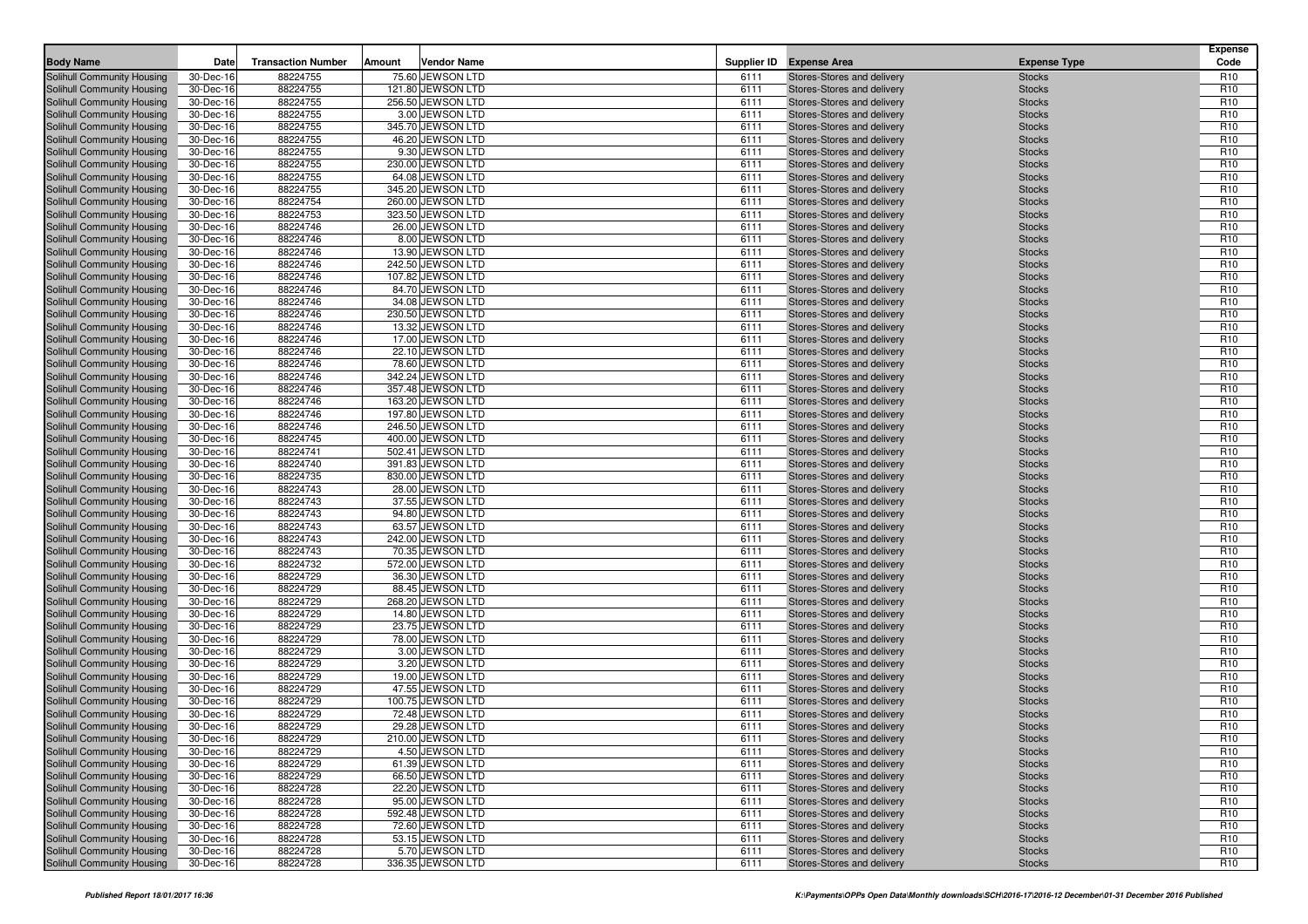| <b>Body Name</b>                                         | Date                   | <b>Transaction Number</b> | Amount | <b>Vendor Name</b>                   |              | Supplier ID Expense Area                                 | <b>Expense Type</b>            | <b>Expense</b><br>Code             |
|----------------------------------------------------------|------------------------|---------------------------|--------|--------------------------------------|--------------|----------------------------------------------------------|--------------------------------|------------------------------------|
| <b>Solihull Community Housing</b>                        | 30-Dec-16              | 88224728                  |        | 235.80 JEWSON LTD                    | 6111         | Stores-Stores and delivery                               | <b>Stocks</b>                  | R <sub>10</sub>                    |
| Solihull Community Housing                               | 30-Dec-16              | 88224728                  |        | 123.30 JEWSON LTD                    | 6111         | Stores-Stores and delivery                               | <b>Stocks</b>                  | R <sub>10</sub>                    |
| Solihull Community Housing                               | 30-Dec-16              | 88224728                  |        | 59.85 JEWSON LTD                     | 6111         | Stores-Stores and delivery                               | <b>Stocks</b>                  | R <sub>10</sub>                    |
| Solihull Community Housing                               | 30-Dec-16              | 88224728                  |        | 29.00 JEWSON LTD                     | 6111         | Stores-Stores and delivery                               | <b>Stocks</b>                  | R <sub>10</sub>                    |
| Solihull Community Housing                               | 30-Dec-16              | 88224728                  |        | 11.00 JEWSON LTD                     | 6111         | Stores-Stores and delivery                               | <b>Stocks</b>                  | R <sub>10</sub>                    |
| Solihull Community Housing                               | 30-Dec-16              | 88224728                  |        | 262.20 JEWSON LTD                    | 6111         | Stores-Stores and delivery                               | <b>Stocks</b>                  | R <sub>10</sub>                    |
| Solihull Community Housing                               | 30-Dec-16              | 88224728                  |        | 14.70 JEWSON LTD                     | 6111         | Stores-Stores and delivery                               | <b>Stocks</b>                  | R <sub>10</sub>                    |
| Solihull Community Housing                               | 30-Dec-16              | 88224728                  |        | 519.00 JEWSON LTD                    | 6111         | Stores-Stores and delivery                               | <b>Stocks</b>                  | R <sub>10</sub>                    |
| Solihull Community Housing                               | 30-Dec-16              | 88224725                  |        | 20.34 JEWSON LTD                     | 6111         | Stores-Stores and delivery                               | <b>Stocks</b>                  | R <sub>10</sub>                    |
| <b>Solihull Community Housing</b>                        | 30-Dec-16              | 88224725                  |        | 101.04 JEWSON LTD                    | 6111         | Stores-Stores and delivery                               | <b>Stocks</b>                  | R <sub>10</sub>                    |
| Solihull Community Housing                               | 30-Dec-16              | 88224725                  |        | 276.48 JEWSON LTD                    | 6111         | Stores-Stores and delivery                               | <b>Stocks</b>                  | R <sub>10</sub>                    |
| Solihull Community Housing                               | 30-Dec-16              | 88224725                  |        | 1315.44 JEWSON LTD                   | 6111         | Stores-Stores and delivery                               | <b>Stocks</b>                  | R <sub>10</sub>                    |
| <b>Solihull Community Housing</b>                        | 30-Dec-16              | 88224719                  |        | 192.76 JEWSON LTD                    | 6111         | Stores-Stores and delivery                               | <b>Stocks</b>                  | R <sub>10</sub>                    |
| Solihull Community Housing                               | 30-Dec-16              | 88224719                  |        | 4.20 JEWSON LTD                      | 6111         | Stores-Stores and delivery                               | <b>Stocks</b>                  | R <sub>10</sub>                    |
| Solihull Community Housing                               | 30-Dec-16              | 88224719                  |        | 165.36 JEWSON LTD                    | 6111         | Stores-Stores and delivery                               | <b>Stocks</b>                  | R <sub>10</sub>                    |
| Solihull Community Housing                               | 30-Dec-16              | 88224719                  |        | 192.00 JEWSON LTD                    | 6111         | Stores-Stores and delivery                               | <b>Stocks</b>                  | R <sub>10</sub>                    |
| Solihull Community Housing                               | 30-Dec-16              | 88224719                  |        | 5.40 JEWSON LTD                      | 6111         | Stores-Stores and delivery                               | <b>Stocks</b>                  | R <sub>10</sub>                    |
| Solihull Community Housing                               | 30-Dec-16              | 88224719                  |        | 393.60 JEWSON LTD                    | 6111         | Stores-Stores and delivery                               | <b>Stocks</b>                  | R <sub>10</sub>                    |
| Solihull Community Housing                               | 30-Dec-16              | 88224719                  |        | 421.20 JEWSON LTD                    | 6111         | Stores-Stores and delivery                               | <b>Stocks</b>                  | R <sub>10</sub>                    |
| Solihull Community Housing                               | 30-Dec-16              | 88224719                  |        | 188.65 JEWSON LTD                    | 6111         | Stores-Stores and delivery                               | <b>Stocks</b>                  | R <sub>10</sub>                    |
| Solihull Community Housing                               | 30-Dec-16              | 88224719                  |        | 14.80 JEWSON LTD                     | 6111         | Stores-Stores and delivery                               | <b>Stocks</b>                  | R <sub>10</sub>                    |
| Solihull Community Housing                               | 30-Dec-16              | 88224719                  |        | 54.36 JEWSON LTD                     | 6111         | Stores-Stores and delivery                               | <b>Stocks</b>                  | R <sub>10</sub>                    |
| Solihull Community Housing                               | 30-Dec-16              | 88224719                  |        | 188.00 JEWSON LTD                    | 6111         | Stores-Stores and delivery                               | <b>Stocks</b>                  | R <sub>10</sub>                    |
| Solihull Community Housing                               | 30-Dec-16              | 88224719                  |        | 137.68 JEWSON LTD                    | 6111         | Stores-Stores and delivery                               | <b>Stocks</b>                  | R <sub>10</sub>                    |
| Solihull Community Housing                               | 30-Dec-16              | 88224719                  |        | 82.80 JEWSON LTD                     | 6111         | Stores-Stores and delivery                               | <b>Stocks</b>                  | R <sub>10</sub>                    |
| Solihull Community Housing                               | 30-Dec-16              | 88224718                  |        | 262.80 JEWSON LTD                    | 6111         | Stores-Stores and delivery                               | <b>Stocks</b>                  | R <sub>10</sub>                    |
| Solihull Community Housing                               | 30-Dec-16              | 88224718                  |        | 177.00 JEWSON LTD                    | 6111         | Stores-Stores and delivery                               | <b>Stocks</b>                  | R <sub>10</sub>                    |
| Solihull Community Housing                               | 30-Dec-16              | 88224718                  |        | 290.43 JEWSON LTD                    | 6111         | Stores-Stores and delivery                               | <b>Stocks</b>                  | R <sub>10</sub>                    |
| Solihull Community Housing                               | 30-Dec-16              | 88224718                  |        | 90.55 JEWSON LTD                     | 6111         | Stores-Stores and delivery                               | <b>Stocks</b>                  | R <sub>10</sub>                    |
| Solihull Community Housing                               | 30-Dec-16              | 88224718                  |        | 18.24 JEWSON LTD                     | 6111         | Stores-Stores and delivery                               | <b>Stocks</b>                  | R <sub>10</sub>                    |
| Solihull Community Housing                               | 30-Dec-16              | 88224718                  |        | 11.80 JEWSON LTD                     | 6111         | Stores-Stores and delivery                               | <b>Stocks</b>                  | R <sub>10</sub>                    |
| Solihull Community Housing                               | 30-Dec-16              | 88224718                  |        | 64.08 JEWSON LTD                     | 6111         | Stores-Stores and delivery                               | <b>Stocks</b>                  | R <sub>10</sub>                    |
| Solihull Community Housing                               | 30-Dec-16              | 88224718                  |        | 86.40 JEWSON LTD                     | 6111         | Stores-Stores and delivery                               | <b>Stocks</b>                  | R <sub>10</sub>                    |
| Solihull Community Housing                               | 30-Dec-16              | 88224717                  |        | 615.46 JEWSON LTD                    | 6111         | Stores-Stores and delivery                               | <b>Stocks</b>                  | R <sub>10</sub>                    |
| Solihull Community Housing                               | 30-Dec-16              | 88224724                  |        | 230.50 JEWSON LTD                    | 6111         | Stores-Stores and delivery                               | <b>Stocks</b>                  | R <sub>10</sub>                    |
| Solihull Community Housing                               | 30-Dec-16              | 88224724                  |        | 152.10 JEWSON LTD                    | 6111         | Stores-Stores and delivery                               | <b>Stocks</b>                  | R <sub>10</sub>                    |
| Solihull Community Housing<br>Solihull Community Housing | 22-Dec-16<br>22-Dec-16 | 88182767<br>88182767      |        | 16.84 JEWSON LTD<br>36.86 JEWSON LTD | 6111<br>6111 | Stores-Stores and delivery<br>Stores-Stores and delivery | <b>Stocks</b><br><b>Stocks</b> | R <sub>10</sub><br>R <sub>10</sub> |
| Solihull Community Housing                               | 22-Dec-16              | 88182767                  |        | 189.00 JEWSON LTD                    | 6111         | Stores-Stores and delivery                               | <b>Stocks</b>                  | R <sub>10</sub>                    |
| Solihull Community Housing                               | 22-Dec-16              | 88182766                  |        | 256.48 JEWSON LTD                    | 6111         | Stores-Stores and delivery                               | <b>Stocks</b>                  | R <sub>10</sub>                    |
| Solihull Community Housing                               | 22-Dec-16              | 88182763                  |        | 459.90 JEWSON LTD                    | 6111         | Stores-Stores and delivery                               | <b>Stocks</b>                  | R <sub>10</sub>                    |
| Solihull Community Housing                               | 22-Dec-16              | 88182762                  |        | 27.60 JEWSON LTD                     | 6111         | Stores-Stores and delivery                               | <b>Stocks</b>                  | R <sub>10</sub>                    |
| Solihull Community Housing                               | 22-Dec-16              | 88182762                  |        | 4.20 JEWSON LTD                      | 6111         | Stores-Stores and delivery                               | <b>Stocks</b>                  | R <sub>10</sub>                    |
| Solihull Community Housing                               | 22-Dec-16              | 88182762                  |        | 21.00 JEWSON LTD                     | 6111         | Stores-Stores and delivery                               | <b>Stocks</b>                  | R <sub>10</sub>                    |
| Solihull Community Housing                               | 22-Dec-16              | 88182762                  |        | 61.72 JEWSON LTD                     | 6111         | Stores-Stores and delivery                               | <b>Stocks</b>                  | R <sub>10</sub>                    |
| Solihull Community Housing                               | 22-Dec-16              | 88182762                  |        | 78.75 JEWSON LTD                     | 6111         | Stores-Stores and delivery                               | <b>Stocks</b>                  | R <sub>10</sub>                    |
| Solihull Community Housing                               | 22-Dec-16              | 88182762                  |        | 46.00 JEWSON LTD                     | 6111         | Stores-Stores and delivery                               | <b>Stocks</b>                  | R <sub>10</sub>                    |
| Solihull Community Housing                               | 22-Dec-16              | 88182762                  |        | 80.80 JEWSON LTD                     | 6111         | Stores-Stores and delivery                               | <b>Stocks</b>                  | R <sub>10</sub>                    |
| Solihull Community Housing                               | 22-Dec-16              | 88182762                  |        | 129.00 JEWSON LTD                    | 6111         | Stores-Stores and delivery                               | <b>Stocks</b>                  | R <sub>10</sub>                    |
| Solihull Community Housing                               | 22-Dec-16              | 88182762                  |        | 10.00 JEWSON LTD                     | 6111         | Stores-Stores and delivery                               | <b>Stocks</b>                  | R <sub>10</sub>                    |
| Solihull Community Housing                               | 22-Dec-16              | 88182762                  |        | 9.80 JEWSON LTD                      | 6111         | Stores-Stores and delivery                               | <b>Stocks</b>                  | R <sub>10</sub>                    |
| Solihull Community Housing                               | 22-Dec-16              | 88182762                  |        | 48.50 JEWSON LTD                     | 6111         | Stores-Stores and delivery                               | <b>Stocks</b>                  | R <sub>10</sub>                    |
| Solihull Community Housing                               | 22-Dec-16              | 88182760                  |        | 270.00 JEWSON LTD                    | 6111         | Stores-Stores and delivery                               | <b>Stocks</b>                  | R <sub>10</sub>                    |
| Solihull Community Housing                               | 22-Dec-16              | 88182757                  |        | 28.26 JEWSON LTD                     | 6111         | Stores-Stores and delivery                               | <b>Stocks</b>                  | R <sub>10</sub>                    |
| Solihull Community Housing                               | 22-Dec-16              | 88182757                  |        | 1.60 JEWSON LTD                      | 6111         | Stores-Stores and delivery                               | <b>Stocks</b>                  | R <sub>10</sub>                    |
| Solihull Community Housing                               | 22-Dec-16              | 88182757                  |        | 69.55 JEWSON LTD                     | 6111         | Stores-Stores and delivery                               | <b>Stocks</b>                  | R <sub>10</sub>                    |
| Solihull Community Housing                               | 22-Dec-16              | 88182757                  |        | 169.92 JEWSON LTD                    | 6111         | Stores-Stores and delivery                               | <b>Stocks</b>                  | R <sub>10</sub>                    |
| Solihull Community Housing                               | 22-Dec-16              | 88182757                  |        | 115.50 JEWSON LTD                    | 6111         | Stores-Stores and delivery                               | <b>Stocks</b>                  | R <sub>10</sub>                    |
| Solihull Community Housing                               | 22-Dec-16              | 88182757                  |        | 130.00 JEWSON LTD                    | 6111         | Stores-Stores and delivery                               | <b>Stocks</b>                  | R <sub>10</sub>                    |
| Solihull Community Housing                               | 22-Dec-16              | 88182757                  |        | 111.20 JEWSON LTD                    | 6111         | Stores-Stores and delivery                               | <b>Stocks</b>                  | R <sub>10</sub>                    |
| Solihull Community Housing                               | 22-Dec-16              | 88182757                  |        | 69.50 JEWSON LTD                     | 6111         | Stores-Stores and delivery                               | <b>Stocks</b>                  | R <sub>10</sub>                    |
| Solihull Community Housing                               | 22-Dec-16              | 88182757                  |        | 53.50 JEWSON LTD                     | 6111         | Stores-Stores and delivery                               | <b>Stocks</b>                  | R <sub>10</sub>                    |
| Solihull Community Housing                               | 22-Dec-16              | 88182757                  |        | 393.30 JEWSON LTD                    | 6111         | Stores-Stores and delivery                               | <b>Stocks</b>                  | R <sub>10</sub>                    |
| Solihull Community Housing                               | 22-Dec-16              | 88182765                  |        | 41.88 JEWSON LTD                     | 6111         | Stores-Stores and delivery                               | <b>Stocks</b>                  | R <sub>10</sub>                    |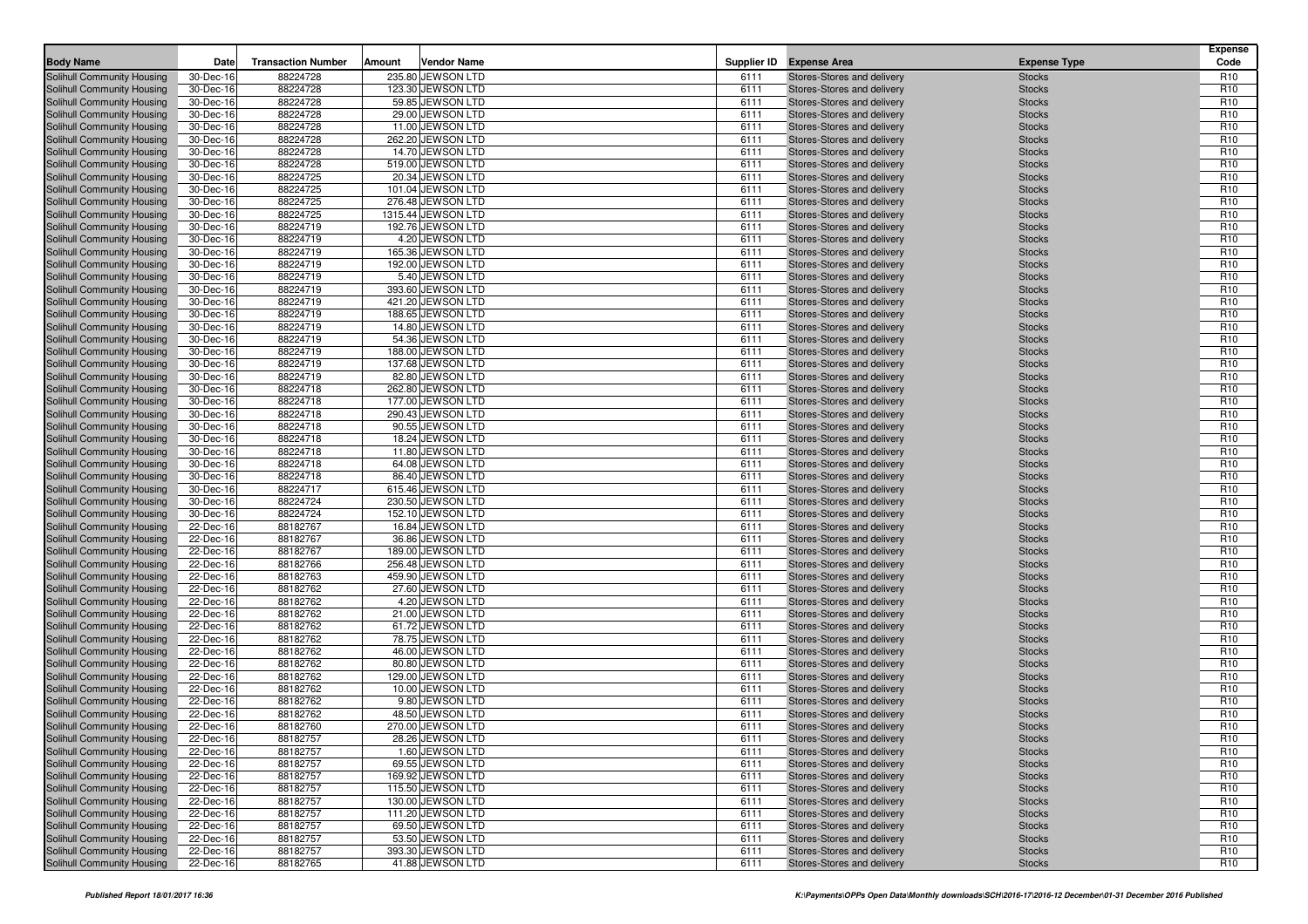| <b>Body Name</b>                                         | Date                   | <b>Transaction Number</b> | Amount | <b>Vendor Name</b>                   |              | Supplier ID Expense Area                                 | <b>Expense Type</b>            | <b>Expense</b><br>Code             |
|----------------------------------------------------------|------------------------|---------------------------|--------|--------------------------------------|--------------|----------------------------------------------------------|--------------------------------|------------------------------------|
| <b>Solihull Community Housing</b>                        | 22-Dec-16              | 88182765                  |        | 672.00 JEWSON LTD                    | 6111         | Stores-Stores and delivery                               | <b>Stocks</b>                  | R <sub>10</sub>                    |
| Solihull Community Housing                               | 22-Dec-16              | 88182754                  |        | 497.22 JEWSON LTD                    | 6111         | Stores-Stores and delivery                               | <b>Stocks</b>                  | R <sub>10</sub>                    |
| Solihull Community Housing                               | 22-Dec-16              | 88182746                  |        | 627.49 JEWSON LTD                    | 6111         | Stores-Stores and delivery                               | <b>Stocks</b>                  | R <sub>10</sub>                    |
| Solihull Community Housing                               | 22-Dec-16              | 88182745                  |        | 255.00 JEWSON LTD                    | 6111         | Stores-Stores and delivery                               | <b>Stocks</b>                  | R <sub>10</sub>                    |
| Solihull Community Housing                               | 22-Dec-16              | 88182744                  |        | 75.60 JEWSON LTD                     | 6111         | Stores-Stores and delivery                               | <b>Stocks</b>                  | R <sub>10</sub>                    |
| Solihull Community Housing                               | 22-Dec-16              | 88182744                  |        | 66.50 JEWSON LTD                     | 6111         | Stores-Stores and delivery                               | <b>Stocks</b>                  | R <sub>10</sub>                    |
| Solihull Community Housing                               | 22-Dec-16              | 88182744                  |        | 135.80 JEWSON LTD                    | 6111         | Stores-Stores and delivery                               | <b>Stocks</b>                  | R <sub>10</sub>                    |
| Solihull Community Housing                               | 22-Dec-16              | 88182741                  |        | 390.00 JEWSON LTD                    | 6111         | Stores-Stores and delivery                               | <b>Stocks</b>                  | R <sub>10</sub>                    |
| Solihull Community Housing                               | 22-Dec-16              | 88182731                  |        | 426.56 JEWSON LTD                    | 6111         | Stores-Stores and delivery                               | <b>Stocks</b>                  | R <sub>10</sub>                    |
| Solihull Community Housing                               | 22-Dec-16              | 88182730                  |        | 184.18 JEWSON LTD                    | 6111         | Stores-Stores and delivery                               | <b>Stocks</b>                  | R <sub>10</sub>                    |
| Solihull Community Housing                               | 22-Dec-16              | 88182730                  |        | 133.02 JEWSON LTD                    | 6111         | Stores-Stores and delivery                               | <b>Stocks</b>                  | R <sub>10</sub>                    |
| Solihull Community Housing                               | 22-Dec-16              | 88182730                  |        | 51.49 JEWSON LTD                     | 6111         | Stores-Stores and delivery                               | <b>Stocks</b>                  | R <sub>10</sub>                    |
| <b>Solihull Community Housing</b>                        | 22-Dec-16              | 88182735                  |        | 136.80 JEWSON LTD                    | 6111         | Stores-Stores and delivery                               | <b>Stocks</b>                  | R <sub>10</sub>                    |
| Solihull Community Housing                               | 22-Dec-16              | 88182735                  |        | 119.60 JEWSON LTD                    | 6111         | Stores-Stores and delivery                               | <b>Stocks</b>                  | R <sub>10</sub>                    |
| Solihull Community Housing                               | 22-Dec-16              | 88182735                  |        | 53.50 JEWSON LTD                     | 6111         | Stores-Stores and delivery                               | <b>Stocks</b>                  | R <sub>10</sub>                    |
| Solihull Community Housing                               | 22-Dec-16              | 88182735                  |        | 156.45 JEWSON LTD                    | 6111         | Stores-Stores and delivery                               | <b>Stocks</b>                  | R <sub>10</sub>                    |
| Solihull Community Housing                               | 22-Dec-16              | 88182735                  |        | 70.35 JEWSON LTD                     | 6111         | Stores-Stores and delivery                               | <b>Stocks</b>                  | R <sub>10</sub>                    |
| Solihull Community Housing                               | 22-Dec-16              | 88182735                  |        | 46.00 JEWSON LTD                     | 6111         | Stores-Stores and delivery                               | <b>Stocks</b>                  | R <sub>10</sub>                    |
| Solihull Community Housing                               | 22-Dec-16              | 88182735                  |        | 100.75 JEWSON LTD                    | 6111         | Stores-Stores and delivery                               | <b>Stocks</b>                  | R <sub>10</sub>                    |
| Solihull Community Housing                               | 13-Dec-16              | 88107824                  |        | 280.00 JEWSON LTD                    | 6111         | Stores-Stores and delivery                               | <b>Stocks</b>                  | R <sub>10</sub>                    |
| Solihull Community Housing                               | 13-Dec-16              | 88107819                  |        | 68.20 JEWSON LTD                     | 6111         | Stores-Stores and delivery                               | <b>Stocks</b>                  | R <sub>10</sub>                    |
| Solihull Community Housing                               | 13-Dec-16              | 88107819                  |        | 72.80 JEWSON LTD                     | 6111         | Stores-Stores and delivery                               | <b>Stocks</b>                  | R <sub>10</sub>                    |
| Solihull Community Housing                               | 13-Dec-16              | 88107819                  |        | 34.25 JEWSON LTD                     | 6111         | Stores-Stores and delivery                               | <b>Stocks</b>                  | R <sub>10</sub>                    |
| Solihull Community Housing                               | 13-Dec-16              | 88107819                  |        | 18.24 JEWSON LTD                     | 6111         | Stores-Stores and delivery                               | <b>Stocks</b>                  | R <sub>10</sub>                    |
| Solihull Community Housing                               | 13-Dec-16              | 88107819                  |        | 29.20 JEWSON LTD                     | 6111         | Stores-Stores and delivery                               | <b>Stocks</b>                  | R <sub>10</sub>                    |
| Solihull Community Housing                               | 13-Dec-16              | 88107819                  |        | 12.24 JEWSON LTD                     | 6111         | Stores-Stores and delivery                               | <b>Stocks</b>                  | R <sub>10</sub>                    |
| Solihull Community Housing                               | 13-Dec-16              | 88107819                  |        | 413.36 JEWSON LTD                    | 6111         | Stores-Stores and delivery                               | <b>Stocks</b>                  | R <sub>10</sub>                    |
| Solihull Community Housing                               | 13-Dec-16              | 88107819                  |        | 494.30 JEWSON LTD                    | 6111         | Stores-Stores and delivery                               | <b>Stocks</b>                  | R <sub>10</sub>                    |
| Solihull Community Housing                               | 13-Dec-16              | 88107810                  |        | 270.00 JEWSON LTD                    | 6111         | Stores-Stores and delivery                               | <b>Stocks</b>                  | R <sub>10</sub>                    |
| Solihull Community Housing                               | 13-Dec-16              | 88107810                  |        | 77.84 JEWSON LTD                     | 6111         | Stores-Stores and delivery                               | <b>Stocks</b>                  | R <sub>10</sub>                    |
| Solihull Community Housing                               | 13-Dec-16              | 88107800                  |        | 664.00 JEWSON LTD                    | 6111         | Stores-Stores and delivery                               | <b>Stocks</b>                  | R <sub>10</sub>                    |
| Solihull Community Housing                               | 13-Dec-16              | 88107792                  |        | 55.20 JEWSON LTD                     | 6111         | Stores-Stores and delivery                               | <b>Stocks</b>                  | R <sub>10</sub>                    |
| Solihull Community Housing                               | 13-Dec-16              | 88107792                  |        | 61.72 JEWSON LTD                     | 6111         | Stores-Stores and delivery                               | <b>Stocks</b>                  | R <sub>10</sub>                    |
| Solihull Community Housing                               | 13-Dec-16              | 88107792                  |        | 19.65 JEWSON LTD                     | 6111         | Stores-Stores and delivery                               | <b>Stocks</b>                  | R <sub>10</sub>                    |
| Solihull Community Housing                               | 13-Dec-16              | 88107792                  |        | 343.60 JEWSON LTD                    | 6111         | Stores-Stores and delivery                               | <b>Stocks</b>                  | R <sub>10</sub>                    |
| Solihull Community Housing                               | 13-Dec-16              | 88107792                  |        | 137.00 JEWSON LTD                    | 6111         | Stores-Stores and delivery                               | <b>Stocks</b>                  | R <sub>10</sub>                    |
| Solihull Community Housing                               | 13-Dec-16              | 88107792<br>88107792      |        | 28.00 JEWSON LTD<br>19.90 JEWSON LTD | 6111<br>6111 | Stores-Stores and delivery<br>Stores-Stores and delivery | <b>Stocks</b>                  | R <sub>10</sub><br>R <sub>10</sub> |
| Solihull Community Housing<br>Solihull Community Housing | 13-Dec-16<br>13-Dec-16 | 88107792                  |        | 56.50 JEWSON LTD                     | 6111         | Stores-Stores and delivery                               | <b>Stocks</b><br><b>Stocks</b> | R <sub>10</sub>                    |
| Solihull Community Housing                               | 13-Dec-16              | 88107792                  |        | 14.00 JEWSON LTD                     | 6111         | Stores-Stores and delivery                               | <b>Stocks</b>                  | R <sub>10</sub>                    |
| Solihull Community Housing                               | 13-Dec-16              | 88107792                  |        | 117.60 JEWSON LTD                    | 6111         | Stores-Stores and delivery                               | <b>Stocks</b>                  | R <sub>10</sub>                    |
| Solihull Community Housing                               | 13-Dec-16              | 88107792                  |        | 64.08 JEWSON LTD                     | 6111         | Stores-Stores and delivery                               | <b>Stocks</b>                  | R <sub>10</sub>                    |
| Solihull Community Housing                               | 13-Dec-16              | 88107792                  |        | 86.40 JEWSON LTD                     | 6111         | Stores-Stores and delivery                               | <b>Stocks</b>                  | R <sub>10</sub>                    |
| Solihull Community Housing                               | 13-Dec-16              | 88107792                  |        | 35.04 JEWSON LTD                     | 6111         | Stores-Stores and delivery                               | <b>Stocks</b>                  | R <sub>10</sub>                    |
| Solihull Community Housing                               | 13-Dec-16              | 88107792                  |        | 31.60 JEWSON LTD                     | 6111         | Stores-Stores and delivery                               | <b>Stocks</b>                  | R <sub>10</sub>                    |
| Solihull Community Housing                               | 13-Dec-16              | 88107792                  |        | 10.00 JEWSON LTD                     | 6111         | Stores-Stores and delivery                               | <b>Stocks</b>                  | R <sub>10</sub>                    |
| Solihull Community Housing                               | 13-Dec-16              | 88107792                  |        | 381.00 JEWSON LTD                    | 6111         | Stores-Stores and delivery                               | <b>Stocks</b>                  | R <sub>10</sub>                    |
| Solihull Community Housing                               | 13-Dec-16              | 88107792                  |        | 357.48 JEWSON LTD                    | 6111         | Stores-Stores and delivery                               | <b>Stocks</b>                  | R <sub>10</sub>                    |
| Solihull Community Housing                               | 13-Dec-16              | 88107792                  |        | 82.80 JEWSON LTD                     | 6111         | Stores-Stores and delivery                               | <b>Stocks</b>                  | R <sub>10</sub>                    |
| Solihull Community Housing                               | 13-Dec-16              | 88107792                  |        | 463.98 JEWSON LTD                    | 6111         | Stores-Stores and delivery                               | <b>Stocks</b>                  | R <sub>10</sub>                    |
| Solihull Community Housing                               | 13-Dec-16              | 88107826                  |        | 12.00 JEWSON LTD                     | 6111         | Stores-Stores and delivery                               | <b>Stocks</b>                  | R <sub>10</sub>                    |
| Solihull Community Housing                               | 13-Dec-16              | 88107826                  |        | 57.30 JEWSON LTD                     | 6111         | Stores-Stores and delivery                               | <b>Stocks</b>                  | R <sub>10</sub>                    |
| Solihull Community Housing                               | 13-Dec-16              | 88107826                  |        | 413.36 JEWSON LTD                    | 6111         | Stores-Stores and delivery                               | <b>Stocks</b>                  | R <sub>10</sub>                    |
| Solihull Community Housing                               | 13-Dec-16              | 88107791                  |        | 605.64 JEWSON LTD                    | 6111         | Stores-Stores and delivery                               | <b>Stocks</b>                  | R <sub>10</sub>                    |
| Solihull Community Housing                               | 13-Dec-16              | 88107790                  |        | 418.11 JEWSON LTD                    | 6111         | Stores-Stores and delivery                               | <b>Stocks</b>                  | R <sub>10</sub>                    |
| Solihull Community Housing                               | 13-Dec-16              | 88107786                  |        | 826.72 JEWSON LTD                    | 6111         | Stores-Stores and delivery                               | <b>Stocks</b>                  | R <sub>10</sub>                    |
| Solihull Community Housing                               | 13-Dec-16              | 88107786                  |        | 101.65 JEWSON LTD                    | 6111         | Stores-Stores and delivery                               | <b>Stocks</b>                  | R <sub>10</sub>                    |
| Solihull Community Housing                               | 13-Dec-16              | 88107786                  |        | 13.60 JEWSON LTD                     | 6111         | Stores-Stores and delivery                               | <b>Stocks</b>                  | R <sub>10</sub>                    |
| Solihull Community Housing                               | 13-Dec-16              | 88107786                  |        | 95.00 JEWSON LTD                     | 6111         | Stores-Stores and delivery                               | <b>Stocks</b>                  | R <sub>10</sub>                    |
| Solihull Community Housing                               | 13-Dec-16              | 88107786                  |        | 2.20 JEWSON LTD                      | 6111         | Stores-Stores and delivery                               | <b>Stocks</b>                  | R <sub>10</sub>                    |
| Solihull Community Housing                               | 13-Dec-16              | 88107786                  |        | 5.25 JEWSON LTD                      | 6111         | Stores-Stores and delivery                               | <b>Stocks</b>                  | R <sub>10</sub>                    |
| Solihull Community Housing                               | 13-Dec-16              | 88107786                  |        | 37.80 JEWSON LTD                     | 6111         | Stores-Stores and delivery                               | <b>Stocks</b>                  | R <sub>10</sub>                    |
| Solihull Community Housing                               | 13-Dec-16              | 88107786                  |        | 53.50 JEWSON LTD                     | 6111         | Stores-Stores and delivery                               | <b>Stocks</b>                  | R <sub>10</sub>                    |
| Solihull Community Housing                               | 13-Dec-16              | 88107786                  |        | 14.80 JEWSON LTD                     | 6111         | Stores-Stores and delivery                               | <b>Stocks</b>                  | R <sub>10</sub>                    |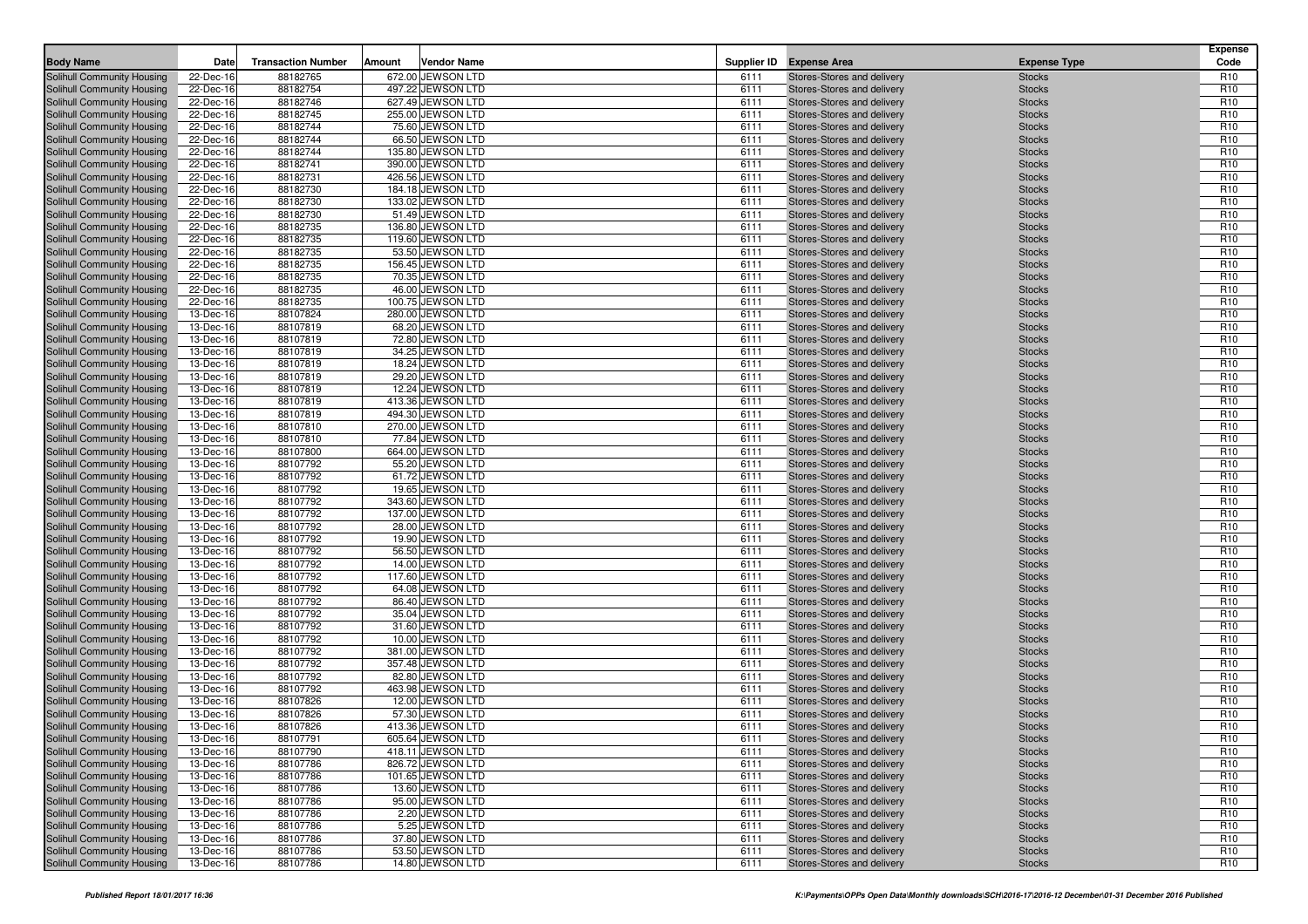| <b>Body Name</b>                                         | Date                   | <b>Transaction Number</b> | Amount | <b>Vendor Name</b>                   |              | Supplier ID Expense Area                                 | <b>Expense Type</b>            | <b>Expense</b><br>Code             |
|----------------------------------------------------------|------------------------|---------------------------|--------|--------------------------------------|--------------|----------------------------------------------------------|--------------------------------|------------------------------------|
| <b>Solihull Community Housing</b>                        | 13-Dec-16              | 88107786                  |        | 187.80 JEWSON LTD                    | 6111         | Stores-Stores and delivery                               | <b>Stocks</b>                  | R <sub>10</sub>                    |
| Solihull Community Housing                               | 13-Dec-16              | 88107786                  |        | 175.50 JEWSON LTD                    | 6111         | Stores-Stores and delivery                               | <b>Stocks</b>                  | R <sub>10</sub>                    |
| Solihull Community Housing                               | 13-Dec-16              | 88107785                  |        | 61.20 JEWSON LTD                     | 6111         | Stores-Stores and delivery                               | <b>Stocks</b>                  | R <sub>10</sub>                    |
| Solihull Community Housing                               | 13-Dec-16              | 88107785                  |        | 72.60 JEWSON LTD                     | 6111         | Stores-Stores and delivery                               | <b>Stocks</b>                  | R <sub>10</sub>                    |
| Solihull Community Housing                               | 13-Dec-16              | 88107785                  |        | 58.36 JEWSON LTD                     | 6111         | Stores-Stores and delivery                               | <b>Stocks</b>                  | R <sub>10</sub>                    |
| Solihull Community Housing                               | 13-Dec-16              | 88107785                  |        | 171.90 JEWSON LTD                    | 6111         | Stores-Stores and delivery                               | <b>Stocks</b>                  | R <sub>10</sub>                    |
| Solihull Community Housing                               | 13-Dec-16              | 88107785                  |        | 65.50 JEWSON LTD                     | 6111         | Stores-Stores and delivery                               | <b>Stocks</b>                  | R <sub>10</sub>                    |
| Solihull Community Housing                               | 13-Dec-16              | 88107785                  |        | 235.80 JEWSON LTD                    | 6111         | Stores-Stores and delivery                               | <b>Stocks</b>                  | R <sub>10</sub>                    |
| Solihull Community Housing                               | 13-Dec-16              | 88107785                  |        | 326.00 JEWSON LTD                    | 6111         | Stores-Stores and delivery                               | <b>Stocks</b>                  | R <sub>10</sub>                    |
| Solihull Community Housing                               | 13-Dec-16              | 88107785                  |        | 63.57 JEWSON LTD                     | 6111         | Stores-Stores and delivery                               | <b>Stocks</b>                  | R <sub>10</sub>                    |
| Solihull Community Housing                               | 13-Dec-16              | 88107785                  |        | 393.30 JEWSON LTD                    | 6111         | Stores-Stores and delivery                               | <b>Stocks</b>                  | R <sub>10</sub>                    |
| Solihull Community Housing                               | 13-Dec-16              | 88107785                  |        | 836.00 JEWSON LTD                    | 6111         | Stores-Stores and delivery                               | <b>Stocks</b>                  | R <sub>10</sub>                    |
| <b>Solihull Community Housing</b>                        | 13-Dec-16              | 88107785                  |        | 29.20 JEWSON LTD                     | 6111         | Stores-Stores and delivery                               | <b>Stocks</b>                  | R <sub>10</sub>                    |
| Solihull Community Housing                               | 13-Dec-16              | 88107776                  |        | 59.00 JEWSON LTD                     | 6111         | Stores-Stores and delivery                               | <b>Stocks</b>                  | R <sub>10</sub>                    |
| Solihull Community Housing                               | 13-Dec-16              | 88107776                  |        | 6.30 JEWSON LTD                      | 6111         | Stores-Stores and delivery                               | <b>Stocks</b>                  | R <sub>10</sub>                    |
| Solihull Community Housing                               | 13-Dec-16              | 88107776                  |        | 84.70 JEWSON LTD                     | 6111         | Stores-Stores and delivery                               | <b>Stocks</b>                  | R <sub>10</sub>                    |
| Solihull Community Housing                               | 13-Dec-16              | 88107776                  |        | 130.00 JEWSON LTD                    | 6111         | Stores-Stores and delivery                               | <b>Stocks</b>                  | R <sub>10</sub>                    |
| Solihull Community Housing                               | 13-Dec-16              | 88107776                  |        | 137.80 JEWSON LTD                    | 6111         | Stores-Stores and delivery                               | <b>Stocks</b>                  | R <sub>10</sub>                    |
| Solihull Community Housing                               | 13-Dec-16              | 88107776                  |        | 4.50 JEWSON LTD                      | 6111         | Stores-Stores and delivery                               | <b>Stocks</b>                  | R <sub>10</sub><br>R <sub>10</sub> |
| Solihull Community Housing<br>Solihull Community Housing | 13-Dec-16<br>13-Dec-16 | 88107776<br>88107776      |        | 84.60 JEWSON LTD<br>90.00 JEWSON LTD | 6111<br>6111 | Stores-Stores and delivery<br>Stores-Stores and delivery | <b>Stocks</b><br><b>Stocks</b> | R <sub>10</sub>                    |
|                                                          | 13-Dec-16              | 88107776                  |        | 269.00 JEWSON LTD                    | 6111         |                                                          |                                | R <sub>10</sub>                    |
| Solihull Community Housing<br>Solihull Community Housing | 13-Dec-16              | 88107776                  |        | 3.80 JEWSON LTD                      | 6111         | Stores-Stores and delivery<br>Stores-Stores and delivery | <b>Stocks</b><br><b>Stocks</b> | R <sub>10</sub>                    |
| Solihull Community Housing                               | 13-Dec-16              | 88107776                  |        | 179.10 JEWSON LTD                    | 6111         | Stores-Stores and delivery                               | <b>Stocks</b>                  | R <sub>10</sub>                    |
| Solihull Community Housing                               | 13-Dec-16              | 88107776                  |        | 46.00 JEWSON LTD                     | 6111         | Stores-Stores and delivery                               | <b>Stocks</b>                  | R <sub>10</sub>                    |
| Solihull Community Housing                               | 13-Dec-16              | 88107776                  |        | 38.00 JEWSON LTD                     | 6111         | Stores-Stores and delivery                               | <b>Stocks</b>                  | R <sub>10</sub>                    |
| Solihull Community Housing                               | 13-Dec-16              | 88107776                  |        | 24.60 JEWSON LTD                     | 6111         | Stores-Stores and delivery                               | <b>Stocks</b>                  | R <sub>10</sub>                    |
| Solihull Community Housing                               | 13-Dec-16              | 88107788                  |        | 226.45 JEWSON LTD                    | 6111         | Stores-Stores and delivery                               | <b>Stocks</b>                  | R <sub>10</sub>                    |
| Solihull Community Housing                               | 13-Dec-16              | 88107788                  |        | 275.94 JEWSON LTD                    | 6111         | Stores-Stores and delivery                               | <b>Stocks</b>                  | R <sub>10</sub>                    |
| Solihull Community Housing                               | 08-Dec-16              | 88089835                  |        | 520.00 JEWSON LTD                    | 6111         | Stores-Stores and delivery                               | <b>Stocks</b>                  | R <sub>10</sub>                    |
| Solihull Community Housing                               | 08-Dec-16              | 88089834                  |        | 123.30 JEWSON LTD                    | 6111         | Stores-Stores and delivery                               | <b>Stocks</b>                  | R <sub>10</sub>                    |
| Solihull Community Housing                               | 08-Dec-16              | 88089834                  |        | 31.44 JEWSON LTD                     | 6111         | Stores-Stores and delivery                               | <b>Stocks</b>                  | R <sub>10</sub>                    |
| Solihull Community Housing                               | 08-Dec-16              | 88089834                  |        | 33.00 JEWSON LTD                     | 6111         | Stores-Stores and delivery                               | <b>Stocks</b>                  | R <sub>10</sub>                    |
| Solihull Community Housing                               | 08-Dec-16              | 88089834                  |        | 268.20 JEWSON LTD                    | 6111         | Stores-Stores and delivery                               | <b>Stocks</b>                  | R <sub>10</sub>                    |
| Solihull Community Housing                               | 08-Dec-16              | 88089834                  |        | 84.00 JEWSON LTD                     | 6111         | Stores-Stores and delivery                               | <b>Stocks</b>                  | R <sub>10</sub>                    |
| Solihull Community Housing                               | 08-Dec-16              | 88089833                  |        | 328.00 JEWSON LTD                    | 6111         | Stores-Stores and delivery                               | <b>Stocks</b>                  | R <sub>10</sub>                    |
| Solihull Community Housing                               | 08-Dec-16              | 88089827                  |        | 410.36 JEWSON LTD                    | 6111         | Stores-Stores and delivery                               | <b>Stocks</b>                  | R <sub>10</sub>                    |
| Solihull Community Housing                               | 08-Dec-16              | 88089826                  |        | 27.00 JEWSON LTD                     | 6111         | Stores-Stores and delivery                               | <b>Stocks</b>                  | R <sub>10</sub>                    |
| Solihull Community Housing                               | 08-Dec-16              | 88089826                  |        | 51.70 JEWSON LTD                     | 6111         | Stores-Stores and delivery                               | <b>Stocks</b>                  | R <sub>10</sub>                    |
| Solihull Community Housing                               | 08-Dec-16              | 88089826                  |        | 6.65 JEWSON LTD                      | 6111         | Stores-Stores and delivery                               | <b>Stocks</b>                  | R <sub>10</sub>                    |
| Solihull Community Housing                               | 08-Dec-16              | 88089826                  |        | 177.60 JEWSON LTD                    | 6111         | Stores-Stores and delivery                               | <b>Stocks</b>                  | R <sub>10</sub>                    |
| Solihull Community Housing                               | 08-Dec-16              | 88089826                  |        | 9.00 JEWSON LTD                      | 6111         | Stores-Stores and delivery                               | <b>Stocks</b>                  | R <sub>10</sub>                    |
| Solihull Community Housing                               | 08-Dec-16              | 88089826                  |        | 30.10 JEWSON LTD                     | 6111         | Stores-Stores and delivery                               | <b>Stocks</b>                  | R <sub>10</sub>                    |
| Solihull Community Housing                               | 08-Dec-16              | 88089826                  |        | 84.60 JEWSON LTD                     | 6111         | Stores-Stores and delivery                               | <b>Stocks</b>                  | R <sub>10</sub>                    |
| Solihull Community Housing                               | 08-Dec-16              | 88089826                  |        | 16.50 JEWSON LTD                     | 6111         | Stores-Stores and delivery                               | <b>Stocks</b>                  | R <sub>10</sub>                    |
| Solihull Community Housing                               | 08-Dec-16              | 88089826                  |        | 50.00 JEWSON LTD                     | 6111         | Stores-Stores and delivery                               | <b>Stocks</b>                  | R <sub>10</sub>                    |
| Solihull Community Housing<br>Solihull Community Housing | 08-Dec-16<br>08-Dec-16 | 88089826<br>88089826      |        | 26.00 JEWSON LTD<br>54.40 JEWSON LTD | 6111<br>6111 | Stores-Stores and delivery<br>Stores-Stores and delivery | <b>Stocks</b><br><b>Stocks</b> | R <sub>10</sub><br>R <sub>10</sub> |
| Solihull Community Housing                               | 08-Dec-16              | 88089826                  |        | 52.60 JEWSON LTD                     | 6111         | Stores-Stores and delivery                               | <b>Stocks</b>                  | R <sub>10</sub>                    |
| Solihull Community Housing                               | 08-Dec-16              | 88089826                  |        | 93.60 JEWSON LTD                     | 6111         | Stores-Stores and delivery                               | <b>Stocks</b>                  | R <sub>10</sub>                    |
| Solihull Community Housing                               | 08-Dec-16              | 88089821                  |        | 267.00 JEWSON LTD                    | 6111         | Stores-Stores and delivery                               | <b>Stocks</b>                  | R <sub>10</sub>                    |
| Solihull Community Housing                               | 08-Dec-16              | 88089821                  |        | 11.20 JEWSON LTD                     | 6111         | Stores-Stores and delivery                               | <b>Stocks</b>                  | R <sub>10</sub>                    |
| Solihull Community Housing                               | 08-Dec-16              | 88089819                  |        | 73.70 JEWSON LTD                     | 6111         | Stores-Stores and delivery                               | <b>Stocks</b>                  | R <sub>10</sub>                    |
| Solihull Community Housing                               | 08-Dec-16              | 88089819                  |        | 164.64 JEWSON LTD                    | 6111         | Stores-Stores and delivery                               | <b>Stocks</b>                  | R <sub>10</sub>                    |
| Solihull Community Housing                               | 08-Dec-16              | 88089818                  |        | 18.07 JEWSON LTD                     | 6111         | Stores-Stores and delivery                               | <b>Stocks</b>                  | R <sub>10</sub>                    |
| Solihull Community Housing                               | 08-Dec-16              | 88089818                  |        | 1501.50 JEWSON LTD                   | 6111         | Stores-Stores and delivery                               | <b>Stocks</b>                  | R <sub>10</sub>                    |
| Solihull Community Housing                               | 08-Dec-16              | 88089816                  |        | 537.40 JEWSON LTD                    | 6111         | Stores-Stores and delivery                               | <b>Stocks</b>                  | R <sub>10</sub>                    |
| Solihull Community Housing                               | 08-Dec-16              | 88089814                  |        | 688.48 JEWSON LTD                    | 6111         | Stores-Stores and delivery                               | <b>Stocks</b>                  | R <sub>10</sub>                    |
| Solihull Community Housing                               | 08-Dec-16              | 88089812                  |        | 267.00 JEWSON LTD                    | 6111         | Stores-Stores and delivery                               | <b>Stocks</b>                  | R <sub>10</sub>                    |
| Solihull Community Housing                               | 08-Dec-16              | 88089810                  |        | 14.13 JEWSON LTD                     | 6111         | Stores-Stores and delivery                               | <b>Stocks</b>                  | R <sub>10</sub>                    |
| Solihull Community Housing                               | 08-Dec-16              | 88089810                  |        | 33.68 JEWSON LTD                     | 6111         | Stores-Stores and delivery                               | <b>Stocks</b>                  | R <sub>10</sub>                    |
| Solihull Community Housing                               | 08-Dec-16              | 88089810                  |        | 230.40 JEWSON LTD                    | 6111         | Stores-Stores and delivery                               | <b>Stocks</b>                  | R <sub>10</sub>                    |
| Solihull Community Housing                               | 08-Dec-16              | 88089810                  |        | 1335.60 JEWSON LTD                   | 6111         | Stores-Stores and delivery                               | <b>Stocks</b>                  | R <sub>10</sub>                    |
| Solihull Community Housing                               | 08-Dec-16              | 88089815                  |        | 589.65 JEWSON LTD                    | 6111         | Stores-Stores and delivery                               | <b>Stocks</b>                  | R <sub>10</sub>                    |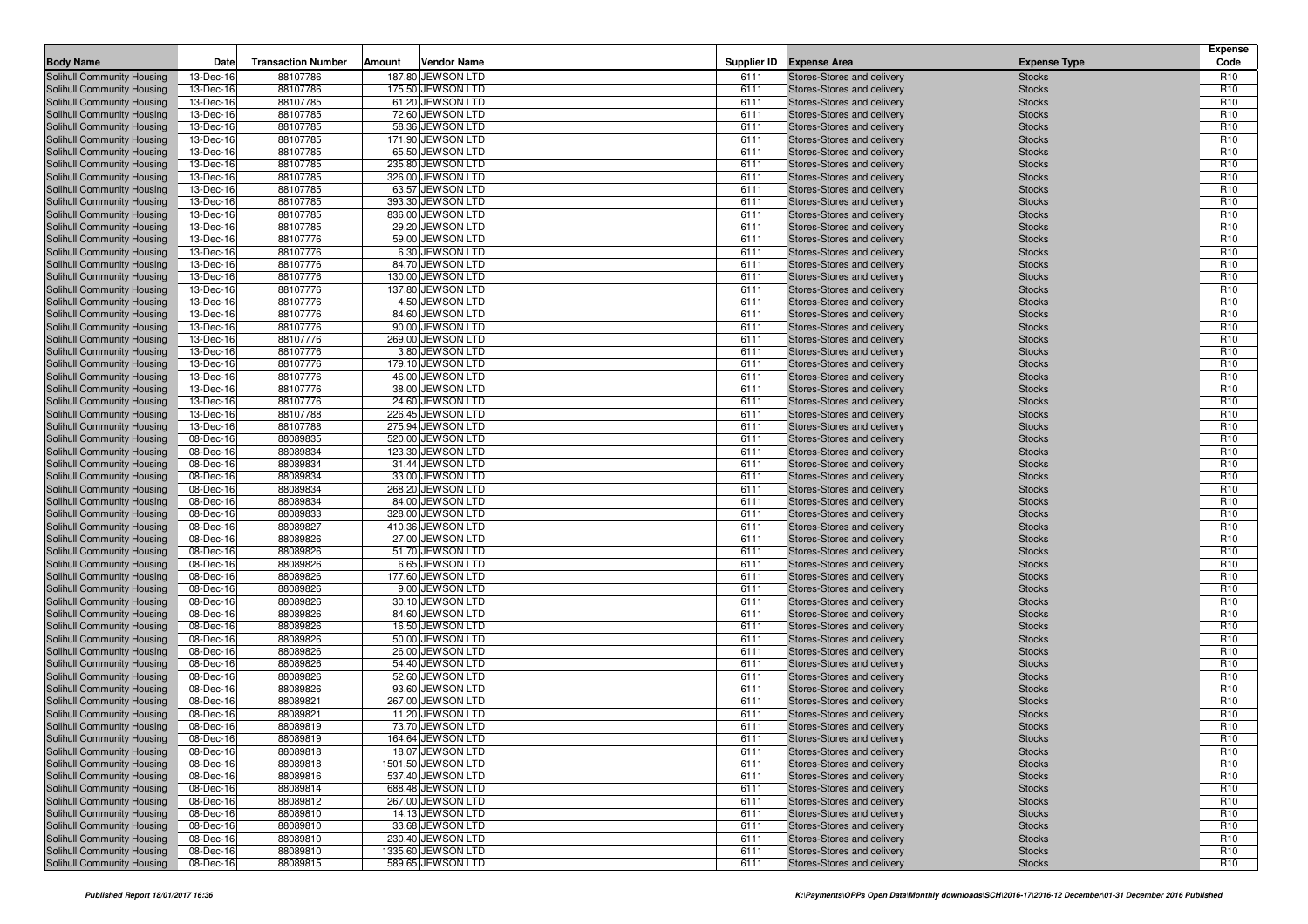| <b>Body Name</b>                                         | Date                   | <b>Transaction Number</b> | Amount | <b>Vendor Name</b>                    |              | Supplier ID Expense Area                                 | <b>Expense Type</b>            | <b>Expense</b><br>Code             |
|----------------------------------------------------------|------------------------|---------------------------|--------|---------------------------------------|--------------|----------------------------------------------------------|--------------------------------|------------------------------------|
| <b>Solihull Community Housing</b>                        | 08-Dec-16              | 88089847                  |        | 304.60 JEWSON LTD                     | 6111         | Stores-Stores and delivery                               | <b>Stocks</b>                  | R <sub>10</sub>                    |
| Solihull Community Housing                               | 08-Dec-16              | 88089847                  |        | 78.00 JEWSON LTD                      | 6111         | Stores-Stores and delivery                               | <b>Stocks</b>                  | R <sub>10</sub>                    |
| Solihull Community Housing                               | 08-Dec-16              | 88089847                  |        | 144.00 JEWSON LTD                     | 6111         | Stores-Stores and delivery                               | <b>Stocks</b>                  | R <sub>10</sub>                    |
| Solihull Community Housing                               | 08-Dec-16              | 88089847                  |        | 16.80 JEWSON LTD                      | 6111         | Stores-Stores and delivery                               | <b>Stocks</b>                  | R <sub>10</sub>                    |
| Solihull Community Housing                               | 08-Dec-16              | 88089847                  |        | 1503.00 JEWSON LTD                    | 6111         | Stores-Stores and delivery                               | <b>Stocks</b>                  | R <sub>10</sub>                    |
| Solihull Community Housing                               | 08-Dec-16              | 88089844                  |        | 533.35 JEWSON LTD                     | 6111         | Stores-Stores and delivery                               | <b>Stocks</b>                  | R <sub>10</sub>                    |
| Solihull Community Housing                               | 08-Dec-16              | 88089844                  |        | 5.00 JEWSON LTD                       | 6111         | Stores-Stores and delivery                               | <b>Stocks</b>                  | R <sub>10</sub>                    |
| Solihull Community Housing                               | 08-Dec-16              | 88089844                  |        | 120.00 JEWSON LTD                     | 6111         | Stores-Stores and delivery                               | <b>Stocks</b>                  | R <sub>10</sub>                    |
| Solihull Community Housing                               | 08-Dec-16              | 88089844                  |        | 312.74 JEWSON LTD                     | 6111         | Stores-Stores and delivery                               | <b>Stocks</b>                  | R <sub>10</sub>                    |
| <b>Solihull Community Housing</b>                        | 08-Dec-16              | 88089844                  |        | 139.40 JEWSON LTD                     | 6111         | Stores-Stores and delivery                               | <b>Stocks</b>                  | R <sub>10</sub>                    |
| Solihull Community Housing                               | 08-Dec-16              | 88089844                  |        | 11.60 JEWSON LTD                      | 6111         | Stores-Stores and delivery                               | <b>Stocks</b>                  | R <sub>10</sub>                    |
| Solihull Community Housing                               | 08-Dec-16              | 88089844                  |        | 1319.00 JEWSON LTD                    | 6111         | Stores-Stores and delivery                               | <b>Stocks</b>                  | R <sub>10</sub>                    |
| <b>Solihull Community Housing</b>                        | 08-Dec-16              | 88089844                  |        | 343.80 JEWSON LTD                     | 6111         | Stores-Stores and delivery                               | <b>Stocks</b>                  | R <sub>10</sub>                    |
| Solihull Community Housing                               | 08-Dec-16              | 88089840                  |        | 600.00 JEWSON LTD                     | 6111         | Stores-Stores and delivery                               | <b>Stocks</b>                  | R <sub>10</sub>                    |
| Solihull Community Housing                               | 05-Dec-16              | 88060772                  |        | 471.26 JEWSON LTD                     | 6111         | Stores-Stores and delivery                               | <b>Stocks</b>                  | R <sub>10</sub>                    |
| Solihull Community Housing                               | 05-Dec-16              | 88060777                  |        | 336.00 JEWSON LTD                     | 6111         | Stores-Stores and delivery                               | <b>Stocks</b>                  | R <sub>10</sub>                    |
| Solihull Community Housing                               | 05-Dec-16              | 88060760                  |        | 280.00 JEWSON LTD                     | 6111         | Stores-Stores and delivery                               | <b>Stocks</b>                  | R <sub>10</sub>                    |
| Solihull Community Housing                               | 05-Dec-16              | 88060760                  |        | 143.00 JEWSON LTD                     | 6111         | Stores-Stores and delivery                               | <b>Stocks</b>                  | R <sub>10</sub>                    |
| Solihull Community Housing                               | 05-Dec-16              | 88060758                  |        | 345.70 JEWSON LTD                     | 6111         | Stores-Stores and delivery                               | <b>Stocks</b>                  | R <sub>10</sub>                    |
| Solihull Community Housing                               | 05-Dec-16              | 88060758                  |        | 25.20 JEWSON LTD                      | 6111         | Stores-Stores and delivery                               | <b>Stocks</b>                  | R <sub>10</sub>                    |
| Solihull Community Housing                               | 05-Dec-16              | 88060758                  |        | 242.00 JEWSON LTD                     | 6111         | Stores-Stores and delivery                               | <b>Stocks</b>                  | R <sub>10</sub>                    |
| Solihull Community Housing                               | 05-Dec-16              | 88060758                  |        | 26.00 JEWSON LTD                      | 6111         | Stores-Stores and delivery                               | <b>Stocks</b>                  | R <sub>10</sub>                    |
| Solihull Community Housing                               | 05-Dec-16              | 88060758                  |        | 13.90 JEWSON LTD                      | 6111         | Stores-Stores and delivery                               | <b>Stocks</b>                  | R <sub>10</sub>                    |
| Solihull Community Housing                               | 05-Dec-16              | 88060758                  |        | 21.30 JEWSON LTD                      | 6111         | Stores-Stores and delivery                               | <b>Stocks</b>                  | R <sub>10</sub>                    |
| Solihull Community Housing                               | 05-Dec-16              | 88060758                  |        | 24.81 JEWSON LTD                      | 6111         | Stores-Stores and delivery                               | <b>Stocks</b>                  | R <sub>10</sub>                    |
| Solihull Community Housing                               | 05-Dec-16              | 88060758                  |        | 68.76 JEWSON LTD                      | 6111         | Stores-Stores and delivery                               | <b>Stocks</b>                  | R <sub>10</sub>                    |
| Solihull Community Housing                               | 05-Dec-16              | 88060758                  |        | 41.40 JEWSON LTD                      | 6111         | Stores-Stores and delivery                               | <b>Stocks</b>                  | R <sub>10</sub>                    |
| Solihull Community Housing                               | 05-Dec-16              | 88060758                  |        | 336.35 JEWSON LTD                     | 6111         | Stores-Stores and delivery                               | <b>Stocks</b>                  | R <sub>10</sub>                    |
| Solihull Community Housing                               | 05-Dec-16              | 88060776                  |        | 22.40 JEWSON LTD                      | 6111         | Stores-Stores and delivery                               | <b>Stocks</b>                  | R <sub>10</sub>                    |
| Solihull Community Housing                               | 05-Dec-16              | 88060776                  |        | 104.90 JEWSON LTD                     | 6111         | Stores-Stores and delivery                               | <b>Stocks</b>                  | R <sub>10</sub>                    |
| Solihull Community Housing                               | 05-Dec-16              | 88060776                  |        | 29.35 JEWSON LTD                      | 6111         | Stores-Stores and delivery                               | <b>Stocks</b>                  | R <sub>10</sub>                    |
| Solihull Community Housing                               | 05-Dec-16              | 88060776                  |        | 78.75 JEWSON LTD                      | 6111         | Stores-Stores and delivery                               | <b>Stocks</b>                  | R <sub>10</sub>                    |
| Solihull Community Housing                               | 05-Dec-16              | 88060776                  |        | 75.60 JEWSON LTD                      | 6111         | Stores-Stores and delivery                               | <b>Stocks</b>                  | R <sub>10</sub>                    |
| Solihull Community Housing                               | 05-Dec-16              | 88060776                  |        | 150.10 JEWSON LTD                     | 6111         | Stores-Stores and delivery                               | <b>Stocks</b>                  | R <sub>10</sub>                    |
| Solihull Community Housing                               | 05-Dec-16              | 88060776                  |        | 21.80 JEWSON LTD                      | 6111         | Stores-Stores and delivery                               | <b>Stocks</b>                  | R <sub>10</sub>                    |
| Solihull Community Housing                               | 05-Dec-16              | 88060776                  |        | 48.00 JEWSON LTD                      | 6111         | Stores-Stores and delivery                               | <b>Stocks</b>                  | R <sub>10</sub>                    |
| Solihull Community Housing                               | 05-Dec-16              | 88060776                  |        | 3.80 JEWSON LTD                       | 6111         | Stores-Stores and delivery                               | <b>Stocks</b>                  | R <sub>10</sub>                    |
| Solihull Community Housing                               | 05-Dec-16              | 88060776                  |        | 34.50 JEWSON LTD                      | 6111         | Stores-Stores and delivery                               | <b>Stocks</b>                  | R <sub>10</sub>                    |
| Solihull Community Housing                               | 05-Dec-16              | 88060776                  |        | 57.00 JEWSON LTD                      | 6111         | Stores-Stores and delivery                               | <b>Stocks</b>                  | R <sub>10</sub><br>R <sub>10</sub> |
| Solihull Community Housing<br>Solihull Community Housing | 05-Dec-16<br>05-Dec-16 | 88060776<br>88060776      |        | 158.40 JEWSON LTD<br>36.24 JEWSON LTD | 6111<br>6111 | Stores-Stores and delivery<br>Stores-Stores and delivery | <b>Stocks</b><br><b>Stocks</b> | R <sub>10</sub>                    |
|                                                          |                        |                           |        |                                       | 6111         |                                                          |                                |                                    |
| Solihull Community Housing<br>Solihull Community Housing | 05-Dec-16<br>05-Dec-16 | 88060776<br>88060776      |        | 124.20 JEWSON LTD<br>60.10 JEWSON LTD | 6111         | Stores-Stores and delivery<br>Stores-Stores and delivery | <b>Stocks</b><br><b>Stocks</b> | R <sub>10</sub><br>R <sub>10</sub> |
| Solihull Community Housing                               | 05-Dec-16              | 88060756                  |        | 56.50 JEWSON LTD                      | 6111         | Stores-Stores and delivery                               | <b>Stocks</b>                  | R <sub>10</sub>                    |
| Solihull Community Housing                               | 05-Dec-16              | 88060756                  |        | 77.84 JEWSON LTD                      | 6111         | Stores-Stores and delivery                               | <b>Stocks</b>                  | R <sub>10</sub>                    |
| Solihull Community Housing                               | 05-Dec-16              | 88060756                  |        | 52.70 JEWSON LTD                      | 6111         | Stores-Stores and delivery                               | <b>Stocks</b>                  | R <sub>10</sub>                    |
| Solihull Community Housing                               | 05-Dec-16              | 88060756                  |        | 4.50 JEWSON LTD                       | 6111         | Stores-Stores and delivery                               | <b>Stocks</b>                  | R <sub>10</sub>                    |
| Solihull Community Housing                               | 05-Dec-16              | 88060756                  |        | 61.78 JEWSON LTD                      | 6111         | Stores-Stores and delivery                               | <b>Stocks</b>                  | R <sub>10</sub>                    |
| Solihull Community Housing                               | 05-Dec-16              | 88060756                  |        | 66.54 JEWSON LTD                      | 6111         | Stores-Stores and delivery                               | <b>Stocks</b>                  | R <sub>10</sub>                    |
| Solihull Community Housing                               | 05-Dec-16              | 88060756                  |        | 166.80 JEWSON LTD                     | 6111         | Stores-Stores and delivery                               | <b>Stocks</b>                  | R <sub>10</sub>                    |
| Solihull Community Housing                               | 05-Dec-16              | 88060756                  |        | 105.00 JEWSON LTD                     | 6111         | Stores-Stores and delivery                               | <b>Stocks</b>                  | R <sub>10</sub>                    |
| Solihull Community Housing                               | 05-Dec-16              | 88060754                  |        | 210.00 JEWSON LTD                     | 6111         | Stores-Stores and delivery                               | <b>Stocks</b>                  | R <sub>10</sub>                    |
| Solihull Community Housing                               | 05-Dec-16              | 88060754                  |        | 14.80 JEWSON LTD                      | 6111         | Stores-Stores and delivery                               | <b>Stocks</b>                  | R <sub>10</sub>                    |
| Solihull Community Housing                               | 05-Dec-16              | 88060754                  |        | 26.36 JEWSON LTD                      | 6111         | Stores-Stores and delivery                               | <b>Stocks</b>                  | R <sub>10</sub>                    |
| Solihull Community Housing                               | 05-Dec-16              | 88060749                  |        | 95.00 JEWSON LTD                      | 6111         | Stores-Stores and delivery                               | <b>Stocks</b>                  | R <sub>10</sub>                    |
| Solihull Community Housing                               | 05-Dec-16              | 88060749                  |        | 6.80 JEWSON LTD                       | 6111         | Stores-Stores and delivery                               | <b>Stocks</b>                  | R <sub>10</sub>                    |
| Solihull Community Housing                               | 05-Dec-16              | 88060749                  |        | 62.55 JEWSON LTD                      | 6111         | Stores-Stores and delivery                               | <b>Stocks</b>                  | R <sub>10</sub>                    |
| Solihull Community Housing                               | 05-Dec-16              | 88060749                  |        | 45.38 JEWSON LTD                      | 6111         | Stores-Stores and delivery                               | <b>Stocks</b>                  | R <sub>10</sub>                    |
| Solihull Community Housing                               | 05-Dec-16              | 88060747                  |        | 411.84 JEWSON LTD                     | 6111         | Stores-Stores and delivery                               | <b>Stocks</b>                  | R <sub>10</sub>                    |
| Solihull Community Housing                               | 05-Dec-16              | 88060742                  |        | 128.83 JEWSON LTD                     | 6111         | Stores-Stores and delivery                               | <b>Stocks</b>                  | R <sub>10</sub>                    |
| Solihull Community Housing                               | 05-Dec-16              | 88060742                  |        | 110.40 JEWSON LTD                     | 6111         | Stores-Stores and delivery                               | <b>Stocks</b>                  | R <sub>10</sub>                    |
| Solihull Community Housing                               | 05-Dec-16              | 88060736                  |        | 29.10 JEWSON LTD                      | 6111         | Stores-Stores and delivery                               | <b>Stocks</b>                  | R <sub>10</sub>                    |
| Solihull Community Housing                               | 05-Dec-16              | 88060736                  |        | 57.90 JEWSON LTD                      | 6111         | Stores-Stores and delivery                               | <b>Stocks</b>                  | R <sub>10</sub>                    |
| Solihull Community Housing                               | 05-Dec-16              | 88060736                  |        | 72.60 JEWSON LTD                      | 6111         | Stores-Stores and delivery                               | <b>Stocks</b>                  | R <sub>10</sub>                    |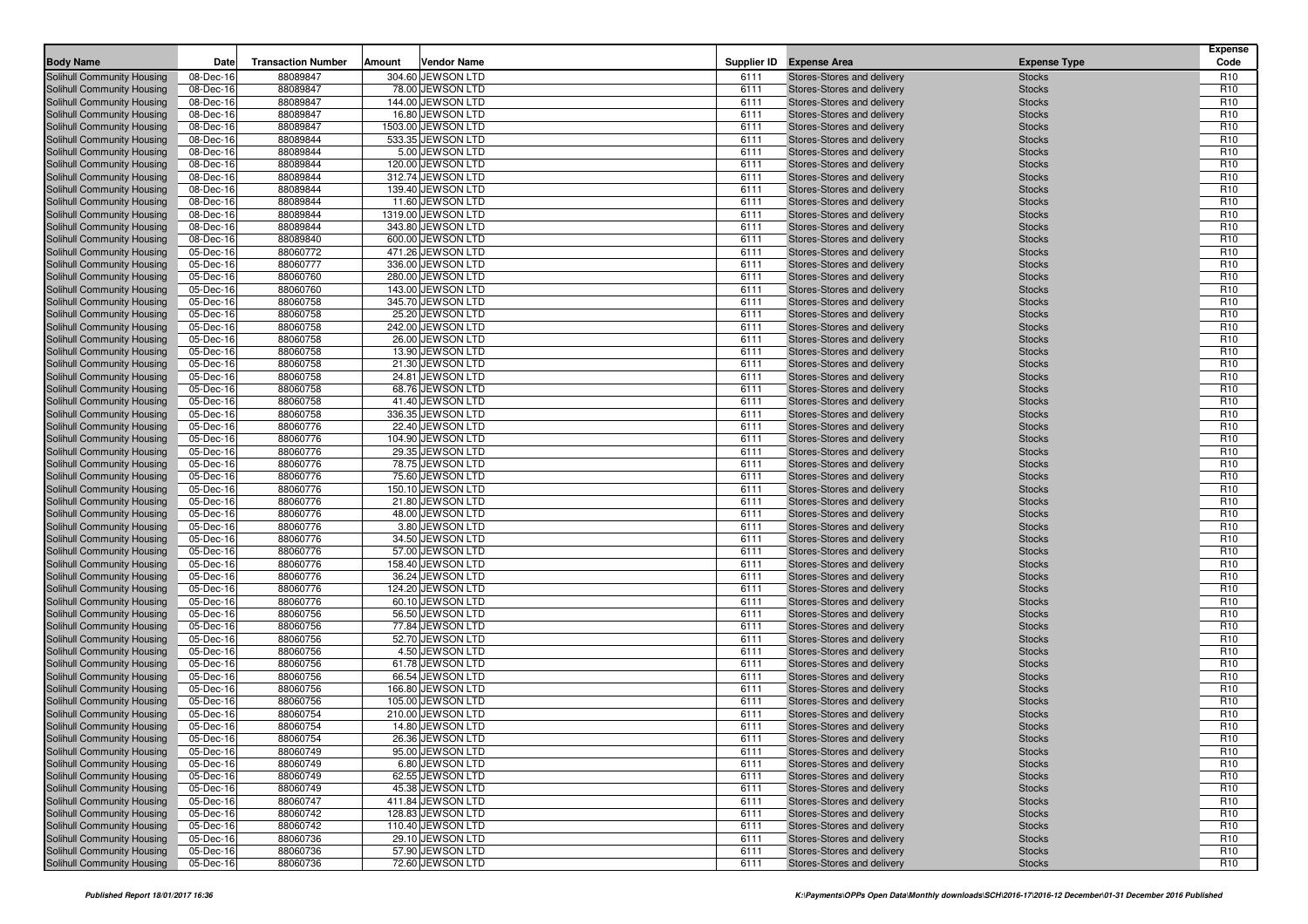| <b>Body Name</b>                                         | Date                   | <b>Transaction Number</b> | Amount | <b>Vendor Name</b>                     |              | Supplier ID Expense Area                                 | <b>Expense Type</b>            | <b>Expense</b><br>Code             |
|----------------------------------------------------------|------------------------|---------------------------|--------|----------------------------------------|--------------|----------------------------------------------------------|--------------------------------|------------------------------------|
|                                                          |                        |                           |        |                                        |              |                                                          |                                |                                    |
| Solihull Community Housing                               | 05-Dec-16              | 88060736                  |        | 12.50 JEWSON LTD                       | 6111         | Stores-Stores and delivery                               | <b>Stocks</b>                  | R <sub>10</sub>                    |
| Solihull Community Housing                               | 05-Dec-16              | 88060736                  |        | 137.00 JEWSON LTD                      | 6111         | Stores-Stores and delivery                               | <b>Stocks</b>                  | R <sub>10</sub><br>R <sub>10</sub> |
| Solihull Community Housing                               | 05-Dec-16              | 88060736<br>88060736      |        | 117.10 JEWSON LTD<br>171.90 JEWSON LTD | 6111<br>6111 | Stores-Stores and delivery                               | <b>Stocks</b>                  | R <sub>10</sub>                    |
| Solihull Community Housing<br>Solihull Community Housing | 05-Dec-16<br>05-Dec-16 | 88060736                  |        | 2.62 JEWSON LTD                        | 6111         | Stores-Stores and delivery<br>Stores-Stores and delivery | <b>Stocks</b><br><b>Stocks</b> | R <sub>10</sub>                    |
| Solihull Community Housing                               | 05-Dec-16              | 88060736                  |        | 10.00 JEWSON LTD                       | 6111         | Stores-Stores and delivery                               | <b>Stocks</b>                  | R <sub>10</sub>                    |
| Solihull Community Housing                               | 05-Dec-16              | 88060736                  |        | 30.40 JEWSON LTD                       | 6111         | Stores-Stores and delivery                               | <b>Stocks</b>                  | R <sub>10</sub>                    |
| Solihull Community Housing                               | 05-Dec-16              | 88060736                  |        | 16.00 JEWSON LTD                       | 6111         | Stores-Stores and delivery                               | <b>Stocks</b>                  | R <sub>10</sub>                    |
| Solihull Community Housing                               | 05-Dec-16              | 88060736                  |        | 86.40 JEWSON LTD                       | 6111         | Stores-Stores and delivery                               | <b>Stocks</b>                  | R <sub>10</sub>                    |
| Solihull Community Housing                               | 05-Dec-16              | 88060736                  |        | 30.42 JEWSON LTD                       | 6111         | Stores-Stores and delivery                               | <b>Stocks</b>                  | R <sub>10</sub>                    |
| Solihull Community Housing                               | 05-Dec-16              | 88060746                  |        | 422.22 JEWSON LTD                      | 6111         | Stores-Stores and delivery                               | <b>Stocks</b>                  | R <sub>10</sub>                    |
| Solihull Community Housing                               | 05-Dec-16              | 88060732                  |        | 56.10 JEWSON LTD                       | 6111         | Stores-Stores and delivery                               | <b>Stocks</b>                  | R <sub>10</sub>                    |
| <b>Solihull Community Housing</b>                        | 05-Dec-16              | 88060732                  |        | 75.60 JEWSON LTD                       | 6111         | Stores-Stores and delivery                               | <b>Stocks</b>                  | R <sub>10</sub>                    |
| Solihull Community Housing                               | 05-Dec-16              | 88060732                  |        | 161.00 JEWSON LTD                      | 6111         | Stores-Stores and delivery                               | <b>Stocks</b>                  | R <sub>10</sub>                    |
| Solihull Community Housing                               | 05-Dec-16              | 88060732                  |        | 84.60 JEWSON LTD                       | 6111         | Stores-Stores and delivery                               | <b>Stocks</b>                  | R <sub>10</sub>                    |
| Solihull Community Housing                               | 05-Dec-16              | 88060732                  |        | 5.50 JEWSON LTD                        | 6111         | Stores-Stores and delivery                               | <b>Stocks</b>                  | R <sub>10</sub>                    |
| Solihull Community Housing                               | 05-Dec-16              | 88060732                  |        | 5.40 JEWSON LTD                        | 6111         | Stores-Stores and delivery                               | <b>Stocks</b>                  | R <sub>10</sub>                    |
| Solihull Community Housing                               | 05-Dec-16              | 88060732                  |        | 269.00 JEWSON LTD                      | 6111         | Stores-Stores and delivery                               | <b>Stocks</b>                  | R <sub>10</sub>                    |
| Solihull Community Housing                               | 05-Dec-16              | 88060732                  |        | 220.08 JEWSON LTD                      | 6111         | Stores-Stores and delivery                               | <b>Stocks</b>                  | R <sub>10</sub>                    |
| Solihull Community Housing                               | 05-Dec-16              | 88060732                  |        | 8.65 JEWSON LTD                        | 6111         | Stores-Stores and delivery                               | <b>Stocks</b>                  | R <sub>10</sub>                    |
| Solihull Community Housing                               | 05-Dec-16              | 88060732                  |        | 17.70 JEWSON LTD                       | 6111         | Stores-Stores and delivery                               | <b>Stocks</b>                  | R <sub>10</sub>                    |
| Solihull Community Housing                               | 05-Dec-16              | 88060732                  |        | 38.00 JEWSON LTD                       | 6111         | Stores-Stores and delivery                               | <b>Stocks</b>                  | R <sub>10</sub>                    |
| Solihull Community Housing                               | 05-Dec-16              | 88060732                  |        | 75.90 JEWSON LTD                       | 6111         | Stores-Stores and delivery                               | <b>Stocks</b>                  | R <sub>10</sub>                    |
| Solihull Community Housing                               | 05-Dec-16              | 88060732                  |        | 67.20 JEWSON LTD                       | 6111         | Stores-Stores and delivery                               | <b>Stocks</b>                  | R <sub>10</sub>                    |
| Solihull Community Housing                               | 05-Dec-16              | 88060732                  |        | 393.30 JEWSON LTD                      | 6111         | Stores-Stores and delivery                               | <b>Stocks</b>                  | R <sub>10</sub>                    |
| Solihull Community Housing                               | 05-Dec-16              | 88060732                  |        | 278.40 JEWSON LTD                      | 6111         | Stores-Stores and delivery                               | <b>Stocks</b>                  | R <sub>10</sub>                    |
| Solihull Community Housing                               | 05-Dec-16              | 88060732                  |        | 335.34 JEWSON LTD                      | 6111         | Stores-Stores and delivery                               | <b>Stocks</b>                  | R <sub>10</sub>                    |
| Solihull Community Housing                               | 05-Dec-16              | 88060732                  |        | 230.00 JEWSON LTD                      | 6111         | Stores-Stores and delivery                               | <b>Stocks</b>                  | R <sub>10</sub>                    |
| Solihull Community Housing                               | 05-Dec-16              | 88060732                  |        | 383.92 JEWSON LTD                      | 6111         | Stores-Stores and delivery                               | <b>Stocks</b>                  | R <sub>10</sub>                    |
| Solihull Community Housing                               | 05-Dec-16              | 88060731                  |        | 94.80 JEWSON LTD                       | 6111         | Stores-Stores and delivery                               | <b>Stocks</b>                  | R <sub>10</sub>                    |
| Solihull Community Housing                               | 05-Dec-16              | 88060731                  |        | 315.60 JEWSON LTD                      | 6111         | Stores-Stores and delivery                               | <b>Stocks</b>                  | R <sub>10</sub>                    |
| Solihull Community Housing                               | 05-Dec-16              | 88060731                  |        | 13.34 JEWSON LTD                       | 6111         | Stores-Stores and delivery                               | <b>Stocks</b>                  | R <sub>10</sub>                    |
| Solihull Community Housing                               | 05-Dec-16              | 88060731                  |        | 7.00 JEWSON LTD                        | 6111         | Stores-Stores and delivery                               | <b>Stocks</b>                  | R <sub>10</sub>                    |
| Solihull Community Housing                               | 05-Dec-16              | 88060731                  |        | 22.50 JEWSON LTD                       | 6111         | Stores-Stores and delivery                               | <b>Stocks</b>                  | R <sub>10</sub>                    |
| Solihull Community Housing                               | 05-Dec-16              | 88060731                  |        | 0.70 JEWSON LTD                        | 6111         | Stores-Stores and delivery                               | <b>Stocks</b>                  | R <sub>10</sub>                    |
| Solihull Community Housing                               | 05-Dec-16              | 88060731                  |        | 139.50 JEWSON LTD                      | 6111         | Stores-Stores and delivery                               | <b>Stocks</b>                  | R <sub>10</sub>                    |
| Solihull Community Housing                               | 05-Dec-16              | 88060731                  |        | 44.80 JEWSON LTD                       | 6111         | Stores-Stores and delivery                               | <b>Stocks</b>                  | R <sub>10</sub>                    |
| Solihull Community Housing                               | 05-Dec-16              | 88060730                  |        | 57.30 JEWSON LTD                       | 6111         | Stores-Stores and delivery                               | <b>Stocks</b>                  | R <sub>10</sub>                    |
| Solihull Community Housing                               | 05-Dec-16              | 88060730                  |        | 388.86 JEWSON LTD<br>681.83 JEWSON LTD | 6111         | Stores-Stores and delivery                               | <b>Stocks</b>                  | R <sub>10</sub><br>R <sub>10</sub> |
| Solihull Community Housing<br>Solihull Community Housing | 05-Dec-16<br>05-Dec-16 | 88060729<br>88060728      |        | 399.59 JEWSON LTD                      | 6111<br>6111 | Stores-Stores and delivery<br>Stores-Stores and delivery | <b>Stocks</b><br><b>Stocks</b> | R <sub>10</sub>                    |
| Solihull Community Housing                               | 05-Dec-16              | 88060721                  |        | 606.58 JEWSON LTD                      | 6111         | Stores-Stores and delivery                               | <b>Stocks</b>                  | R <sub>10</sub>                    |
| Solihull Community Housing                               | 05-Dec-16              | 88060720                  |        | 54.00 JEWSON LTD                       | 6111         | Stores-Stores and delivery                               | <b>Stocks</b>                  | R <sub>10</sub>                    |
| Solihull Community Housing                               | 05-Dec-16              | 88060720                  |        | 418.00 JEWSON LTD                      | 6111         | Stores-Stores and delivery                               | <b>Stocks</b>                  | R <sub>10</sub>                    |
| Solihull Community Housing                               | 05-Dec-16              | 88060720                  |        | 124.89 JEWSON LTD                      | 6111         | Stores-Stores and delivery                               | <b>Stocks</b>                  | R <sub>10</sub>                    |
| Solihull Community Housing                               | 05-Dec-16              | 88060720                  |        | 188.40 JEWSON LTD                      | 6111         | Stores-Stores and delivery                               | <b>Stocks</b>                  | R <sub>10</sub>                    |
| Solihull Community Housing                               | 05-Dec-16              | 88060720                  |        | 117.10 JEWSON LTD                      | 6111         | Stores-Stores and delivery                               | <b>Stocks</b>                  | R <sub>10</sub>                    |
| Solihull Community Housing                               | 05-Dec-16              | 88060720                  |        | 34.38 JEWSON LTD                       | 6111         | Stores-Stores and delivery                               | <b>Stocks</b>                  | R <sub>10</sub>                    |
| Solihull Community Housing                               | 05-Dec-16              | 88060720                  |        | 14.40 JEWSON LTD                       | 6111         | Stores-Stores and delivery                               | <b>Stocks</b>                  | R <sub>10</sub>                    |
| Solihull Community Housing                               | 05-Dec-16              | 88060720                  |        | 117.00 JEWSON LTD                      | 6111         | Stores-Stores and delivery                               | <b>Stocks</b>                  | R <sub>10</sub>                    |
| Solihull Community Housing                               | 05-Dec-16              | 88060720                  |        | 160.80 JEWSON LTD                      | 6111         | Stores-Stores and delivery                               | <b>Stocks</b>                  | R <sub>10</sub>                    |
| Solihull Community Housing                               | 05-Dec-16              | 88060720                  |        | 67.20 JEWSON LTD                       | 6111         | Stores-Stores and delivery                               | <b>Stocks</b>                  | R <sub>10</sub>                    |
| Solihull Community Housing                               | 05-Dec-16              | 88060718                  |        | 408.19 JEWSON LTD                      | 6111         | Stores-Stores and delivery                               | <b>Stocks</b>                  | R <sub>10</sub>                    |
| Solihull Community Housing                               | 05-Dec-16              | 88060727                  |        | 689.89 JEWSON LTD                      | 6111         | Stores-Stores and delivery                               | Stocks                         | R <sub>10</sub>                    |
| Solihull Community Housing                               | 22-Dec-16              | 88185744                  |        | 4033.84 JMG ROOFING LTD                | 2076651      | Flat Re-roofing                                          | <b>Contractor Payments</b>     | <b>B70</b>                         |
| Solihull Community Housing                               | 22-Dec-16              | 88185736                  |        | 7782.92 JMG ROOFING LTD                | 2076651      | Flat Re-roofing                                          | <b>Contractor Payments</b>     | <b>B70</b>                         |
| Solihull Community Housing                               | 22-Dec-16              | 88185741                  |        | 14090.97 JMG ROOFING LTD               | 2076651      | Flat Re-roofing                                          | <b>Contractor Payments</b>     | <b>B70</b>                         |
| Solihull Community Housing                               | 06-Dec-16              | 88065967                  |        | 8969.90 JMG ROOFING LTD                | 2076651      | Flat Re-roofing                                          | <b>Contractor Payments</b>     | <b>B70</b>                         |
| Solihull Community Housing                               | 06-Dec-16              | 88065966                  |        | 28181.94 JMG ROOFING LTD               | 2076651      | <b>Flat Re-roofing</b>                                   | <b>Contractor Payments</b>     | <b>B70</b>                         |
| Solihull Community Housing                               | 06-Dec-16              | 88065965                  |        | 20169.21 JMG ROOFING LTD               | 2076651      | Flat Re-roofing                                          | <b>Contractor Payments</b>     | <b>B70</b>                         |
| Solihull Community Housing                               | 06-Dec-16              | 88065964                  |        | 4499.61 JMG ROOFING LTD                | 2076651      | Flat Re-roofing                                          | <b>Contractor Payments</b>     | <b>B70</b>                         |
| Solihull Community Housing                               | 08-Dec-16              | 88082745                  |        | 5649.07 KELBEC CIVILS                  | 8543687      | <b>Tarmac &amp; Resurfacing Works</b>                    | <b>Contractor Payments</b>     | <b>B70</b>                         |
| Solihull Community Housing                               | 08-Dec-16              | 88082744                  |        | 6104.68 KELBEC CIVILS                  | 8543687      | <b>Tarmac &amp; Resurfacing Works</b>                    | <b>Contractor Payments</b>     | <b>B70</b>                         |
| Solihull Community Housing                               | 08-Dec-16              | 88082754                  |        | 22986.69 LEX AUTOLEASE LIMITED         | 5540686      | Client - Fleet Management                                | Vehicle Hire                   | C30                                |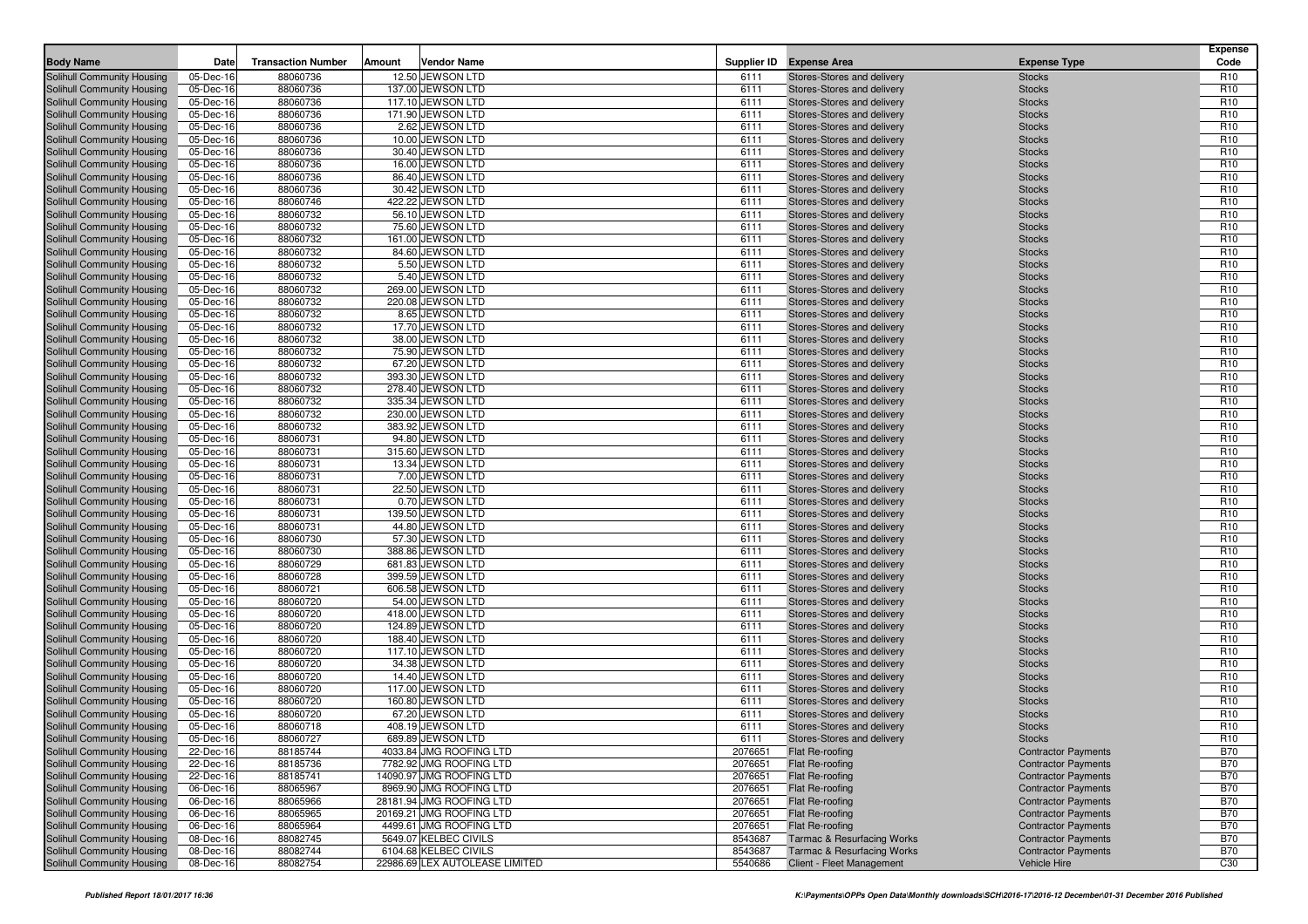| <b>Body Name</b>                                         | Date                   | <b>Transaction Number</b> | Amount | <b>Vendor Name</b>                                                                              | Supplier ID      | <b>Expense Area</b>                                      | <b>Expense Type</b>                      | <b>Expense</b><br>Code             |
|----------------------------------------------------------|------------------------|---------------------------|--------|-------------------------------------------------------------------------------------------------|------------------|----------------------------------------------------------|------------------------------------------|------------------------------------|
| Solihull Community Housing                               | 08-Dec-16              | 88082753                  |        | 640.64 LEX AUTOLEASE LIMITED                                                                    | 5540686          | Client - Fleet Management                                | <b>Vehicle Hire</b>                      | C30                                |
| Solihull Community Housing                               | 08-Dec-16              | 88082752                  |        | 640.64 LEX AUTOLEASE LIMITED                                                                    | 5540686          | Client - Fleet Management                                | <b>Vehicle Hire</b>                      | C30                                |
| Solihull Community Housing                               | 08-Dec-16              | 88082751                  |        | 640.64 LEX AUTOLEASE LIMITED                                                                    | 5540686          | Client - Fleet Management                                | <b>Vehicle Hire</b>                      | C <sub>30</sub>                    |
| Solihull Community Housing                               | 08-Dec-16              | 88082750                  |        | 663.00 LEX AUTOLEASE LIMITED                                                                    | 5540686          | Client - Fleet Management                                | <b>Vehicle Hire</b>                      | C30                                |
| Solihull Community Housing                               | 08-Dec-16              | 88082748                  |        | 483.67 LEX AUTOLEASE LIMITED                                                                    | 5540686          | Client - Fleet Management                                | <b>Vehicle Hire</b>                      | C30                                |
| Solihull Community Housing                               | 13-Dec-16              | 88108259                  |        | 41942.80 LIFT & ENGINEERING SERVICES                                                            | 1656614          | Lift Refurbishment                                       | <b>Contractor Payments</b>               | <b>B70</b>                         |
| Solihull Community Housing                               | 13-Dec-16              | 88108258                  |        | 41942.80 LIFT & ENGINEERING SERVICES                                                            | 1656614          | Lift Refurbishment                                       | <b>Contractor Payments</b>               | <b>B70</b>                         |
| Solihull Community Housing                               | 06-Dec-16              | 88067757                  |        | 1522.56 LIFT & ENGINEERING SERVICES                                                             | 1656614          | North Property Repairs-Day to day                        | <b>External Structures</b>               | <b>B33</b>                         |
| Solihull Community Housing                               | 15-Dec-16              | 88123767                  |        | 796.26 LIFT & ENGINEERING SERVICES                                                              | 1656614          | <b>Mechanical &amp; Electrical</b>                       | <b>Utility Related Works</b>             | <b>B34</b>                         |
| Solihull Community Housing                               | 12-Dec-16              | 88094023                  |        | 3966.95 LIFT & ENGINEERING SERVICES                                                             | 1656614          | <b>Mechanical &amp; Electrical</b>                       | <b>Utility Related Works</b>             | <b>B34</b>                         |
| Solihull Community Housing                               | 06-Dec-16              | 88067756                  |        | 542.02 LIFT & ENGINEERING SERVICES                                                              | 1656614          | <b>Direct-Fire Precaution Works</b>                      | <b>Mechanical &amp; Electrical Costs</b> | <b>B92</b>                         |
| Solihull Community Housing                               | 08-Dec-16              | 88082730                  |        | 189845.33 LOVELL PARTNERSHIP LTD                                                                | 286554           | New Build - Richmond Road                                | <b>Contractor Payments</b>               | <b>B70</b>                         |
| Solihull Community Housing                               | 12-Dec-16              | 88094025                  |        | 461.41 LYRECO UK LTD                                                                            | 74691            | <b>Endeavour House</b>                                   | Stationery                               | D <sub>25</sub>                    |
| Solihull Community Housing                               | 23-Dec-16              | 88200732                  |        | 13440.70 MITIE PROPERTY SERVICES MIDS LTD                                                       | 6724             | High Rise - Communal Decorating                          | <b>Contractor Payments</b>               | <b>B70</b>                         |
| Solihull Community Housing                               | 21-Dec-16              | 88170709                  |        | 211.00 MOSSVALE MAINTENANCE & SEALING SERVICES LTD                                              | 48908            | <b>Mechanical &amp; Electrical</b>                       | <b>Utility Related Works</b>             | <b>B34</b>                         |
| Solihull Community Housing                               | 21-Dec-16              | 88170708                  |        | 570.00 MOSSVALE MAINTENANCE & SEALING SERVICES LTD                                              | 48908            | <b>Mechanical &amp; Electrical</b>                       | <b>Utility Related Works</b>             | <b>B34</b>                         |
| Solihull Community Housing                               | 21-Dec-16              | 88170707                  |        | 858.20 MOSSVALE MAINTENANCE & SEALING SERVICES LTD                                              | 48908            | <b>Mechanical &amp; Electrical</b>                       | <b>Utility Related Works</b>             | <b>B34</b>                         |
| Solihull Community Housing                               | 21-Dec-16              | 88170710                  |        | 630.99 MOSSVALE MAINTENANCE & SEALING SERVICES LTD                                              | 48908            | <b>Mechanical &amp; Electrical</b>                       | <b>Utility Related Works</b>             | <b>B34</b>                         |
| Solihull Community Housing                               | 12-Dec-16              | 88094026                  |        | 9825.00 NATIONAL FEDERATION OF ALMOS                                                            | 245529           | <b>Central Administration</b>                            | <b>Grants and Subscriptions</b>          | D92                                |
| Solihull Community Housing                               | 22-Dec-16              | 88182729                  |        | 18.80 NATIONAL PLASTICS                                                                         | 206818           | Stores-Stores and delivery                               | <b>Stocks</b>                            | R <sub>10</sub>                    |
| Solihull Community Housing                               | 22-Dec-16              | 88182729                  |        | 308.00 NATIONAL PLASTICS                                                                        | 206818           | Stores-Stores and delivery                               | <b>Stocks</b>                            | R <sub>10</sub>                    |
| Solihull Community Housing                               | 30-Dec-16              | 88224785                  |        | 52.30 NATIONAL SAFETY SUPPLIES                                                                  | 8072696          | Stores-Stores and delivery                               | <b>Stocks</b>                            | R <sub>10</sub>                    |
| Solihull Community Housing                               | 30-Dec-16              | 88224785                  |        | 221.90 NATIONAL SAFETY SUPPLIES                                                                 | 8072696          | Stores-Stores and delivery                               | <b>Stocks</b>                            | R <sub>10</sub>                    |
| Solihull Community Housing                               | 08-Dec-16              | 88089861                  |        | 38.16 NATIONAL SAFETY SUPPLIES                                                                  | 8072696          | Stores-Stores and delivery                               | <b>Stocks</b>                            | R <sub>10</sub>                    |
| Solihull Community Housing                               | 08-Dec-16              | 88089861                  |        | 179.80 NATIONAL SAFETY SUPPLIES                                                                 | 8072696          | Stores-Stores and delivery                               | <b>Stocks</b>                            | R <sub>10</sub>                    |
| Solihull Community Housing                               | 08-Dec-16              | 88089861                  |        | 6.88 NATIONAL SAFETY SUPPLIES                                                                   | 8072696          | Stores-Stores and delivery                               | <b>Stocks</b>                            | R <sub>10</sub>                    |
| Solihull Community Housing                               | 08-Dec-16              | 88089861                  |        | 20.00 NATIONAL SAFETY SUPPLIES                                                                  | 8072696          | Stores-Stores and delivery                               | <b>Stocks</b>                            | R <sub>10</sub>                    |
| Solihull Community Housing                               | 08-Dec-16              | 88089861                  |        | 223.50 NATIONAL SAFETY SUPPLIES                                                                 | 8072696          | Stores-Stores and delivery                               | <b>Stocks</b>                            | R <sub>10</sub>                    |
| Solihull Community Housing                               | 08-Dec-16              | 88089861                  |        | 37.80 NATIONAL SAFETY SUPPLIES                                                                  | 8072696          | Stores-Stores and delivery                               | <b>Stocks</b>                            | R <sub>10</sub>                    |
| Solihull Community Housing                               | 30-Dec-16              | 88224708                  |        | 26.78 NICHOLLS & CLARKE BUILDING PRODUCTS LTD                                                   | 176278           | Stores-Stores and delivery                               | <b>Stocks</b>                            | R <sub>10</sub>                    |
| Solihull Community Housing                               | 30-Dec-16              | 88224708                  |        | 12.85 NICHOLLS & CLARKE BUILDING PRODUCTS LTD                                                   | 176278           | Stores-Stores and delivery                               | <b>Stocks</b>                            | R <sub>10</sub>                    |
| Solihull Community Housing                               | 30-Dec-16              | 88224708                  |        | 214.20 NICHOLLS & CLARKE BUILDING PRODUCTS LTD                                                  | 176278           | Stores-Stores and delivery                               | <b>Stocks</b>                            | R <sub>10</sub>                    |
| Solihull Community Housing                               | 30-Dec-16              | 88224708                  |        | 214.22 NICHOLLS & CLARKE BUILDING PRODUCTS LTD                                                  | 176278           | Stores-Stores and delivery                               | <b>Stocks</b>                            | R <sub>10</sub><br>R <sub>10</sub> |
| Solihull Community Housing                               | 30-Dec-16              | 88224707<br>88224707      |        | 80.34 NICHOLLS & CLARKE BUILDING PRODUCTS LTD                                                   | 176278<br>176278 | Stores-Stores and delivery                               | <b>Stocks</b>                            | R <sub>10</sub>                    |
| Solihull Community Housing<br>Solihull Community Housing | 30-Dec-16<br>30-Dec-16 | 88224707                  |        | 12.85 NICHOLLS & CLARKE BUILDING PRODUCTS LTD<br>642.60 NICHOLLS & CLARKE BUILDING PRODUCTS LTD | 176278           | Stores-Stores and delivery<br>Stores-Stores and delivery | <b>Stocks</b><br><b>Stocks</b>           | R <sub>10</sub>                    |
| Solihull Community Housing                               | 13-Dec-16              | 88107763                  |        | 214.20 NICHOLLS & CLARKE BUILDING PRODUCTS LTD                                                  | 176278           | Stores-Stores and delivery                               | <b>Stocks</b>                            | R <sub>10</sub>                    |
| Solihull Community Housing                               | 13-Dec-16              | 88107763                  |        | 38.76 NICHOLLS & CLARKE BUILDING PRODUCTS LTD                                                   | 176278           | Stores-Stores and delivery                               | <b>Stocks</b>                            | R <sub>10</sub>                    |
| Solihull Community Housing                               | 13-Dec-16              | 88107762                  |        | 214.20 NICHOLLS & CLARKE BUILDING PRODUCTS LTD                                                  | 176278           | Stores-Stores and delivery                               | <b>Stocks</b>                            | R <sub>10</sub>                    |
| Solihull Community Housing                               | 13-Dec-16              | 88107762                  |        | 214.20 NICHOLLS & CLARKE BUILDING PRODUCTS LTD                                                  | 176278           | Stores-Stores and delivery                               | <b>Stocks</b>                            | R <sub>10</sub>                    |
| Solihull Community Housing                               | 08-Dec-16              | 88089777                  |        | 428.40 NICHOLLS & CLARKE BUILDING PRODUCTS LTD                                                  | 176278           | Stores-Stores and delivery                               | <b>Stocks</b>                            | R <sub>10</sub>                    |
| Solihull Community Housing                               | 05-Dec-16              | 88060707                  |        | 214.20 NICHOLLS & CLARKE BUILDING PRODUCTS LTD                                                  | 176278           | Stores-Stores and delivery                               | <b>Stocks</b>                            | R <sub>10</sub>                    |
| Solihull Community Housing                               | 29-Dec-16              | 88219723                  |        | 481.00 NIYAA PEOPLE                                                                             | 1651616          | <b>Call Centre</b>                                       | <b>Agency Staff</b>                      | A60                                |
| Solihull Community Housing                               | 29-Dec-16              | 88219721                  |        | 403.00 NIYAA PEOPLE                                                                             | 1651616          | <b>Call Centre</b>                                       | <b>Agency Staff</b>                      | A60                                |
| Solihull Community Housing                               | 21-Dec-16              | 88160721                  |        | 487.50 NIYAA PEOPLE                                                                             | 1651616          | <b>Call Centre</b>                                       | <b>Agency Staff</b>                      | A60                                |
| Solihull Community Housing                               | 20-Dec-16              | 88158359                  |        | 487.50 NIYAA PEOPLE                                                                             | 1651616          | <b>Call Centre</b>                                       | <b>Agency Staff</b>                      | A60                                |
| Solihull Community Housing                               | 20-Dec-16              | 88158357                  |        | 503.75 NIYAA PEOPLE                                                                             | 1651616          | <b>Call Centre</b>                                       | <b>Agency Staff</b>                      | A60                                |
| Solihull Community Housing                               | 20-Dec-16              | 88158356                  |        | 481.00 NIYAA PEOPLE                                                                             | 1651616          | <b>Call Centre</b>                                       | <b>Agency Staff</b>                      | A60                                |
| Solihull Community Housing                               | 14-Dec-16              | 88112707                  |        | 458.25 NIYAA PEOPLE                                                                             | 1651616          | <b>Call Centre</b>                                       | <b>Agency Staff</b>                      | A60                                |
| Solihull Community Housing                               | 13-Dec-16              | 88105903                  |        | 539.50 NIYAA PEOPLE                                                                             | 1651616          | <b>Call Centre</b>                                       | <b>Agency Staff</b>                      | A60                                |
| Solihull Community Housing                               | 08-Dec-16              | 88085698                  |        | 487.50 NIYAA PEOPLE                                                                             | 1651616          | <b>Call Centre</b>                                       | <b>Agency Staff</b>                      | A60                                |
| Solihull Community Housing                               | 08-Dec-16              | 88085547                  |        | 403.00 NIYAA PEOPLE                                                                             | 1651616          | <b>Call Centre</b>                                       | <b>Agency Staff</b>                      | A60                                |
| Solihull Community Housing                               | 08-Dec-16              | 88085288                  |        | 435.50 NIYAA PEOPLE                                                                             | 1651616          | <b>Call Centre</b>                                       | <b>Agency Staff</b>                      | A60                                |
| Solihull Community Housing                               | 08-Dec-16              | 88085025                  |        | 243.75 NIYAA PEOPLE                                                                             | 1651616          | <b>Call Centre</b>                                       | <b>Agency Staff</b>                      | A60                                |
| Solihull Community Housing                               | 08-Dec-16              | 88084764                  |        | 416.00 NIYAA PEOPLE                                                                             | 1651616          | <b>Call Centre</b>                                       | <b>Agency Staff</b>                      | A60                                |
| Solihull Community Housing                               | 08-Dec-16              | 88083938                  |        | 487.50 NIYAA PEOPLE                                                                             | 1651616          | <b>Call Centre</b>                                       | <b>Agency Staff</b>                      | A60                                |
| Solihull Community Housing                               | 08-Dec-16              | 88083762                  |        | 474.50 NIYAA PEOPLE                                                                             | 1651616          | <b>Call Centre</b>                                       | <b>Agency Staff</b>                      | A60                                |
| Solihull Community Housing                               | 08-Dec-16              | 88083527                  |        | 487.50 NIYAA PEOPLE                                                                             | 1651616          | <b>Call Centre</b>                                       | <b>Agency Staff</b>                      | A60                                |
| Solihull Community Housing                               | 08-Dec-16              | 88083761                  |        | 487.50 NIYAA PEOPLE                                                                             | 1651616          | <b>Call Centre</b>                                       | <b>Agency Staff</b>                      | A60                                |
| Solihull Community Housing                               | 08-Dec-16              | 88083296                  |        | 487.50 NIYAA PEOPLE                                                                             | 1651616          | <b>Call Centre</b>                                       | <b>Agency Staff</b>                      | A60                                |
| Solihull Community Housing                               | 08-Dec-16              | 88082757                  |        | 487.50 NIYAA PEOPLE                                                                             | 1651616          | <b>Call Centre</b>                                       | <b>Agency Staff</b>                      | A60                                |
| Solihull Community Housing                               | 08-Dec-16              | 88082756                  |        | 448.50 NIYAA PEOPLE                                                                             | 1651616          | <b>Call Centre</b>                                       | <b>Agency Staff</b>                      | A60                                |
| Solihull Community Housing                               | 21-Dec-16              | 88160715                  |        | 518.74 NIYAA PEOPLE                                                                             | 1651616          | <b>Capital Programmes</b>                                | <b>Agency Staff</b>                      | A60                                |
| Solihull Community Housing                               | 13-Dec-16              | 88105899                  |        | 518.74 NIYAA PEOPLE                                                                             | 1651616          | <b>Capital Programmes</b>                                | <b>Agency Staff</b>                      | A60                                |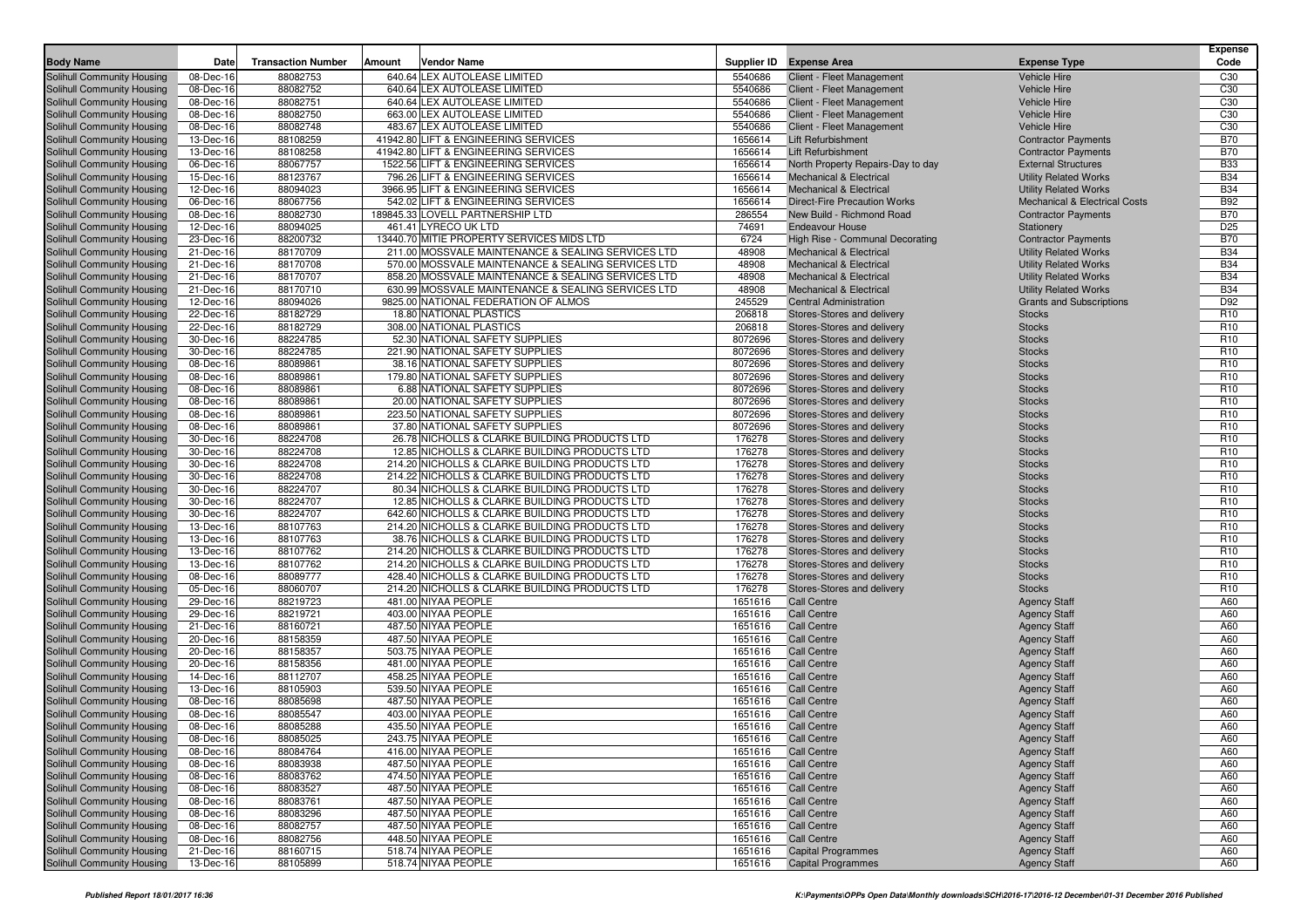|                                                          |           |                           |        |                                                |         |                                            |                              | <b>Expense</b>           |
|----------------------------------------------------------|-----------|---------------------------|--------|------------------------------------------------|---------|--------------------------------------------|------------------------------|--------------------------|
| <b>Body Name</b>                                         | Date      | <b>Transaction Number</b> | Amount | Vendor Name                                    |         | Supplier ID Expense Area                   | <b>Expense Type</b>          | Code                     |
| Solihull Community Housing                               | 12-Dec-16 | 88094030                  |        | 518.74 NIYAA PEOPLE                            | 1651616 | <b>Capital Programmes</b>                  | <b>Agency Staff</b>          | A60                      |
| Solihull Community Housing                               | 29-Dec-16 | 88219729                  |        | 390.00 NIYAA PEOPLE                            | 1651616 | <b>North Property Repairs-Voids</b>        | <b>Agency Staff</b>          | A60                      |
| Solihull Community Housing                               | 29-Dec-16 | 88219727                  |        | 589.78 NIYAA PEOPLE                            | 1651616 | North Property Repairs-Voids               | <b>Agency Staff</b>          | A60                      |
| Solihull Community Housing                               | 29-Dec-16 | 88219725                  |        | 478.20 NIYAA PEOPLE                            | 1651616 | North Property Repairs-Voids               | <b>Agency Staff</b>          | A60                      |
| Solihull Community Housing                               | 29-Dec-16 | 88219716                  |        | 597.75 NIYAA PEOPLE                            | 1651616 | North Property Repairs-Voids               | <b>Agency Staff</b>          | A60                      |
| Solihull Community Housing                               | 22-Dec-16 | 88185747                  |        | 71.19 NIYAA PEOPLE                             | 1651616 | North Property Repairs-Voids               | <b>Agency Staff</b>          | A60                      |
| Solihull Community Housing                               | 22-Dec-16 | 88185747                  |        | 518.59 NIYAA PEOPLE                            | 1651616 | North Property Repairs-Voids               | <b>Agency Staff</b>          | A60                      |
| Solihull Community Housing                               | 22-Dec-16 | 88185747                  |        | -71.20 NIYAA PEOPLE                            | 1651616 | North Property Repairs-Voids               | <b>Agency Staff</b>          | A60                      |
| Solihull Community Housing                               | 22-Dec-16 | 88185747                  |        | -518.59 NIYAA PEOPLE                           | 1651616 | North Property Repairs-Voids               | <b>Agency Staff</b>          | A60                      |
| Solihull Community Housing                               | 22-Dec-16 | 88185747                  |        | 71.20 NIYAA PEOPLE                             | 1651616 | North Property Repairs-Voids               | <b>Agency Staff</b>          | A60                      |
| Solihull Community Housing                               | 22-Dec-16 | 88185747                  |        | 518.59 NIYAA PEOPLE                            | 1651616 | North Property Repairs-Voids               | <b>Agency Staff</b>          | A60                      |
| Solihull Community Housing                               | 20-Dec-16 | 88158364                  |        | 589.78 NIYAA PEOPLE                            | 1651616 | North Property Repairs-Voids               | <b>Agency Staff</b>          | A60                      |
| Solihull Community Housing                               | 20-Dec-16 | 88158360                  |        | 478.20 NIYAA PEOPLE                            | 1651616 | <b>North Property Repairs-Voids</b>        | <b>Agency Staff</b>          | A60                      |
| Solihull Community Housing                               | 20-Dec-16 | 88158362                  |        | 481.00 NIYAA PEOPLE                            | 1651616 | North Property Repairs-Voids               | <b>Agency Staff</b>          | A60                      |
| Solihull Community Housing                               | 13-Dec-16 | 88105902                  |        | 589.78 NIYAA PEOPLE                            | 1651616 | North Property Repairs-Voids               | <b>Agency Staff</b>          | A60                      |
| Solihull Community Housing                               | 13-Dec-16 | 88105900                  |        | 481.00 NIYAA PEOPLE                            | 1651616 | North Property Repairs-Voids               | <b>Agency Staff</b>          | A60                      |
| Solihull Community Housing                               | 13-Dec-16 | 88105898                  |        | 589.78 NIYAA PEOPLE                            | 1651616 | North Property Repairs-Voids               | <b>Agency Staff</b>          | A60                      |
| Solihull Community Housing                               | 07-Dec-16 | 88073775                  |        | 552.78 NIYAA PEOPLE                            | 1651616 | North Property Repairs-Voids               | <b>Agency Staff</b>          | A60                      |
| Solihull Community Housing                               | 07-Dec-16 | 88073774                  |        | 354.00 NIYAA PEOPLE                            | 1651616 | North Property Repairs-Voids               | <b>Agency Staff</b>          | A60                      |
| Solihull Community Housing                               | 07-Dec-16 | 88073773                  |        | 552.78 NIYAA PEOPLE                            | 1651616 | North Property Repairs-Voids               | <b>Agency Staff</b>          | A60                      |
| Solihull Community Housing                               | 07-Dec-16 | 88073772                  |        | 478.20 NIYAA PEOPLE                            | 1651616 | North Property Repairs-Voids               | <b>Agency Staff</b>          | A60                      |
|                                                          |           |                           |        | 589.78 NIYAA PEOPLE                            |         |                                            |                              | A60                      |
| Solihull Community Housing                               | 02-Dec-16 | 88048736                  |        |                                                | 1651616 | North Property Repairs-Voids               | <b>Agency Staff</b>          | <b>B70</b>               |
| Solihull Community Housing                               | 22-Dec-16 | 88185754                  |        | 27049.53 NOVUS PROPERTY SOLUTIONS              | 3522686 | <b>Cyclical Maintenance</b>                | <b>Contractor Payments</b>   |                          |
| Solihull Community Housing                               | 02-Dec-16 | 88048737                  |        | 48761.51 NOVUS PROPERTY SOLUTIONS              | 3522686 | <b>Cyclical Maintenance</b>                | <b>Contractor Payments</b>   | <b>B70</b>               |
| Solihull Community Housing                               | 02-Dec-16 | 88048740                  |        | 512.47 NOVUS PROPERTY SOLUTIONS                | 3522686 | Low Rise - Envelope Programme              | <b>Contractor Payments</b>   | <b>B70</b>               |
| Solihull Community Housing                               | 12-Dec-16 | 88094033                  |        | 299.00 OCEAN MEDIA GROUP LTD                   | 181618  | <b>Board Administration</b>                | Training                     | A80                      |
| Solihull Community Housing                               | 06-Dec-16 | 88067771                  |        | 435.00 OPENVIEW SECURITY SOLUTIONS LTD         | 2385686 | <b>Mechanical &amp; Electrical</b>         | <b>Utility Related Works</b> | <b>B34</b>               |
| Solihull Community Housing                               | 13-Dec-16 | 88108373                  |        | 296.48 OPUS STRUCTURAL SURVEYS                 | 7489686 | <b>MST</b> -Structural Works               | <b>Contractor Payments</b>   | <b>B70</b>               |
| Solihull Community Housing                               | 13-Dec-16 | 88108372                  |        | 296.48 OPUS STRUCTURAL SURVEYS                 | 7489686 | <b>MST</b> -Structural Works               | <b>Contractor Payments</b>   | <b>B70</b>               |
| Solihull Community Housing                               | 13-Dec-16 | 88108367                  |        | 296.48 OPUS STRUCTURAL SURVEYS                 | 7489686 | <b>MST</b> -Structural Works               | <b>Contractor Payments</b>   | <b>B70</b>               |
| Solihull Community Housing                               | 21-Dec-16 | 88160717                  |        | 3166.66 ORBIS PROTECT LIMITED                  | 6049687 | Call Centre                                | Other Fees and Charges       | D <sub>59</sub>          |
| Solihull Community Housing                               | 30-Dec-16 | 88228739                  |        | 236.93 ORBIS PROTECT LIMITED                   | 6049687 | <b>North Property Repairs-Voids</b>        | Voids                        | <b>B38</b>               |
| Solihull Community Housing                               | 30-Dec-16 | 88228724                  |        | 253.27 ORBIS PROTECT LIMITED                   | 6049687 | North Property Repairs-Voids               | Voids                        | <b>B38</b>               |
| Solihull Community Housing                               | 30-Dec-16 | 88228716                  |        | 353.89 ORBIS PROTECT LIMITED                   | 6049687 | North Property Repairs-Voids               | Voids                        | <b>B38</b>               |
| Solihull Community Housing                               | 21-Dec-16 | 88167832                  |        | 246.41 ORBIS PROTECT LIMITED                   | 6049687 | North Property Repairs-Voids               | Voids                        | <b>B38</b>               |
| Solihull Community Housing                               | 21-Dec-16 | 88167830                  |        | 254.82 ORBIS PROTECT LIMITED                   | 6049687 | <b>North Property Repairs-Voids</b>        | Voids                        | <b>B38</b>               |
| Solihull Community Housing                               | 21-Dec-16 | 88167829                  |        | 209.51 ORBIS PROTECT LIMITED                   | 6049687 | North Property Repairs-Voids               | Voids                        | <b>B38</b>               |
| Solihull Community Housing                               | 21-Dec-16 | 88167819                  |        | 257.59 ORBIS PROTECT LIMITED                   | 6049687 | North Property Repairs-Voids               | Voids                        | <b>B38</b>               |
| Solihull Community Housing                               | 13-Dec-16 | 88108356                  |        | 272.63 ORBIS PROTECT LIMITED                   | 6049687 | <b>North Property Repairs-Voids</b>        | Voids                        | <b>B38</b>               |
| Solihull Community Housing                               | 13-Dec-16 | 88108347                  |        | 249.08 ORBIS PROTECT LIMITED                   | 6049687 | North Property Repairs-Voids               | Voids                        | <b>B38</b>               |
| Solihull Community Housing                               | 13-Dec-16 | 88108272                  |        | 295.41 ORBIS PROTECT LIMITED                   | 6049687 | North Property Repairs-Voids               | Voids                        | <b>B38</b>               |
| Solihull Community Housing                               | 13-Dec-16 | 88108342                  |        | 297.87 ORBIS PROTECT LIMITED                   | 6049687 | North Property Repairs-Voids               | Voids                        | <b>B38</b>               |
| Solihull Community Housing                               | 13-Dec-16 | 88108335                  |        | 380.09 ORBIS PROTECT LIMITED                   | 6049687 | North Property Repairs-Voids               | Voids                        | <b>B38</b>               |
| Solihull Community Housing                               | 13-Dec-16 | 88108327                  |        | 245.46 ORBIS PROTECT LIMITED                   | 6049687 | North Property Repairs-Voids               | Voids                        | <b>B38</b>               |
| Solihull Community Housing                               | 13-Dec-16 | 88108362                  |        | 321.61 ORBIS PROTECT LIMITED                   | 6049687 | North Property Repairs-Voids               | Voids                        | <b>B38</b>               |
| Solihull Community Housing                               | 13-Dec-16 | 88108304                  |        | 318.95 ORBIS PROTECT LIMITED                   | 6049687 | North Property Repairs-Voids               | Voids                        | <b>B38</b>               |
| Solihull Community Housing                               | 30-Dec-16 | 88224798                  |        | 6577.90 PACE PETROLEUM LTD                     | 112230  | Stores-Stores and delivery                 | <b>Stocks</b>                | R <sub>10</sub>          |
| Solihull Community Housing                               | 13-Dec-16 | 88107834                  |        | 6344.12 PACE PETROLEUM LTD                     | 112230  | Stores-Stores and delivery                 | <b>Stocks</b>                | R <sub>10</sub>          |
| Solihull Community Housing                               | 13-Dec-16 | 88107833                  |        | 6269.20 PACE PETROLEUM LTD                     | 112230  | Stores-Stores and delivery                 | <b>Stocks</b>                | R <sub>10</sub>          |
| Solihull Community Housing                               | 07-Dec-16 | 88073776                  |        | 1800.00 PENNINGTON CHOICE LTD                  | 227134  | <b>Energy Performance Certificates</b>     | Other Fees and Charges       | D <sub>59</sub>          |
| Solihull Community Housing                               | 29-Dec-16 | 88219733                  |        | 350.00 PLAIN ENGLISH CAMPAIGN LTD              | 25046   | Customer, Communication & Information Team | <b>Professional Fees</b>     | D <sub>50</sub>          |
| Solihull Community Housing                               | 06-Dec-16 | 88065980                  |        | 250.00 PLAIN ENGLISH CAMPAIGN LTD              | 25046   | Customer, Communication & Information Team | <b>Professional Fees</b>     | D <sub>50</sub>          |
| Solihull Community Housing                               | 12-Dec-16 | 88094037                  |        | 2380.00 QSP TRAINING LTD                       | 219489  | Stores-Stores and delivery                 | <b>Waste Disposal</b>        | E20                      |
| Solihull Community Housing                               | 29-Dec-16 | 88219735                  |        | 2254.00 QUALITY GAS AUDIT SERVICES LTD         | 118053  | Mechanical & Electrical                    | <b>Utility Related Works</b> | <b>B34</b>               |
|                                                          |           |                           |        | 2616.25 QUALITY GAS AUDIT SERVICES LTD         |         |                                            |                              |                          |
| Solihull Community Housing<br>Solihull Community Housing | 13-Dec-16 | 88105904                  |        | 23956.15 R S MILLER ROOFING(WOLVERHAMPTON) LTD | 118053  | <b>Mechanical &amp; Electrical</b>         | <b>Utility Related Works</b> | <b>B34</b><br><b>B70</b> |
|                                                          | 20-Dec-16 | 88158366                  |        |                                                | 75827   | <b>Pitched Re-roofing</b>                  | <b>Contractor Payments</b>   |                          |
| Solihull Community Housing                               | 02-Dec-16 | 88048741                  |        | 32379.80 R S MILLER ROOFING(WOLVERHAMPTON) LTD | 75827   | <b>Pitched Re-roofing</b>                  | <b>Contractor Payments</b>   | <b>B70</b>               |
| Solihull Community Housing                               | 23-Dec-16 | 88202706                  |        | 229.20 RANDSTAD EMPLOYMENT BUREAU LTD          | 54515   | Safe and Sound Operational                 | <b>Agency Staff</b>          | A60                      |
| <b>Solihull Community Housing</b>                        | 16-Dec-16 | 88129748                  |        | 275.04 RANDSTAD EMPLOYMENT BUREAU LTD          | 54515   | Safe and Sound Operational                 | <b>Agency Staff</b>          | A60                      |
| Solihull Community Housing                               | 12-Dec-16 | 88094051                  |        | 286.50 RANDSTAD EMPLOYMENT BUREAU LTD          | 54515   | Safe and Sound Operational                 | <b>Agency Staff</b>          | A60                      |
| Solihull Community Housing                               | 02-Dec-16 | 88048743                  |        | 286.50 RANDSTAD EMPLOYMENT BUREAU LTD          | 54515   | Safe and Sound Operational                 | <b>Agency Staff</b>          | A60                      |
| Solihull Community Housing                               | 29-Dec-16 | 88219737                  |        | 456.21 RANDSTAD EMPLOYMENT BUREAU LTD          | 54515   | Welfare Reform Work                        | <b>Agency Staff</b>          | A60                      |
| Solihull Community Housing                               | 23-Dec-16 | 88200734                  |        | 425.39 RANDSTAD EMPLOYMENT BUREAU LTD          | 54515   | <b>Welfare Reform Work</b>                 | <b>Agency Staff</b>          | A60                      |
| Solihull Community Housing                               | 16-Dec-16 | 88129749                  |        | 456.21 RANDSTAD EMPLOYMENT BUREAU LTD          | 54515   | Welfare Reform Work                        | <b>Agency Staff</b>          | A60                      |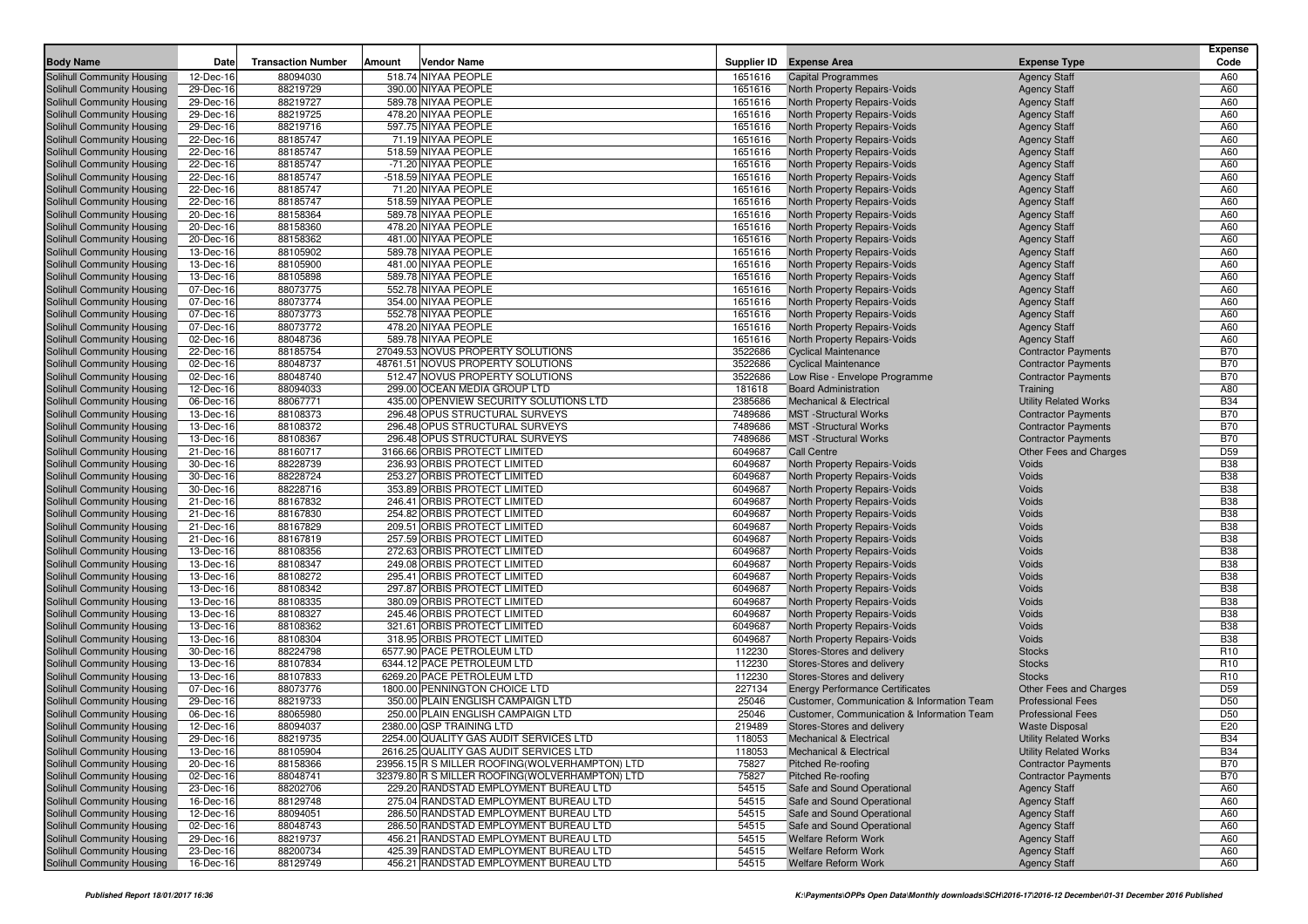| Supplier ID Expense Area<br><b>Body Name</b><br><b>Transaction Number</b><br>Amount<br><b>Vendor Name</b><br><b>Expense Type</b><br>Date<br><b>Solihull Community Housing</b><br>12-Dec-16<br>88094055<br>456.21 RANDSTAD EMPLOYMENT BUREAU LTD<br>54515<br><b>Welfare Reform Work</b><br><b>Agency Staff</b><br>88085699<br>271.26 RANDSTAD EMPLOYMENT BUREAU LTD<br>54515<br>Solihull Community Housing<br>08-Dec-16<br><b>Welfare Reform Work</b><br><b>Agency Staff</b><br>88048742<br>456.21 RANDSTAD EMPLOYMENT BUREAU LTD<br>54515<br>Solihull Community Housing<br>02-Dec-16<br><b>Welfare Reform Work</b><br><b>Agency Staff</b><br>88044923<br>456.21 RANDSTAD EMPLOYMENT BUREAU LTD<br>54515<br><b>Welfare Reform Work</b><br>Solihull Community Housing<br>01-Dec-16<br><b>Agency Staff</b><br>88219739<br>584.97 RANDSTAD EMPLOYMENT BUREAU LTD<br>54515<br>Solihull Community Housing<br>29-Dec-16<br>Lettings & Management<br><b>Agency Staff</b><br>584.97 RANDSTAD EMPLOYMENT BUREAU LTD<br>54515<br>Solihull Community Housing<br>29-Dec-16<br>88219736<br>Lettings & Management<br><b>Agency Staff</b><br>88158365<br>584.97 RANDSTAD EMPLOYMENT BUREAU LTD<br>54515<br>Solihull Community Housing<br>20-Dec-16<br>Lettings & Management<br><b>Agency Staff</b><br>54515<br>88094048<br>584.97 RANDSTAD EMPLOYMENT BUREAU LTD<br>Solihull Community Housing<br>12-Dec-16<br>Lettings & Management<br><b>Agency Staff</b><br>54515<br>Solihull Community Housing<br>07-Dec-16<br>88073779<br>584.97 RANDSTAD EMPLOYMENT BUREAU LTD<br>Lettings & Management<br><b>Agency Staff</b><br>07-Dec-16<br>88073777<br>584.97 RANDSTAD EMPLOYMENT BUREAU LTD<br>54515<br>Solihull Community Housing<br>Lettings & Management<br><b>Agency Staff</b><br>88123738<br>344.98 RAPIDE COMMUNICATION LIMITED<br>219590<br>Solihull Community Housing<br>15-Dec-16<br>North Property Repairs-Day to day<br><b>Mobile Phones</b> | Code<br>A60<br>A60<br>A60<br>A60<br>A60<br>A60<br>A60<br>A60<br>A60<br>A60<br>D41<br>D41<br>D41<br>D60<br><b>B70</b><br><b>B70</b><br><b>B70</b><br>U32 |
|------------------------------------------------------------------------------------------------------------------------------------------------------------------------------------------------------------------------------------------------------------------------------------------------------------------------------------------------------------------------------------------------------------------------------------------------------------------------------------------------------------------------------------------------------------------------------------------------------------------------------------------------------------------------------------------------------------------------------------------------------------------------------------------------------------------------------------------------------------------------------------------------------------------------------------------------------------------------------------------------------------------------------------------------------------------------------------------------------------------------------------------------------------------------------------------------------------------------------------------------------------------------------------------------------------------------------------------------------------------------------------------------------------------------------------------------------------------------------------------------------------------------------------------------------------------------------------------------------------------------------------------------------------------------------------------------------------------------------------------------------------------------------------------------------------------------------------------------------------------------------------------------------------------------------------|---------------------------------------------------------------------------------------------------------------------------------------------------------|
|                                                                                                                                                                                                                                                                                                                                                                                                                                                                                                                                                                                                                                                                                                                                                                                                                                                                                                                                                                                                                                                                                                                                                                                                                                                                                                                                                                                                                                                                                                                                                                                                                                                                                                                                                                                                                                                                                                                                    |                                                                                                                                                         |
|                                                                                                                                                                                                                                                                                                                                                                                                                                                                                                                                                                                                                                                                                                                                                                                                                                                                                                                                                                                                                                                                                                                                                                                                                                                                                                                                                                                                                                                                                                                                                                                                                                                                                                                                                                                                                                                                                                                                    |                                                                                                                                                         |
|                                                                                                                                                                                                                                                                                                                                                                                                                                                                                                                                                                                                                                                                                                                                                                                                                                                                                                                                                                                                                                                                                                                                                                                                                                                                                                                                                                                                                                                                                                                                                                                                                                                                                                                                                                                                                                                                                                                                    |                                                                                                                                                         |
|                                                                                                                                                                                                                                                                                                                                                                                                                                                                                                                                                                                                                                                                                                                                                                                                                                                                                                                                                                                                                                                                                                                                                                                                                                                                                                                                                                                                                                                                                                                                                                                                                                                                                                                                                                                                                                                                                                                                    |                                                                                                                                                         |
|                                                                                                                                                                                                                                                                                                                                                                                                                                                                                                                                                                                                                                                                                                                                                                                                                                                                                                                                                                                                                                                                                                                                                                                                                                                                                                                                                                                                                                                                                                                                                                                                                                                                                                                                                                                                                                                                                                                                    |                                                                                                                                                         |
|                                                                                                                                                                                                                                                                                                                                                                                                                                                                                                                                                                                                                                                                                                                                                                                                                                                                                                                                                                                                                                                                                                                                                                                                                                                                                                                                                                                                                                                                                                                                                                                                                                                                                                                                                                                                                                                                                                                                    |                                                                                                                                                         |
|                                                                                                                                                                                                                                                                                                                                                                                                                                                                                                                                                                                                                                                                                                                                                                                                                                                                                                                                                                                                                                                                                                                                                                                                                                                                                                                                                                                                                                                                                                                                                                                                                                                                                                                                                                                                                                                                                                                                    |                                                                                                                                                         |
|                                                                                                                                                                                                                                                                                                                                                                                                                                                                                                                                                                                                                                                                                                                                                                                                                                                                                                                                                                                                                                                                                                                                                                                                                                                                                                                                                                                                                                                                                                                                                                                                                                                                                                                                                                                                                                                                                                                                    |                                                                                                                                                         |
|                                                                                                                                                                                                                                                                                                                                                                                                                                                                                                                                                                                                                                                                                                                                                                                                                                                                                                                                                                                                                                                                                                                                                                                                                                                                                                                                                                                                                                                                                                                                                                                                                                                                                                                                                                                                                                                                                                                                    |                                                                                                                                                         |
|                                                                                                                                                                                                                                                                                                                                                                                                                                                                                                                                                                                                                                                                                                                                                                                                                                                                                                                                                                                                                                                                                                                                                                                                                                                                                                                                                                                                                                                                                                                                                                                                                                                                                                                                                                                                                                                                                                                                    |                                                                                                                                                         |
|                                                                                                                                                                                                                                                                                                                                                                                                                                                                                                                                                                                                                                                                                                                                                                                                                                                                                                                                                                                                                                                                                                                                                                                                                                                                                                                                                                                                                                                                                                                                                                                                                                                                                                                                                                                                                                                                                                                                    |                                                                                                                                                         |
| 219590<br><b>Mobile Phones</b><br>Solihull Community Housing<br>15-Dec-16<br>88123738<br>-344.98 RAPIDE COMMUNICATION LIMITED<br>North Property Repairs-Day to day                                                                                                                                                                                                                                                                                                                                                                                                                                                                                                                                                                                                                                                                                                                                                                                                                                                                                                                                                                                                                                                                                                                                                                                                                                                                                                                                                                                                                                                                                                                                                                                                                                                                                                                                                                 |                                                                                                                                                         |
| 88123738<br>334.98 RAPIDE COMMUNICATION LIMITED<br>219590<br><b>Mobile Phones</b><br>Solihull Community Housing<br>15-Dec-16<br>North Property Repairs-Day to day                                                                                                                                                                                                                                                                                                                                                                                                                                                                                                                                                                                                                                                                                                                                                                                                                                                                                                                                                                                                                                                                                                                                                                                                                                                                                                                                                                                                                                                                                                                                                                                                                                                                                                                                                                  |                                                                                                                                                         |
| 88231710<br>274.95 REDACTED PERSONAL INFORMATION<br>11921692<br>Solihull Community Housing<br>30-Dec-16<br><b>Board Administration</b><br><b>Officer Expenses</b>                                                                                                                                                                                                                                                                                                                                                                                                                                                                                                                                                                                                                                                                                                                                                                                                                                                                                                                                                                                                                                                                                                                                                                                                                                                                                                                                                                                                                                                                                                                                                                                                                                                                                                                                                                  |                                                                                                                                                         |
| 88093961<br>4219.17 REDACTED PERSONAL INFORMATION<br>11887692<br>Private Sector - Disabled Facilities Grants<br>Solihull Community Housing<br>12-Dec-16<br><b>Contractor Payments</b>                                                                                                                                                                                                                                                                                                                                                                                                                                                                                                                                                                                                                                                                                                                                                                                                                                                                                                                                                                                                                                                                                                                                                                                                                                                                                                                                                                                                                                                                                                                                                                                                                                                                                                                                              |                                                                                                                                                         |
| 88137883<br>4112.03 REDACTED PERSONAL INFORMATION<br>11901693<br>Private Sector - Disabled Facilities Grants<br>Solihull Community Housing<br>19-Dec-16<br><b>Contractor Payments</b>                                                                                                                                                                                                                                                                                                                                                                                                                                                                                                                                                                                                                                                                                                                                                                                                                                                                                                                                                                                                                                                                                                                                                                                                                                                                                                                                                                                                                                                                                                                                                                                                                                                                                                                                              |                                                                                                                                                         |
| 88219706<br>5000.00 REDACTED PERSONAL INFORMATION<br>10781687<br>Private Sector - Disabled Facilities Grants<br>Solihull Community Housing<br>29-Dec-16<br><b>Contractor Payments</b>                                                                                                                                                                                                                                                                                                                                                                                                                                                                                                                                                                                                                                                                                                                                                                                                                                                                                                                                                                                                                                                                                                                                                                                                                                                                                                                                                                                                                                                                                                                                                                                                                                                                                                                                              |                                                                                                                                                         |
| 88093859<br>2207.35 REDACTED PERSONAL INFORMATION<br>11849793<br>Solihull Community Housing<br>12-Dec-16<br><b>Balance Sheet</b><br>Movement Incentive Scheme                                                                                                                                                                                                                                                                                                                                                                                                                                                                                                                                                                                                                                                                                                                                                                                                                                                                                                                                                                                                                                                                                                                                                                                                                                                                                                                                                                                                                                                                                                                                                                                                                                                                                                                                                                      |                                                                                                                                                         |
| 88233706<br>1820.97 REDACTED PERSONAL INFORMATION<br>11911693<br><b>Balance Sheet</b><br>Solihull Community Housing<br>30-Dec-16<br>Movement Incentive Scheme                                                                                                                                                                                                                                                                                                                                                                                                                                                                                                                                                                                                                                                                                                                                                                                                                                                                                                                                                                                                                                                                                                                                                                                                                                                                                                                                                                                                                                                                                                                                                                                                                                                                                                                                                                      | U32                                                                                                                                                     |
| 88137783<br>2795.40 REDACTED PERSONAL INFORMATION<br>11904692<br>Solihull Community Housing<br>19-Dec-16<br><b>Balance Sheet</b><br>Movement Incentive Scheme                                                                                                                                                                                                                                                                                                                                                                                                                                                                                                                                                                                                                                                                                                                                                                                                                                                                                                                                                                                                                                                                                                                                                                                                                                                                                                                                                                                                                                                                                                                                                                                                                                                                                                                                                                      | U32                                                                                                                                                     |
| 88137792<br>2932.15 REDACTED PERSONAL INFORMATION<br>Solihull Community Housing<br>19-Dec-16<br>11647691<br><b>Balance Sheet</b><br>Movement Incentive Scheme                                                                                                                                                                                                                                                                                                                                                                                                                                                                                                                                                                                                                                                                                                                                                                                                                                                                                                                                                                                                                                                                                                                                                                                                                                                                                                                                                                                                                                                                                                                                                                                                                                                                                                                                                                      | U32                                                                                                                                                     |
| 88137789<br>2869.86 REDACTED PERSONAL INFORMATION<br>214218<br>Solihull Community Housing<br>19-Dec-16<br><b>Balance Sheet</b><br>Movement Incentive Scheme                                                                                                                                                                                                                                                                                                                                                                                                                                                                                                                                                                                                                                                                                                                                                                                                                                                                                                                                                                                                                                                                                                                                                                                                                                                                                                                                                                                                                                                                                                                                                                                                                                                                                                                                                                        | U32                                                                                                                                                     |
| 88241706<br>10000.00 REDACTED PERSONAL INFORMATION<br>11565693<br>Solihull Community Housing<br>30-Dec-16<br>Private Sector - Disabled Facilities Grants<br><b>Contractor Payments</b>                                                                                                                                                                                                                                                                                                                                                                                                                                                                                                                                                                                                                                                                                                                                                                                                                                                                                                                                                                                                                                                                                                                                                                                                                                                                                                                                                                                                                                                                                                                                                                                                                                                                                                                                             | <b>B70</b>                                                                                                                                              |
| 88232706<br>4646.65 REDACTED PERSONAL INFORMATION<br>11954691<br>Private Sector - Disabled Facilities Grants<br>Solihull Community Housing<br>30-Dec-16<br><b>Contractor Payments</b>                                                                                                                                                                                                                                                                                                                                                                                                                                                                                                                                                                                                                                                                                                                                                                                                                                                                                                                                                                                                                                                                                                                                                                                                                                                                                                                                                                                                                                                                                                                                                                                                                                                                                                                                              | <b>B70</b>                                                                                                                                              |
| 88137796<br>257.50 REDACTED PERSONAL INFORMATION<br>113785<br>Solihull Community Housing<br>19-Dec-16<br><b>Board Administration</b><br><b>Officer Expenses</b>                                                                                                                                                                                                                                                                                                                                                                                                                                                                                                                                                                                                                                                                                                                                                                                                                                                                                                                                                                                                                                                                                                                                                                                                                                                                                                                                                                                                                                                                                                                                                                                                                                                                                                                                                                    | D60                                                                                                                                                     |
| 260459<br>88160723<br>473.22 REED<br><b>Call Centre</b><br><b>Agency Staff</b><br>Solihull Community Housing<br>21-Dec-16                                                                                                                                                                                                                                                                                                                                                                                                                                                                                                                                                                                                                                                                                                                                                                                                                                                                                                                                                                                                                                                                                                                                                                                                                                                                                                                                                                                                                                                                                                                                                                                                                                                                                                                                                                                                          | A60                                                                                                                                                     |
| 256.60 REED<br>260459<br><b>Call Centre</b><br>Solihull Community Housing<br>13-Dec-16<br>88105906<br><b>Agency Staff</b>                                                                                                                                                                                                                                                                                                                                                                                                                                                                                                                                                                                                                                                                                                                                                                                                                                                                                                                                                                                                                                                                                                                                                                                                                                                                                                                                                                                                                                                                                                                                                                                                                                                                                                                                                                                                          | A60                                                                                                                                                     |
| 88085703<br>599.85 REED<br>260459<br>Solihull Community Housing<br>08-Dec-16<br><b>Call Centre</b><br><b>Agency Staff</b>                                                                                                                                                                                                                                                                                                                                                                                                                                                                                                                                                                                                                                                                                                                                                                                                                                                                                                                                                                                                                                                                                                                                                                                                                                                                                                                                                                                                                                                                                                                                                                                                                                                                                                                                                                                                          | A60                                                                                                                                                     |
| 88085702<br>296.59 REED<br>260459<br><b>Call Centre</b><br>Solihull Community Housing<br>08-Dec-16<br><b>Agency Staff</b>                                                                                                                                                                                                                                                                                                                                                                                                                                                                                                                                                                                                                                                                                                                                                                                                                                                                                                                                                                                                                                                                                                                                                                                                                                                                                                                                                                                                                                                                                                                                                                                                                                                                                                                                                                                                          | A60                                                                                                                                                     |
| <b>Call Centre</b><br>Solihull Community Housing<br>08-Dec-16<br>88085701<br>299.93 REED<br>260459<br><b>Agency Staff</b>                                                                                                                                                                                                                                                                                                                                                                                                                                                                                                                                                                                                                                                                                                                                                                                                                                                                                                                                                                                                                                                                                                                                                                                                                                                                                                                                                                                                                                                                                                                                                                                                                                                                                                                                                                                                          | A60                                                                                                                                                     |
| 88219740<br>250.00 RESOURCE PRINT SOLUTIONS<br>1030596<br>Solihull Community Housing<br>29-Dec-16<br>Customer, Communication & Information Team<br>Printing                                                                                                                                                                                                                                                                                                                                                                                                                                                                                                                                                                                                                                                                                                                                                                                                                                                                                                                                                                                                                                                                                                                                                                                                                                                                                                                                                                                                                                                                                                                                                                                                                                                                                                                                                                        | D80                                                                                                                                                     |
| 88219707<br>5994.00 RESOURCE PRINT SOLUTIONS<br>1030596<br>Solihull Community Housing<br>29-Dec-16<br>Customer, Communication & Information Team<br>Printing                                                                                                                                                                                                                                                                                                                                                                                                                                                                                                                                                                                                                                                                                                                                                                                                                                                                                                                                                                                                                                                                                                                                                                                                                                                                                                                                                                                                                                                                                                                                                                                                                                                                                                                                                                       | D80                                                                                                                                                     |
| 88086706<br>300.00 REYNOLDS SIGNS<br>7530<br>Solihull Community Housing<br>08-Dec-16<br><b>Endeavour House</b><br><b>Other Premises Costs</b>                                                                                                                                                                                                                                                                                                                                                                                                                                                                                                                                                                                                                                                                                                                                                                                                                                                                                                                                                                                                                                                                                                                                                                                                                                                                                                                                                                                                                                                                                                                                                                                                                                                                                                                                                                                      | <b>B90</b>                                                                                                                                              |
| 8359687<br>Solihull Community Housing<br>08-Dec-16<br>88086711<br>6800.00 RG+P<br>New Build - Richmond Road<br><b>Contractor Payments</b>                                                                                                                                                                                                                                                                                                                                                                                                                                                                                                                                                                                                                                                                                                                                                                                                                                                                                                                                                                                                                                                                                                                                                                                                                                                                                                                                                                                                                                                                                                                                                                                                                                                                                                                                                                                          | <b>B70</b>                                                                                                                                              |
| 88112712<br>2159.85 ROYAL MAIL<br>7602<br>Solihull Community Housing<br>14-Dec-16<br><b>Endeavour House</b><br>Postages                                                                                                                                                                                                                                                                                                                                                                                                                                                                                                                                                                                                                                                                                                                                                                                                                                                                                                                                                                                                                                                                                                                                                                                                                                                                                                                                                                                                                                                                                                                                                                                                                                                                                                                                                                                                            | D <sub>21</sub>                                                                                                                                         |
| 7602<br>Solihull Community Housing<br>14-Dec-16<br>88112711<br>1509.47 ROYAL MAIL<br><b>Endeavour House</b><br>Postages                                                                                                                                                                                                                                                                                                                                                                                                                                                                                                                                                                                                                                                                                                                                                                                                                                                                                                                                                                                                                                                                                                                                                                                                                                                                                                                                                                                                                                                                                                                                                                                                                                                                                                                                                                                                            | D <sub>21</sub>                                                                                                                                         |
| 88105917<br>787.00 ROYAL MAIL<br>7602<br>Solihull Community Housing<br>13-Dec-16<br><b>Endeavour House</b><br>Postages                                                                                                                                                                                                                                                                                                                                                                                                                                                                                                                                                                                                                                                                                                                                                                                                                                                                                                                                                                                                                                                                                                                                                                                                                                                                                                                                                                                                                                                                                                                                                                                                                                                                                                                                                                                                             | D <sub>21</sub>                                                                                                                                         |
| 88123745<br>1567.41 SCCI ALPHATRACK LTD<br>2490687<br><b>Utility Related Works</b><br>Solihull Community Housing<br>15-Dec-16<br><b>Mechanical &amp; Electrical</b>                                                                                                                                                                                                                                                                                                                                                                                                                                                                                                                                                                                                                                                                                                                                                                                                                                                                                                                                                                                                                                                                                                                                                                                                                                                                                                                                                                                                                                                                                                                                                                                                                                                                                                                                                                | <b>B34</b>                                                                                                                                              |
| 2490687<br>Solihull Community Housing<br>12-Dec-16<br>88094071<br>1567.41 SCCI ALPHATRACK LTD<br><b>Mechanical &amp; Electrical</b><br><b>Utility Related Works</b>                                                                                                                                                                                                                                                                                                                                                                                                                                                                                                                                                                                                                                                                                                                                                                                                                                                                                                                                                                                                                                                                                                                                                                                                                                                                                                                                                                                                                                                                                                                                                                                                                                                                                                                                                                | <b>B34</b>                                                                                                                                              |
| 88168092<br>1198.34 SEVERN TRENT WATER LTD<br>7745<br>Solihull Community Housing<br>21-Dec-16<br><b>Endeavour House</b><br>Water                                                                                                                                                                                                                                                                                                                                                                                                                                                                                                                                                                                                                                                                                                                                                                                                                                                                                                                                                                                                                                                                                                                                                                                                                                                                                                                                                                                                                                                                                                                                                                                                                                                                                                                                                                                                   | <b>B12</b>                                                                                                                                              |
| 88219708<br>366.82 SEVERN TRENT WATER LTD<br>7745<br><b>Frontline Offices</b><br>Solihull Community Housing<br>29-Dec-16<br>Water                                                                                                                                                                                                                                                                                                                                                                                                                                                                                                                                                                                                                                                                                                                                                                                                                                                                                                                                                                                                                                                                                                                                                                                                                                                                                                                                                                                                                                                                                                                                                                                                                                                                                                                                                                                                  | <b>B12</b>                                                                                                                                              |
| 88065946<br>318.03 SEVERN TRENT WATER LTD<br>7745<br>Solihull Community Housing<br>06-Dec-16<br><b>Private Sector Leasing</b><br>Water                                                                                                                                                                                                                                                                                                                                                                                                                                                                                                                                                                                                                                                                                                                                                                                                                                                                                                                                                                                                                                                                                                                                                                                                                                                                                                                                                                                                                                                                                                                                                                                                                                                                                                                                                                                             | <b>B12</b>                                                                                                                                              |
| 88137717<br>1000.00 SOLIHULL COMMUNITY HOUSING<br>102685<br>Solihull Community Housing<br>19-Dec-16<br><b>Income Collection Team</b><br><b>Tenant Expenses</b>                                                                                                                                                                                                                                                                                                                                                                                                                                                                                                                                                                                                                                                                                                                                                                                                                                                                                                                                                                                                                                                                                                                                                                                                                                                                                                                                                                                                                                                                                                                                                                                                                                                                                                                                                                     | D61                                                                                                                                                     |
| 88137804<br>140.00 SOLIHULL COMMUNITY HOUSING<br>102685<br><b>Mobile Phones</b><br>Solihull Community Housing<br>19-Dec-16<br>Business Support - MST Back Office Support<br>102685<br><b>Public Sector - Minor Works</b>                                                                                                                                                                                                                                                                                                                                                                                                                                                                                                                                                                                                                                                                                                                                                                                                                                                                                                                                                                                                                                                                                                                                                                                                                                                                                                                                                                                                                                                                                                                                                                                                                                                                                                           | D41<br><b>B70</b>                                                                                                                                       |
| Solihull Community Housing<br>19-Dec-16<br>88137804<br>24.84 SOLIHULL COMMUNITY HOUSING<br><b>Contractor Payments</b><br>88137804<br>9.74 SOLIHULL COMMUNITY HOUSING<br>102685<br><b>Direct-Fire Precaution Works</b>                                                                                                                                                                                                                                                                                                                                                                                                                                                                                                                                                                                                                                                                                                                                                                                                                                                                                                                                                                                                                                                                                                                                                                                                                                                                                                                                                                                                                                                                                                                                                                                                                                                                                                              | D <sub>13</sub>                                                                                                                                         |
| Solihull Community Housing<br>19-Dec-16<br><b>Materials</b><br>88137804<br>4.17 SOLIHULL COMMUNITY HOUSING<br>102685<br><b>Materials</b><br>Solihull Community Housing<br>19-Dec-16<br>North Property Repairs-Voids                                                                                                                                                                                                                                                                                                                                                                                                                                                                                                                                                                                                                                                                                                                                                                                                                                                                                                                                                                                                                                                                                                                                                                                                                                                                                                                                                                                                                                                                                                                                                                                                                                                                                                                | D <sub>13</sub>                                                                                                                                         |
| 102685<br>Solihull Community Housing<br>19-Dec-16<br>88137804<br>6.08 SOLIHULL COMMUNITY HOUSING<br>North Property Repairs-Day to day<br>Tools                                                                                                                                                                                                                                                                                                                                                                                                                                                                                                                                                                                                                                                                                                                                                                                                                                                                                                                                                                                                                                                                                                                                                                                                                                                                                                                                                                                                                                                                                                                                                                                                                                                                                                                                                                                     | D <sub>16</sub>                                                                                                                                         |
| 88137804<br>120.00 SOLIHULL COMMUNITY HOUSING<br>102685<br>North Property Repairs-Voids<br>Solihull Community Housing<br>19-Dec-16<br>Electricity                                                                                                                                                                                                                                                                                                                                                                                                                                                                                                                                                                                                                                                                                                                                                                                                                                                                                                                                                                                                                                                                                                                                                                                                                                                                                                                                                                                                                                                                                                                                                                                                                                                                                                                                                                                  | <b>B11</b>                                                                                                                                              |
| 88055707<br>2304.00 SOLIHULL MBC<br>80026<br>Solihull Community Housing<br>05-Dec-16<br>Payroll - Payable to SMBC<br>Creditor: Solihull MBC                                                                                                                                                                                                                                                                                                                                                                                                                                                                                                                                                                                                                                                                                                                                                                                                                                                                                                                                                                                                                                                                                                                                                                                                                                                                                                                                                                                                                                                                                                                                                                                                                                                                                                                                                                                        | S09                                                                                                                                                     |
| 88055707<br>835.10 SOLIHULL MBC<br>80026<br>Solihull Community Housing<br>05-Dec-16<br>Payroll - Payable to SMBC<br>Creditor: Solihull MBC                                                                                                                                                                                                                                                                                                                                                                                                                                                                                                                                                                                                                                                                                                                                                                                                                                                                                                                                                                                                                                                                                                                                                                                                                                                                                                                                                                                                                                                                                                                                                                                                                                                                                                                                                                                         | <b>S09</b>                                                                                                                                              |
| 80026<br>Solihull Community Housing<br>05-Dec-16<br>88055707<br>404.04 SOLIHULL MBC<br>Payroll - Payable to SMBC<br><b>Creditor: Solihull MBC</b>                                                                                                                                                                                                                                                                                                                                                                                                                                                                                                                                                                                                                                                                                                                                                                                                                                                                                                                                                                                                                                                                                                                                                                                                                                                                                                                                                                                                                                                                                                                                                                                                                                                                                                                                                                                  | S09                                                                                                                                                     |
| Solihull Community Housing<br>88055707<br>1.00 SOLIHULL MBC<br>80026<br>05-Dec-16<br>Payroll - Payable to SMBC<br>Creditor: Solihull MBC                                                                                                                                                                                                                                                                                                                                                                                                                                                                                                                                                                                                                                                                                                                                                                                                                                                                                                                                                                                                                                                                                                                                                                                                                                                                                                                                                                                                                                                                                                                                                                                                                                                                                                                                                                                           | S <sub>09</sub>                                                                                                                                         |
| Solihull Community Housing<br>12-Dec-16<br>88093854<br>683.79 SOLIHULL MBC<br>80026<br><b>Balance Sheet</b><br>Movement Incentive Scheme                                                                                                                                                                                                                                                                                                                                                                                                                                                                                                                                                                                                                                                                                                                                                                                                                                                                                                                                                                                                                                                                                                                                                                                                                                                                                                                                                                                                                                                                                                                                                                                                                                                                                                                                                                                           | U32                                                                                                                                                     |
| Solihull Community Housing<br>88219741<br>2500.00 SOLIHULL MBC<br>80026<br>29-Dec-16<br>Home Improvement Agency<br>Head Office: Charges                                                                                                                                                                                                                                                                                                                                                                                                                                                                                                                                                                                                                                                                                                                                                                                                                                                                                                                                                                                                                                                                                                                                                                                                                                                                                                                                                                                                                                                                                                                                                                                                                                                                                                                                                                                            | H <sub>10</sub>                                                                                                                                         |
| Solihull Community Housing<br>452.00 SOLIHULL MBC<br>22-Dec-16<br>88185723<br>80026<br>Private Sector - Renewal<br><b>Contractor Payments</b>                                                                                                                                                                                                                                                                                                                                                                                                                                                                                                                                                                                                                                                                                                                                                                                                                                                                                                                                                                                                                                                                                                                                                                                                                                                                                                                                                                                                                                                                                                                                                                                                                                                                                                                                                                                      | <b>B70</b>                                                                                                                                              |
| Solihull Community Housing<br>88153723<br>2938.48 SOUTHERN ELECTRIC PLC<br>20-Dec-16<br>76903<br><b>Endeavour House</b><br>Electricity                                                                                                                                                                                                                                                                                                                                                                                                                                                                                                                                                                                                                                                                                                                                                                                                                                                                                                                                                                                                                                                                                                                                                                                                                                                                                                                                                                                                                                                                                                                                                                                                                                                                                                                                                                                             | <b>B11</b>                                                                                                                                              |
| Solihull Community Housing<br>88153711<br>5467.78 SOUTHERN ELECTRIC PLC<br>76903<br>Endeavour House<br>Electricity<br>20-Dec-16                                                                                                                                                                                                                                                                                                                                                                                                                                                                                                                                                                                                                                                                                                                                                                                                                                                                                                                                                                                                                                                                                                                                                                                                                                                                                                                                                                                                                                                                                                                                                                                                                                                                                                                                                                                                    | <b>B11</b>                                                                                                                                              |
| -3464.27 SOUTHERN ELECTRIC PLC<br>76903<br>Solihull Community Housing<br>20-Dec-16<br>88153723<br>Homelessness<br>Electricity                                                                                                                                                                                                                                                                                                                                                                                                                                                                                                                                                                                                                                                                                                                                                                                                                                                                                                                                                                                                                                                                                                                                                                                                                                                                                                                                                                                                                                                                                                                                                                                                                                                                                                                                                                                                      | <b>B11</b>                                                                                                                                              |
| Solihull Community Housing<br>88153711<br>244.27 SOUTHERN ELECTRIC PLC<br>76903<br>20-Dec-16<br>Homelessness<br>Electricity                                                                                                                                                                                                                                                                                                                                                                                                                                                                                                                                                                                                                                                                                                                                                                                                                                                                                                                                                                                                                                                                                                                                                                                                                                                                                                                                                                                                                                                                                                                                                                                                                                                                                                                                                                                                        | <b>B11</b>                                                                                                                                              |
| Solihull Community Housing<br>76903<br>Low Rise (inc. Safe & Sound)<br>20-Dec-16<br>88153723<br>-351.74 SOUTHERN ELECTRIC PLC<br>Electricity                                                                                                                                                                                                                                                                                                                                                                                                                                                                                                                                                                                                                                                                                                                                                                                                                                                                                                                                                                                                                                                                                                                                                                                                                                                                                                                                                                                                                                                                                                                                                                                                                                                                                                                                                                                       | <b>B11</b>                                                                                                                                              |
| Solihull Community Housing<br>88153723<br>11497.24 SOUTHERN ELECTRIC PLC<br>76903<br>Low Rise (inc. Safe & Sound)<br>20-Dec-16<br>Electricity                                                                                                                                                                                                                                                                                                                                                                                                                                                                                                                                                                                                                                                                                                                                                                                                                                                                                                                                                                                                                                                                                                                                                                                                                                                                                                                                                                                                                                                                                                                                                                                                                                                                                                                                                                                      | <b>B11</b>                                                                                                                                              |
| 88153723<br>9171.14 SOUTHERN ELECTRIC PLC<br>76903<br>Solihull Community Housing<br>20-Dec-16<br>Low Rise (inc. Safe & Sound)<br>Electricity                                                                                                                                                                                                                                                                                                                                                                                                                                                                                                                                                                                                                                                                                                                                                                                                                                                                                                                                                                                                                                                                                                                                                                                                                                                                                                                                                                                                                                                                                                                                                                                                                                                                                                                                                                                       | <b>B11</b>                                                                                                                                              |
| Solihull Community Housing<br>88153711<br>1208.21 SOUTHERN ELECTRIC PLC<br>76903<br>Electricity<br>20-Dec-16<br>Low Rise (inc. Safe & Sound)                                                                                                                                                                                                                                                                                                                                                                                                                                                                                                                                                                                                                                                                                                                                                                                                                                                                                                                                                                                                                                                                                                                                                                                                                                                                                                                                                                                                                                                                                                                                                                                                                                                                                                                                                                                       | <b>B11</b>                                                                                                                                              |